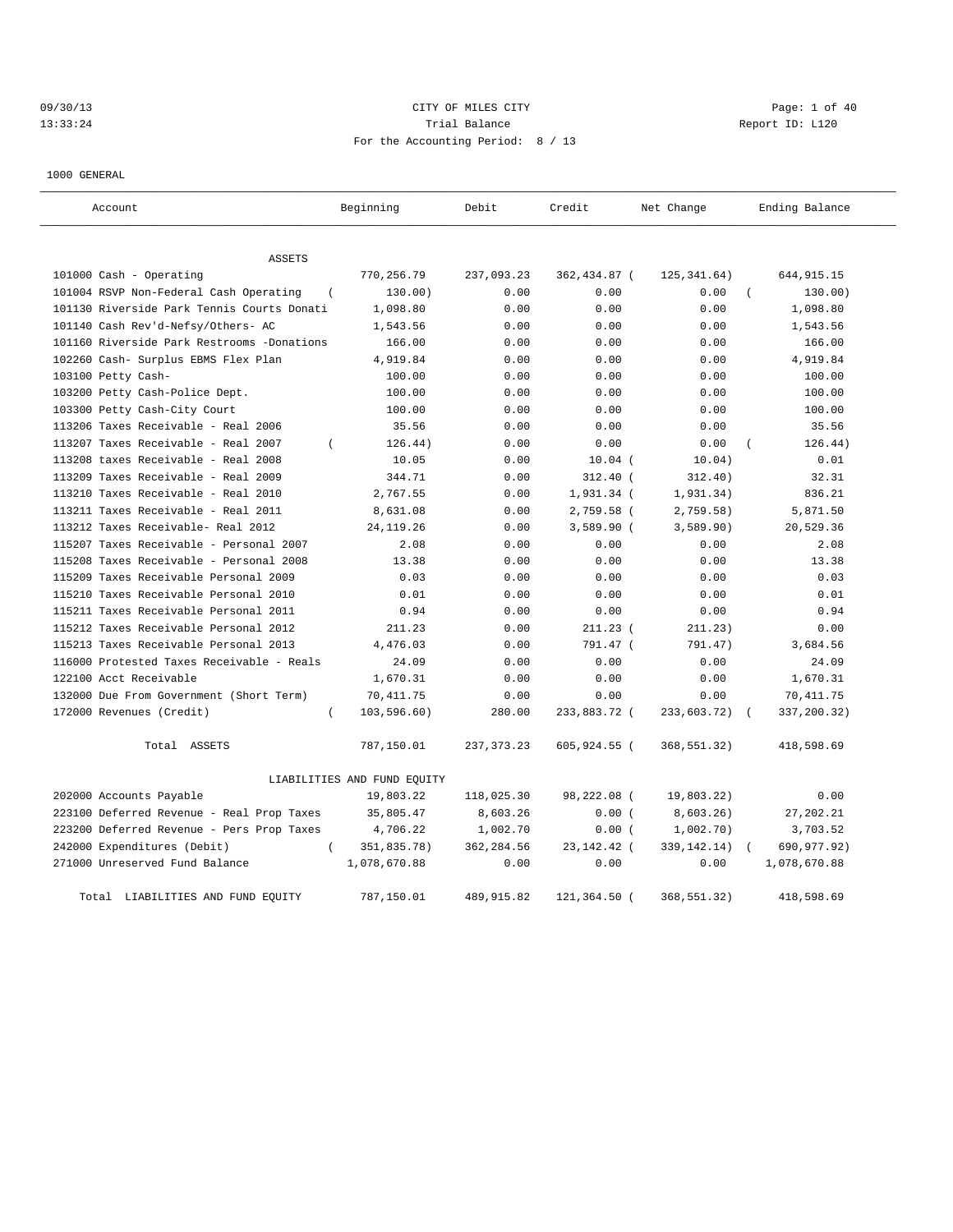### 09/30/13 Page: 2 of 40 13:33:24 Trial Balance Report ID: L120 For the Accounting Period: 8 / 13

### 2220 LIBRARY

| Account                                    | Beginning                   | Debit     | Credit      | Net Change   | Ending Balance |
|--------------------------------------------|-----------------------------|-----------|-------------|--------------|----------------|
|                                            |                             |           |             |              |                |
| ASSETS                                     |                             |           |             |              |                |
| 101000 Cash - Operating                    | 10,827.93                   | 24,002.46 | 28,714.16 ( | 4,711.70)    | 6,116.23       |
| 101032 Cash- Library Board of Trustees Mul | 8,922.73                    | 1,561.49  | 0.00        | 1,561.49     | 10,484.22      |
| 103000 Petty Cash                          | 75.00                       | 0.00      | 0.00        | 0.00         | 75.00          |
| 172000 Revenues (Credit)                   | 24,394.31)                  | 0.00      | 25,563.95 ( | 25,563.95) ( | 49,958.26)     |
| Total ASSETS                               | 4,568.65)                   | 25,563.95 | 54,278.11 ( | 28,714.16) ( | 33,282.81)     |
|                                            | LIABILITIES AND FUND EQUITY |           |             |              |                |
| 202000 Accounts Payable                    | 0.00                        | 5,984.79  | 5,984.79    | 0.00         | 0.00           |
| 242000 Expenditures (Debit)                | 29,651.93)                  | 28,714.16 | 0.00(       | 28,714.16) ( | 58,366.09)     |
| 271000 Unreserved Fund Balance             | 25,083.28                   | 0.00      | 0.00        | 0.00         | 25,083.28      |
| Total LIABILITIES AND FUND EQUITY          | 4,568.65)                   | 34,698.95 | 5,984.79 (  | 28,714.16) ( | 33, 282.81)    |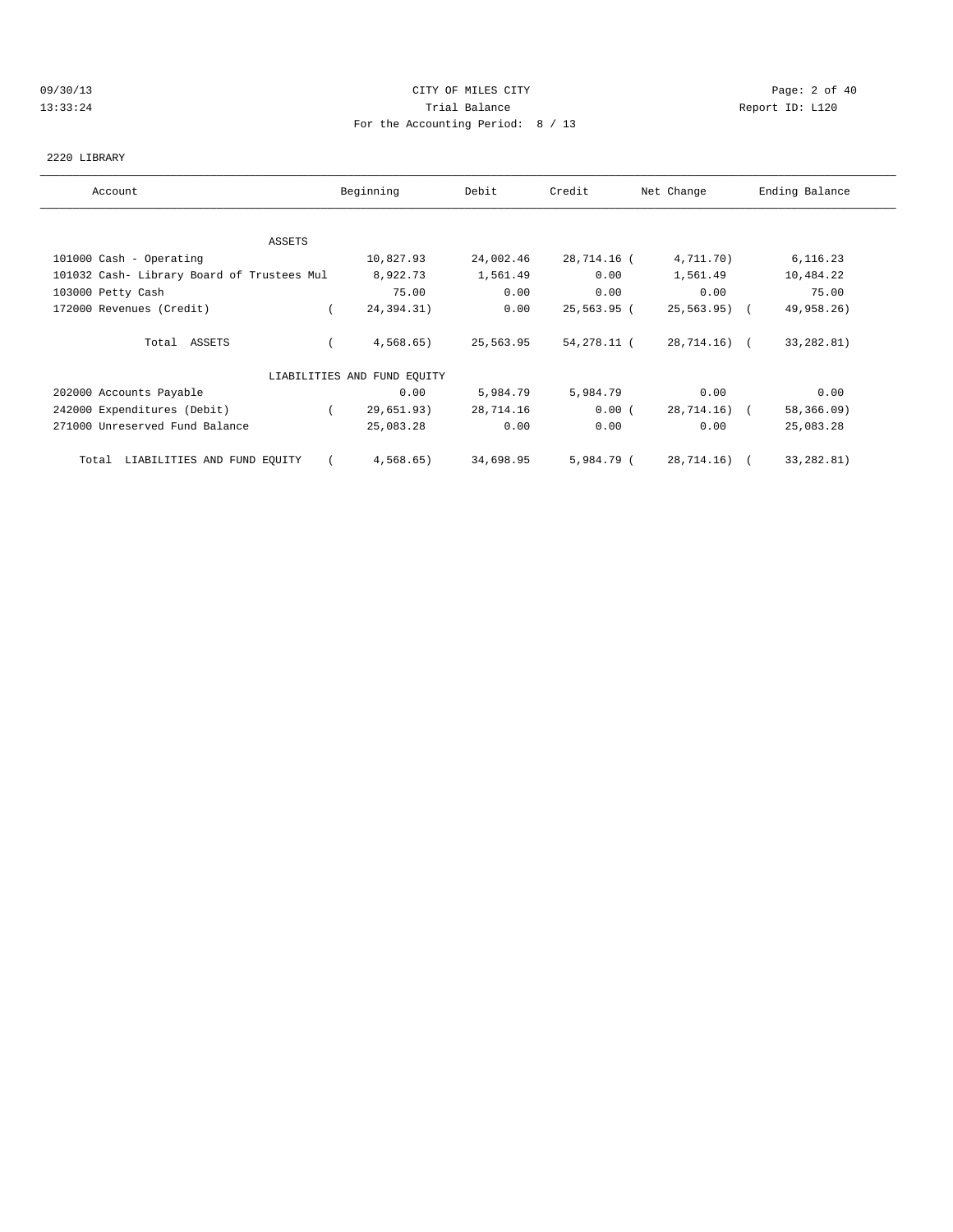# 09/30/13 Page: 3 of 40 13:33:24 Trial Balance Report ID: L120 For the Accounting Period: 8 / 13

### 2260 EMERGENCY DISASTER

| Account                                   | Beginning                   | Debit     | Credit      | Net Change | Ending Balance |  |
|-------------------------------------------|-----------------------------|-----------|-------------|------------|----------------|--|
|                                           |                             |           |             |            |                |  |
| ASSETS                                    |                             |           |             |            |                |  |
| 101000 Cash - Operating                   | 83,533.12)                  | 34.80     | 0.00        | 34.80 (    | 83,498.32)     |  |
| 113211 Taxes Receivable - Real 2011       | 82.27                       | 0.00      | 26.30(      | 26.30)     | 55.97          |  |
| 115212 Taxes Receivable Personal 2012     | 1.97                        | 0.00      | $2.01$ (    | $2.01)$ (  | 0.04)          |  |
| 132000 Due From Government (Short Term)   | 84,883.48                   | 0.00      | 13,249.48 ( | 13,249.48) | 71,634.00      |  |
| 172000 Revenues (Credit)                  | 6.38)                       | 13,249.48 | 34.80       | 13,214.68  | 13,208.30      |  |
| Total ASSETS                              | 1,428.22                    | 13,284.28 | 13,312.59 ( | 28.31)     | 1,399.91       |  |
|                                           | LIABILITIES AND FUND EQUITY |           |             |            |                |  |
| 223100 Deferred Revenue - Real Prop Taxes | 82.27                       | 26.30     | 0.00(       | 26.30)     | 55.97          |  |
| 223200 Deferred Revenue - Pers Prop Taxes | 1.97                        | 2.01      | 0.00(       | $2.01)$ (  | 0.04)          |  |
| 271000 Unreserved Fund Balance            | 1,343.98                    | 0.00      | 0.00        | 0.00       | 1,343.98       |  |
| Total LIABILITIES AND FUND EQUITY         | 1,428.22                    | 28.31     | 0.00(       | 28.31)     | 1,399.91       |  |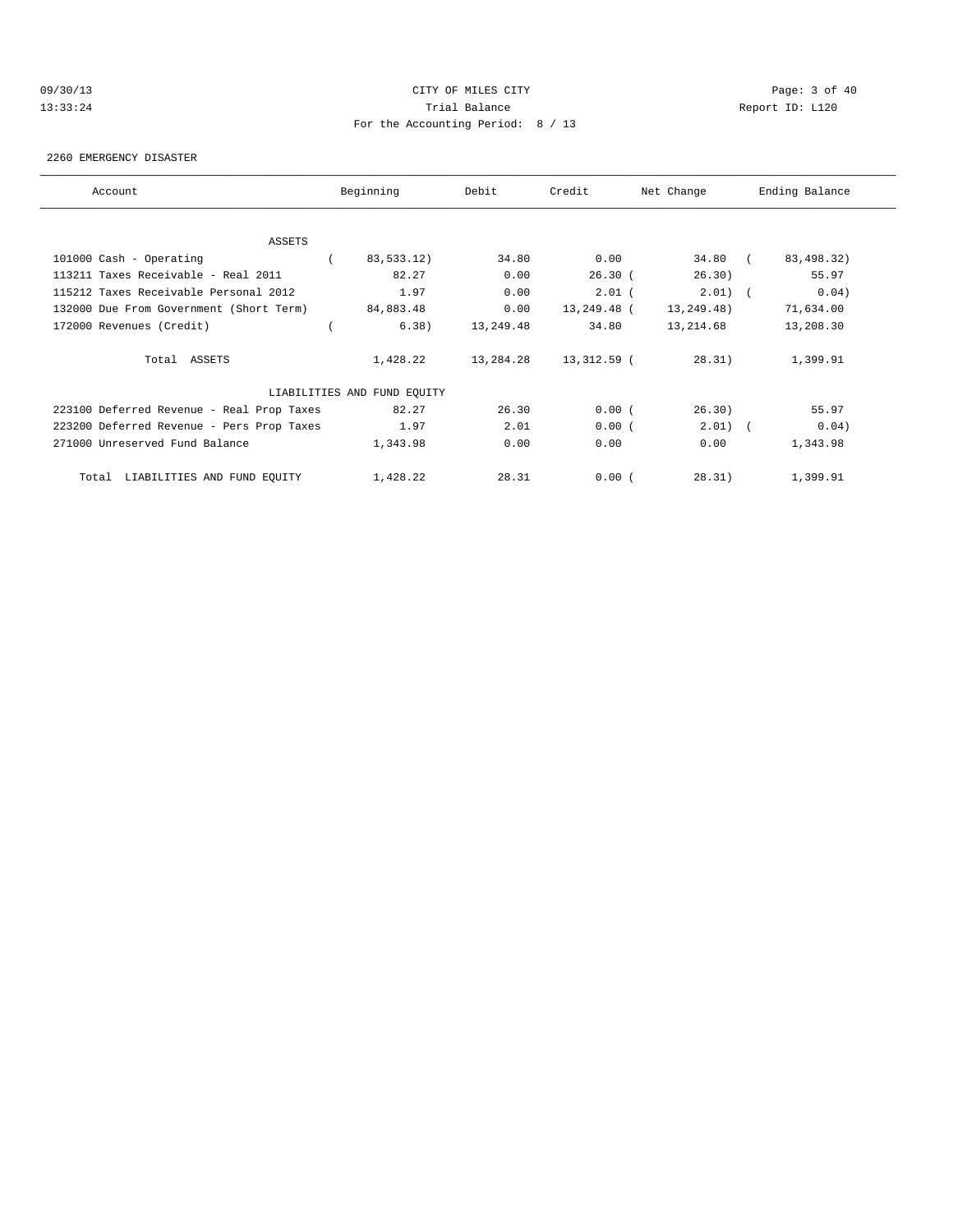# 09/30/13 Page: 4 of 40 13:33:24 Trial Balance Report ID: L120 For the Accounting Period: 8 / 13

### 2270 Health

| Account                              |        | Beginning                   | Debit    | Credit       | Net Change   | Ending Balance |
|--------------------------------------|--------|-----------------------------|----------|--------------|--------------|----------------|
|                                      | ASSETS |                             |          |              |              |                |
| 101000 Cash - Operating              |        | 11,397.30                   | 0.00     | $2,750.00$ ( | 2,750.00     | 8,647.30       |
| Total ASSETS                         |        | 11,397.30                   | 0.00     | $2,750.00$ ( | 2,750.00     | 8,647.30       |
|                                      |        | LIABILITIES AND FUND EQUITY |          |              |              |                |
| 202000 Accounts Payable              |        | 0.00                        | 2,750.00 | 2,750.00     | 0.00         | 0.00           |
| 242000 Expenditures (Debit)          |        | 2,750.00                    | 2,750.00 | 0.00(        | $2,750.00$ ( | 5,500.00)      |
| 271000 Unreserved Fund Balance       |        | 14, 147.30                  | 0.00     | 0.00         | 0.00         | 14, 147.30     |
| LIABILITIES AND FUND EQUITY<br>Total |        | 11,397.30                   | 5,500.00 | $2,750.00$ ( | 2,750.00)    | 8,647.30       |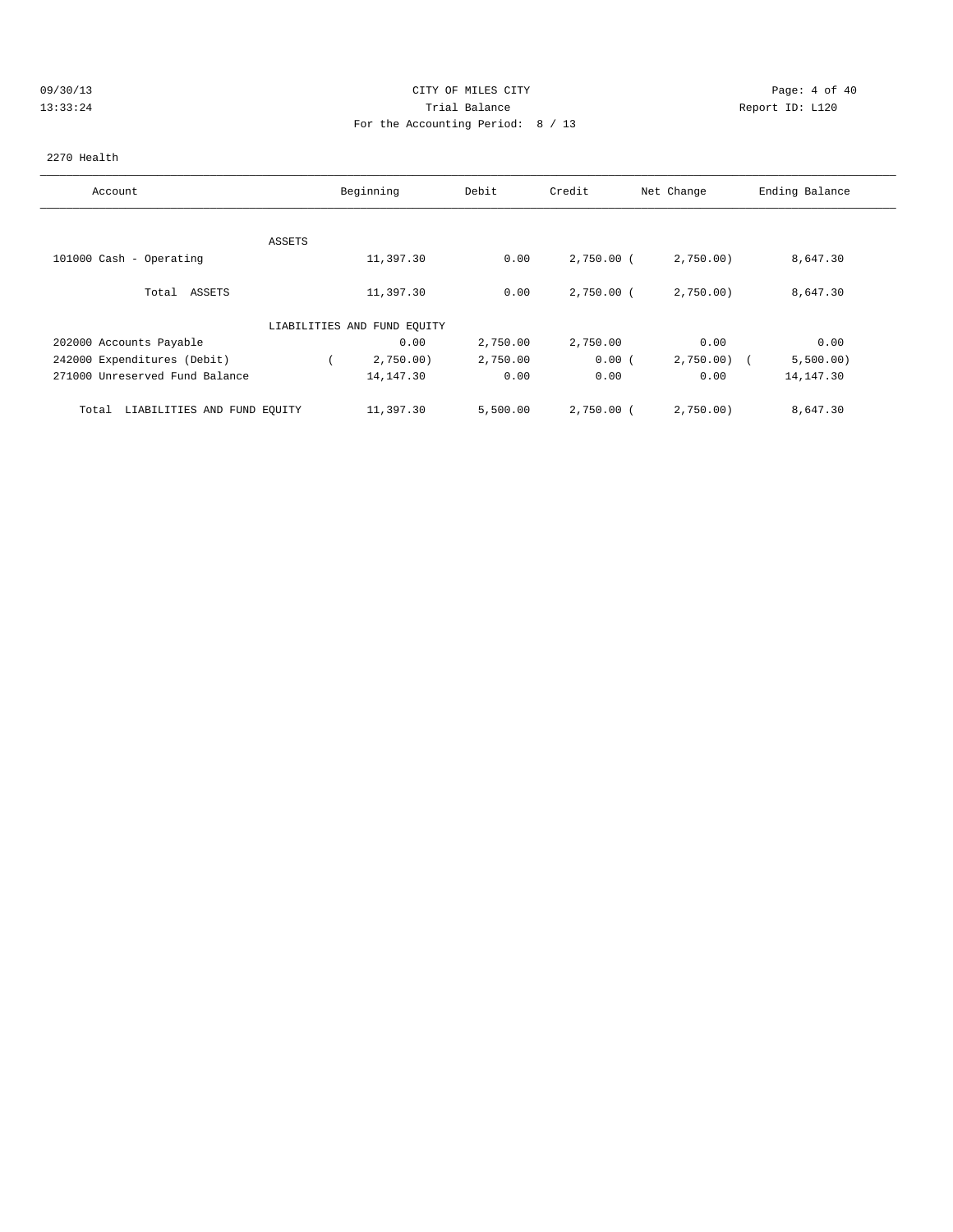### 09/30/13 Page: 5 of 40 13:33:24 Trial Balance Report ID: L120 For the Accounting Period: 8 / 13

2372 Permissive Medical Levy

| Account                                   | Beginning                   | Debit  | Credit       | Net Change | Ending Balance |
|-------------------------------------------|-----------------------------|--------|--------------|------------|----------------|
|                                           |                             |        |              |            |                |
| <b>ASSETS</b>                             |                             |        |              |            |                |
| 101000 Cash - Operating                   | 6,919.92                    | 630.87 | 0.00         | 630.87     | 7,550.79       |
| $113209$ Taxes Receivable - Real $2009$   | 12.63                       | 0.00   | $11.46$ (    | 11.46)     | 1.17           |
| 113210 Taxes Receivable - Real 2010       | 65.73                       | 0.00   | $48.67$ (    | 48.67)     | 17.06          |
| 113211 Taxes Receivable - Real 2011       | 287.89                      | 0.00   | 92.03(       | 92.03)     | 195.86         |
| 113212 Taxes Receivable- Real 2012        | 2,399.40                    | 0.00   | $357.13$ (   | 357.13)    | 2,042.27       |
| 115211 Taxes Receivable Personal 2011     | 0.77)                       | 0.00   | 0.00         | 0.00       | 0.77)          |
| 115212 Taxes Receivable Personal 2012     | 7.05                        | 0.00   | $7.04$ (     | 7.04)      | 0.01           |
| 115213 Taxes Receivable Personal 2013     | 445.28                      | 0.00   | 78.73 (      | 78.73)     | 366.55         |
| 172000 Revenues (Credit)                  | 869.29)                     | 0.00   | 630.87 (     | 630.87) (  | 1,500.16)      |
| Total ASSETS                              | 9,267.84                    | 630.87 | $1,225.93$ ( | 595.06)    | 8,672.78       |
|                                           | LIABILITIES AND FUND EQUITY |        |              |            |                |
| 223100 Deferred Revenue - Real Prop Taxes | 2,765.62                    | 509.29 | 0.00(        | 509.29     | 2,256.33       |
| 223200 Deferred Revenue - Pers Prop Taxes | 448.96                      | 85.77  | 0.00(        | 85.77)     | 363.19         |
| 271000 Unreserved Fund Balance            | 6,053.26                    | 0.00   | 0.00         | 0.00       | 6,053.26       |
| LIABILITIES AND FUND EQUITY<br>Total      | 9,267.84                    | 595.06 | 0.00(        | 595.06)    | 8,672.78       |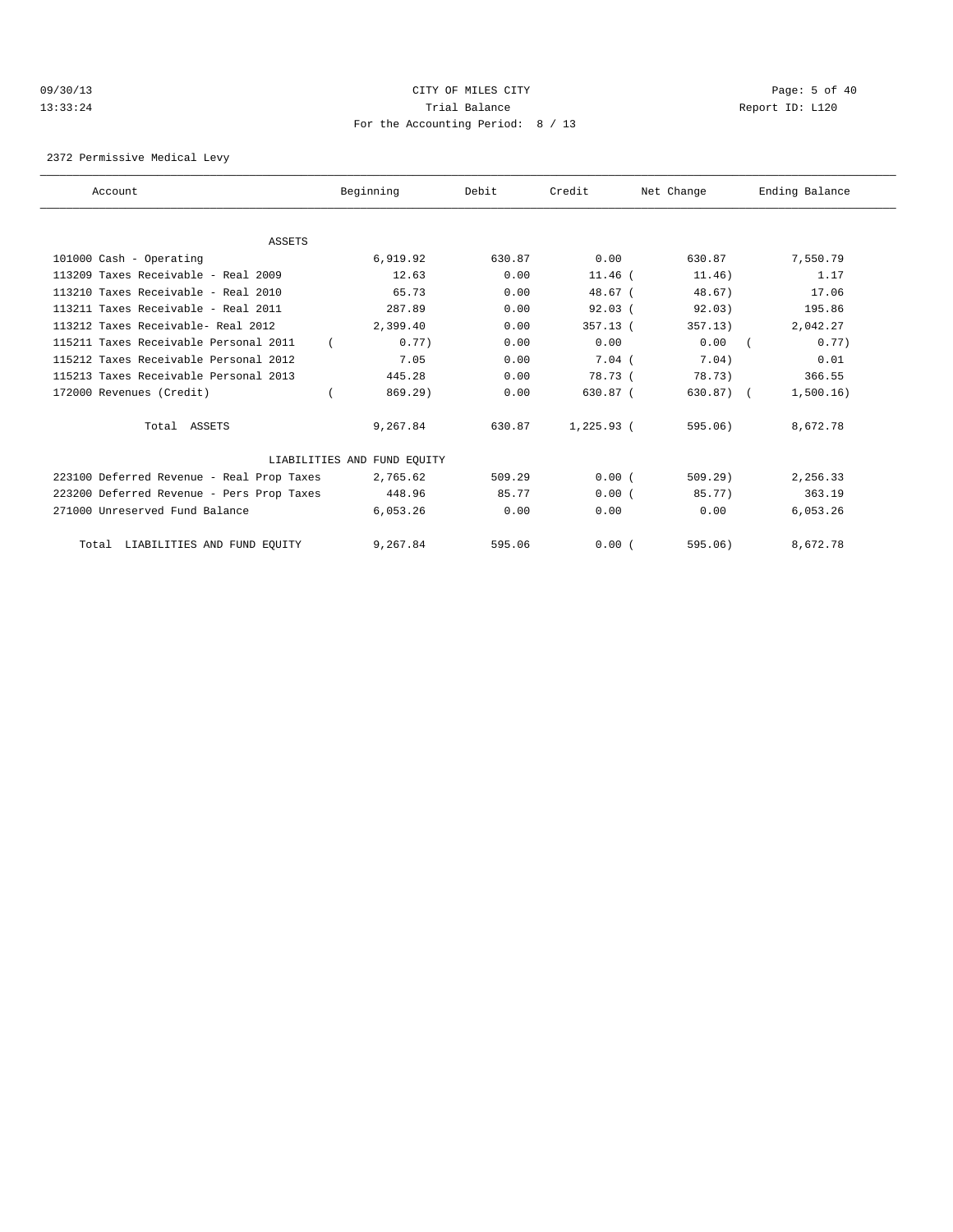# 09/30/13 Page: 6 of 40 13:33:24 Trial Balance Report ID: L120 For the Accounting Period: 8 / 13

2394 BUILDING CODE ENFORCEMENT

| Account                              |        | Beginning                   | Debit       | Credit      | Net Change    | Ending Balance |
|--------------------------------------|--------|-----------------------------|-------------|-------------|---------------|----------------|
|                                      |        |                             |             |             |               |                |
|                                      | ASSETS |                             |             |             |               |                |
| 101000 Cash - Operating              |        | 94,190.89                   | 44,352.35   | 28,307.80   | 16,044.55     | 110,235.44     |
| 172000 Revenues (Credit)             |        | 3,258.10)                   | 0.00        | 44,352.35 ( | $44,352,35$ ( | 47,610.45)     |
| Total ASSETS                         |        | 90,932.79                   | 44,352.35   | 72,660.15 ( | 28,307.80)    | 62,624.99      |
|                                      |        | LIABILITIES AND FUND EQUITY |             |             |               |                |
| 202000 Accounts Payable              |        | 0.00                        | 26,962.55   | 26,962.55   | 0.00          | 0.00           |
| 242000 Expenditures (Debit)          |        | 4,749.82)                   | 28,307.80   | 0.00(       | 28,307.80) (  | 33,057.62)     |
| 271000 Unreserved Fund Balance       |        | 95,682.61                   | 0.00        | 0.00        | 0.00          | 95,682.61      |
| LIABILITIES AND FUND EQUITY<br>Total |        | 90,932.79                   | 55, 270, 35 | 26,962.55 ( | 28,307.80)    | 62,624.99      |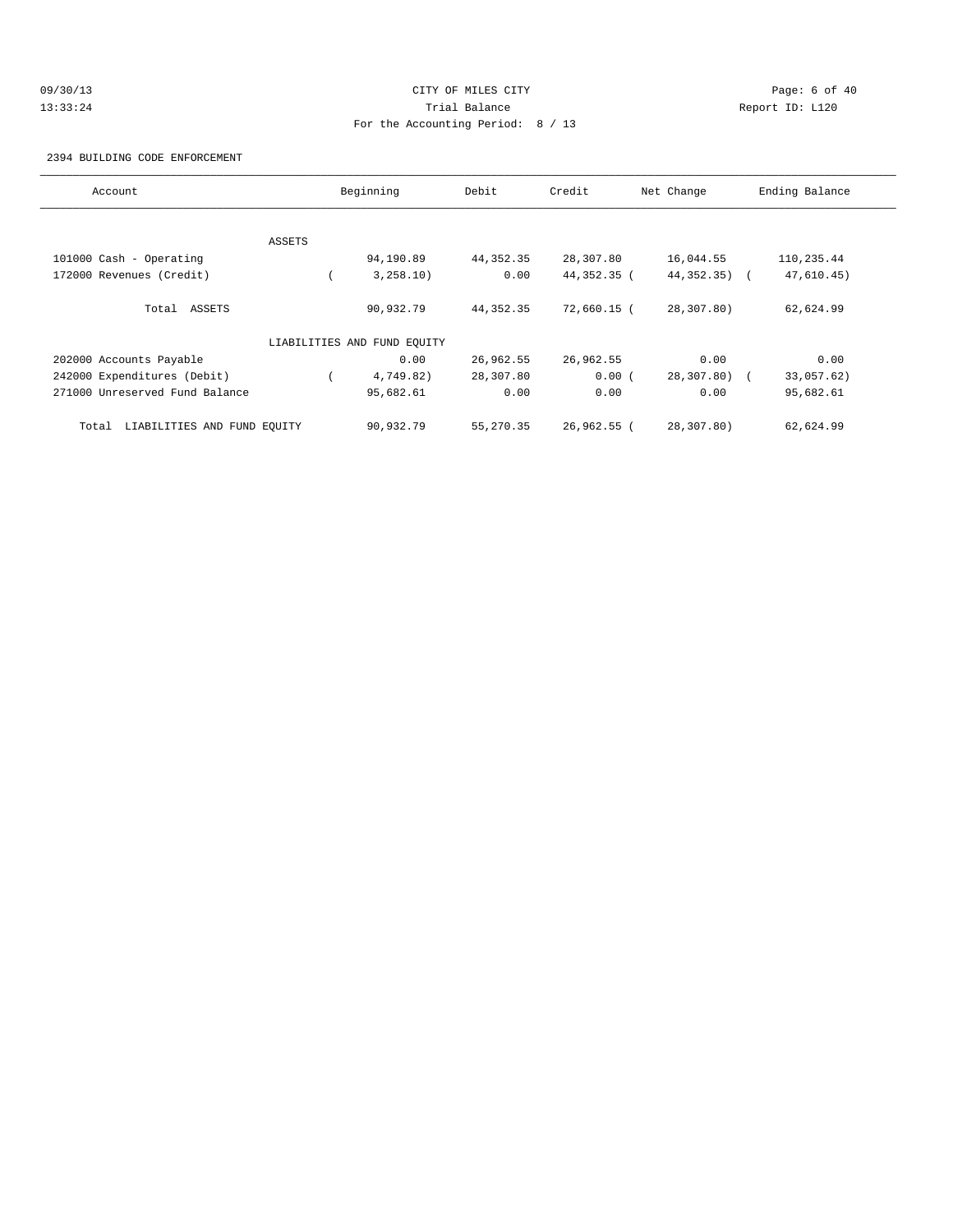# 09/30/13 Page: 7 of 40 13:33:24 Trial Balance Report ID: L120 For the Accounting Period: 8 / 13

2400 LTG M D#165-(Gen City)

| Account                                    | Beginning                   | Debit     | Credit      | Net Change   | Ending Balance |  |
|--------------------------------------------|-----------------------------|-----------|-------------|--------------|----------------|--|
|                                            |                             |           |             |              |                |  |
| ASSETS                                     |                             |           |             |              |                |  |
| 101000 Cash - Operating                    | 47,739.11                   | 1,756.84  | 13,420.88 ( | 11,664.04)   | 36,075.07      |  |
| 116000 Protested Taxes Receivable - Reals  | 121.36                      | 0.00      | 0.00        | 0.00         | 121.36         |  |
| 118080 Special Assessments Receivable 2008 | 45.01                       | 0.00      | 0.00        | 0.00         | 45.01          |  |
| 118090 Special Assessment Receivable 2009  | 234.33                      | 0.00      | 77.50(      | 77.50)       | 156.83         |  |
| 118100 Special Assessments Receivable 2010 | 580.97                      | 0.00      | $245.33$ (  | 245.33)      | 335.64         |  |
| 118110 Special Assessments Receivable 2011 | 1,856.17                    | 0.00      | 434.87 (    | 434.87)      | 1,421.30       |  |
| 118120 Special Assessments Receivable 2012 | 5,493.79                    | 0.00      | 790.58 (    | 790.58)      | 4,703.21       |  |
| 172000 Revenues (Credit)                   | 2,460.02)                   | 0.00      | 1,756.84 (  | $1,756.84$ ( | 4,216.86)      |  |
| Total ASSETS                               | 53,610.72                   | 1,756.84  | 16,726.00 ( | 14,969.16)   | 38,641.56      |  |
|                                            | LIABILITIES AND FUND EOUITY |           |             |              |                |  |
| 202000 Accounts Payable                    | 0.00                        | 13,420.88 | 13,420.88   | 0.00         | 0.00           |  |
| 223000 Deferred Revenue/Uncollected Taxes  | 8,331.63                    | 1,548.28  | 0.00(       | 1,548.28     | 6,783.35       |  |
| 242000 Expenditures (Debit)                | 15,306.01)                  | 13,420.88 | 0.00(       | 13,420.88) ( | 28,726.89)     |  |
| 271000 Unreserved Fund Balance             | 60,585.10                   | 0.00      | 0.00        | 0.00         | 60,585.10      |  |
| Total LIABILITIES AND FUND EQUITY          | 53,610.72                   | 28,390.04 | 13,420.88 ( | 14,969.16)   | 38,641.56      |  |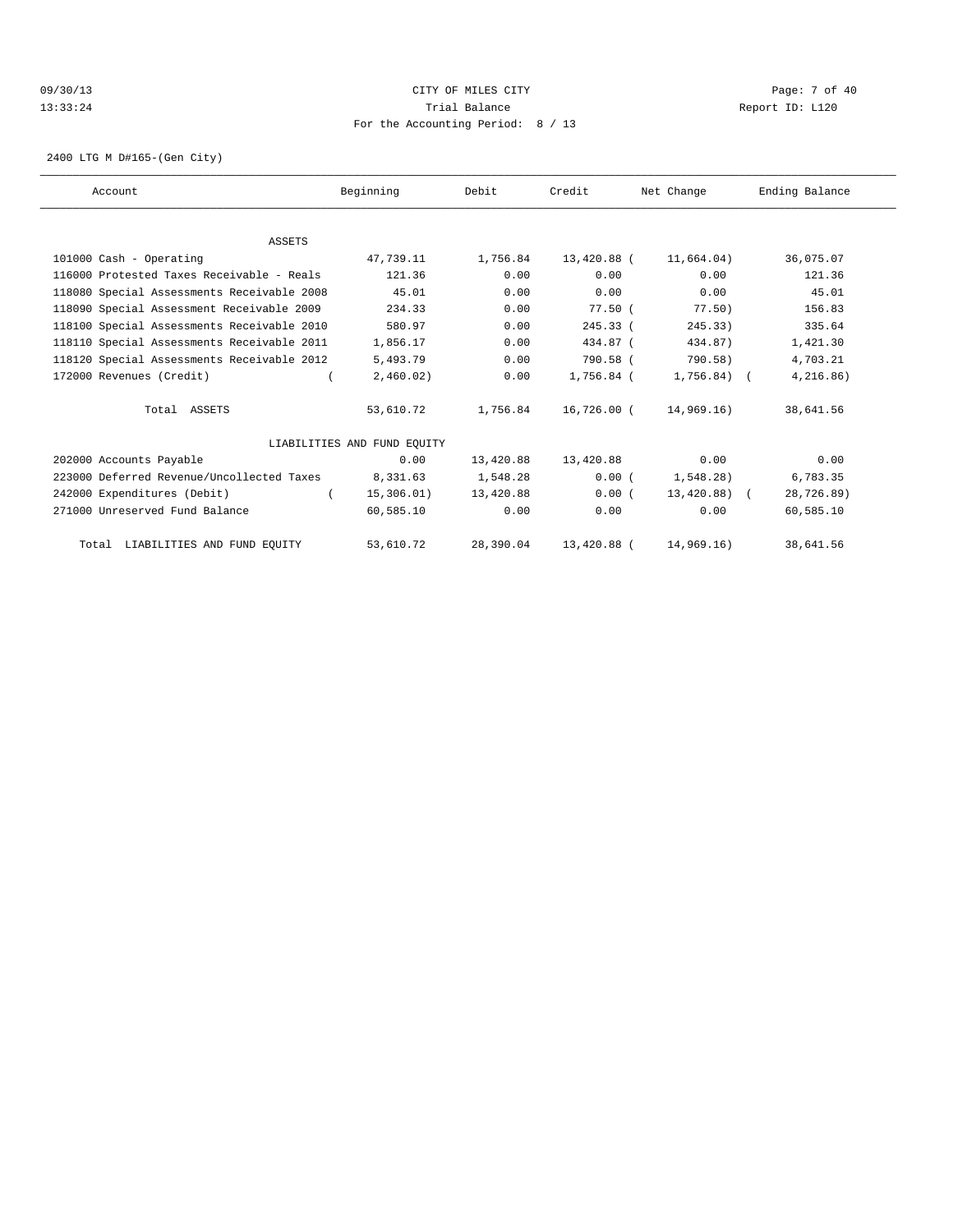# 09/30/13 Page: 8 of 40 13:33:24 Trial Balance Report ID: L120 For the Accounting Period: 8 / 13

2420 LTG M D#167-(MilesAddn Etc)

| Account                                     | Beginning                   | Debit    | Credit       | Net Change   | Ending Balance |
|---------------------------------------------|-----------------------------|----------|--------------|--------------|----------------|
|                                             |                             |          |              |              |                |
| ASSETS                                      |                             |          |              |              |                |
| 101000 Cash - Operating                     | 9,390.95                    | 611.26   | 2,360.95 (   | 1,749.69)    | 7,641.26       |
| 118090 Special Assessment Receivable 2009 ( | 0.06                        | 0.00     | 0.00         | 0.00         | 0.06)          |
| 118100 Special Assessments Receivable 2010  | 48.10                       | 0.00     | 48.10 (      | 48.10)       | 0.00           |
| 118110 Special Assessments Receivable 2011  | 602.07                      | 0.00     | 194.17 (     | 194.17)      | 407.90         |
| 118120 Special Assessments Receivable 2012  | 857.18                      | 0.00     | 307.09 (     | $307.09$ )   | 550.09         |
| 172000 Revenues (Credit)                    | 384.25)                     | 0.00     | $611.26$ (   | $611.26)$ (  | 995.51)        |
| Total ASSETS                                | 10,513.99                   | 611.26   | $3,521.57$ ( | 2,910.31)    | 7,603.68       |
|                                             | LIABILITIES AND FUND EQUITY |          |              |              |                |
| 202000 Accounts Payable                     | 0.00                        | 2,360.95 | 2,360.95     | 0.00         | 0.00           |
| 223000 Deferred Revenue/Uncollected Taxes   | 1,507.29                    | 549.36   | 0.00(        | 549.36)      | 957.93         |
| 242000 Expenditures (Debit)                 | 3,524.83)                   | 2,360.95 | 0.00(        | $2,360.95$ ( | 5,885.78       |
| 271000 Unreserved Fund Balance              | 12,531.53                   | 0.00     | 0.00         | 0.00         | 12,531.53      |
| Total LIABILITIES AND FUND EQUITY           | 10,513.99                   | 5,271.26 | 2,360.95 (   | 2,910,31)    | 7,603.68       |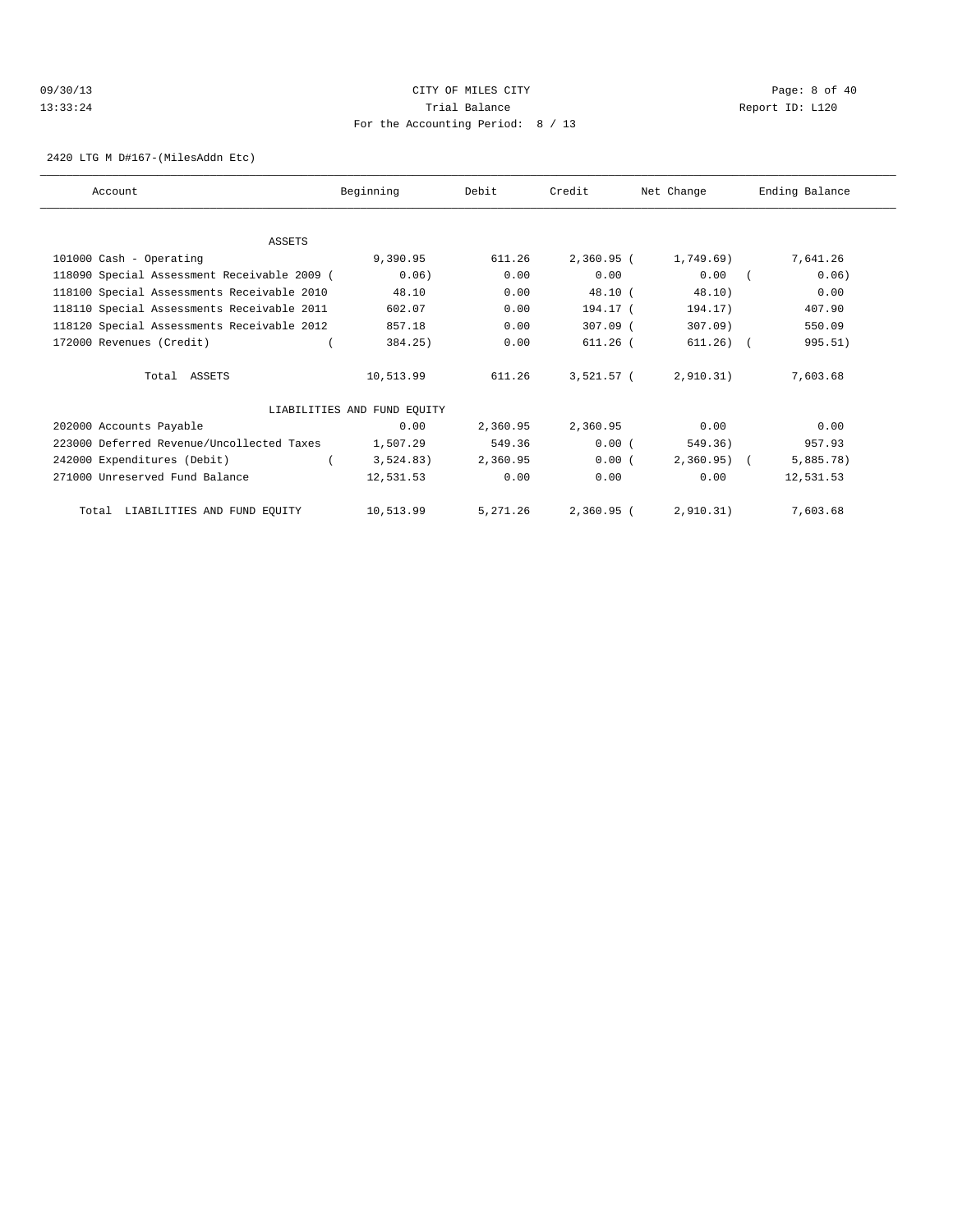# 09/30/13 Page: 9 of 40 13:33:24 Trial Balance Report ID: L120 For the Accounting Period: 8 / 13

2430 LTG M D#171-(Balsam Est)

| Account                              |        | Beginning                   | Debit  | Credit     | Net Change  | Ending Balance |
|--------------------------------------|--------|-----------------------------|--------|------------|-------------|----------------|
|                                      |        |                             |        |            |             |                |
|                                      | ASSETS |                             |        |            |             |                |
| 101000 Cash - Operating              |        | 567.52                      | 0.00   | $119.53$ ( | 119.53)     | 447.99         |
| 172000 Revenues (Credit)             |        | $47.29$ )                   | 0.00   | 0.00       | 0.00        | $47.29$ )      |
| Total ASSETS                         |        | 520.23                      | 0.00   | $119.53$ ( | 119.53)     | 400.70         |
|                                      |        | LIABILITIES AND FUND EQUITY |        |            |             |                |
| 202000 Accounts Payable              |        | 0.00                        | 119.53 | 119.53     | 0.00        | 0.00           |
| 242000 Expenditures (Debit)          |        | 1, 131, 06)                 | 119.53 | 0.00(      | $119.53)$ ( | 1, 250.59)     |
| 271000 Unreserved Fund Balance       |        | 1,651.29                    | 0.00   | 0.00       | 0.00        | 1,651.29       |
| LIABILITIES AND FUND EQUITY<br>Total |        | 520.23                      | 239.06 | $119.53$ ( | 119.53)     | 400.70         |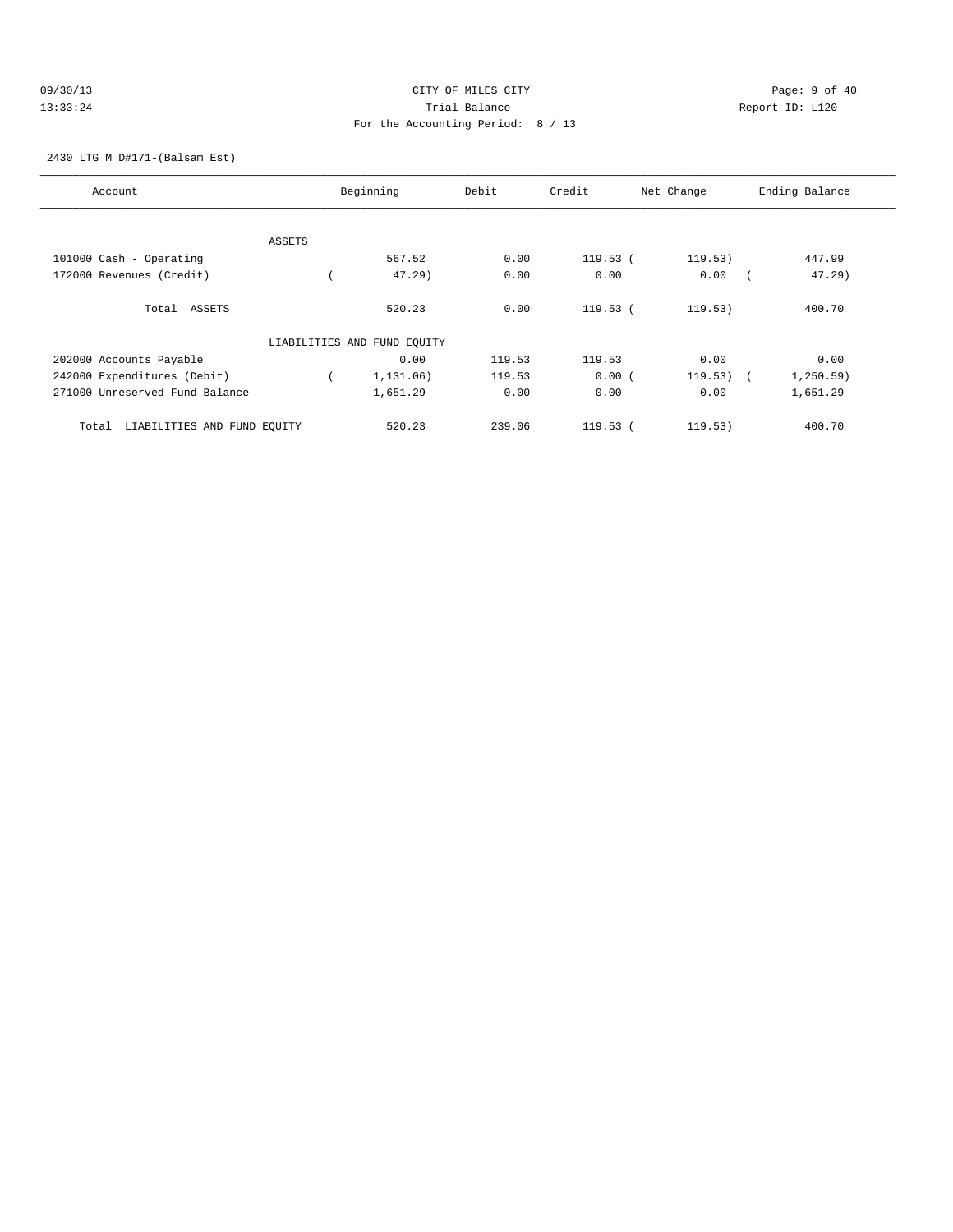# 09/30/13 Page: 10 of 40 13:33:24 Trial Balance Report ID: L120 For the Accounting Period: 8 / 13

2440 LTG M D#172-(Main Str)

| Account                                    | Beginning                   | Debit    | Credit     | Net Change   | Ending Balance |
|--------------------------------------------|-----------------------------|----------|------------|--------------|----------------|
|                                            |                             |          |            |              |                |
| ASSETS                                     |                             |          |            |              |                |
| 101000 Cash - Operating                    | 13,192.71                   | 891.08   | 1,038.76 ( | 147.68)      | 13,045.03      |
| 118090 Special Assessment Receivable 2009  | 0.01                        | 0.00     | 0.00       | 0.00         | 0.01           |
| 118100 Special Assessments Receivable 2010 | 207.33                      | 0.00     | $207.33$ ( | 207.33)      | 0.00           |
| 118110 Special Assessments Receivable 2011 | 409.04                      | 0.00     | $409.04$ ( | 409.04)      | 0.00           |
| 118120 Special Assessments Receivable 2012 | 146.53                      | 0.00     | $146.53$ ( | 146.53)      | 0.00           |
| 172000 Revenues (Credit)                   | 178.79)                     | 0.00     | 891.08 (   | 891.08) (    | 1,069.87)      |
| Total ASSETS                               | 13,776.83                   | 891.08   | 2,692.74 ( | 1,801.66)    | 11,975.17      |
|                                            | LIABILITIES AND FUND EQUITY |          |            |              |                |
| 202000 Accounts Payable                    | 0.00                        | 1,038.76 | 1,038.76   | 0.00         | 0.00           |
| 223000 Deferred Revenue/Uncollected Taxes  | 762.91                      | 762.90   | 0.00(      | 762.90)      | 0.01           |
| 242000 Expenditures (Debit)                | 2, 133, 16)                 | 1,038.76 | 0.00(      | $1,038.76$ ( | 3, 171.92)     |
| 271000 Unreserved Fund Balance             | 15,147.08                   | 0.00     | 0.00       | 0.00         | 15, 147.08     |
| Total LIABILITIES AND FUND EQUITY          | 13,776.83                   | 2,840.42 | 1,038.76 ( | 1,801.66)    | 11,975.17      |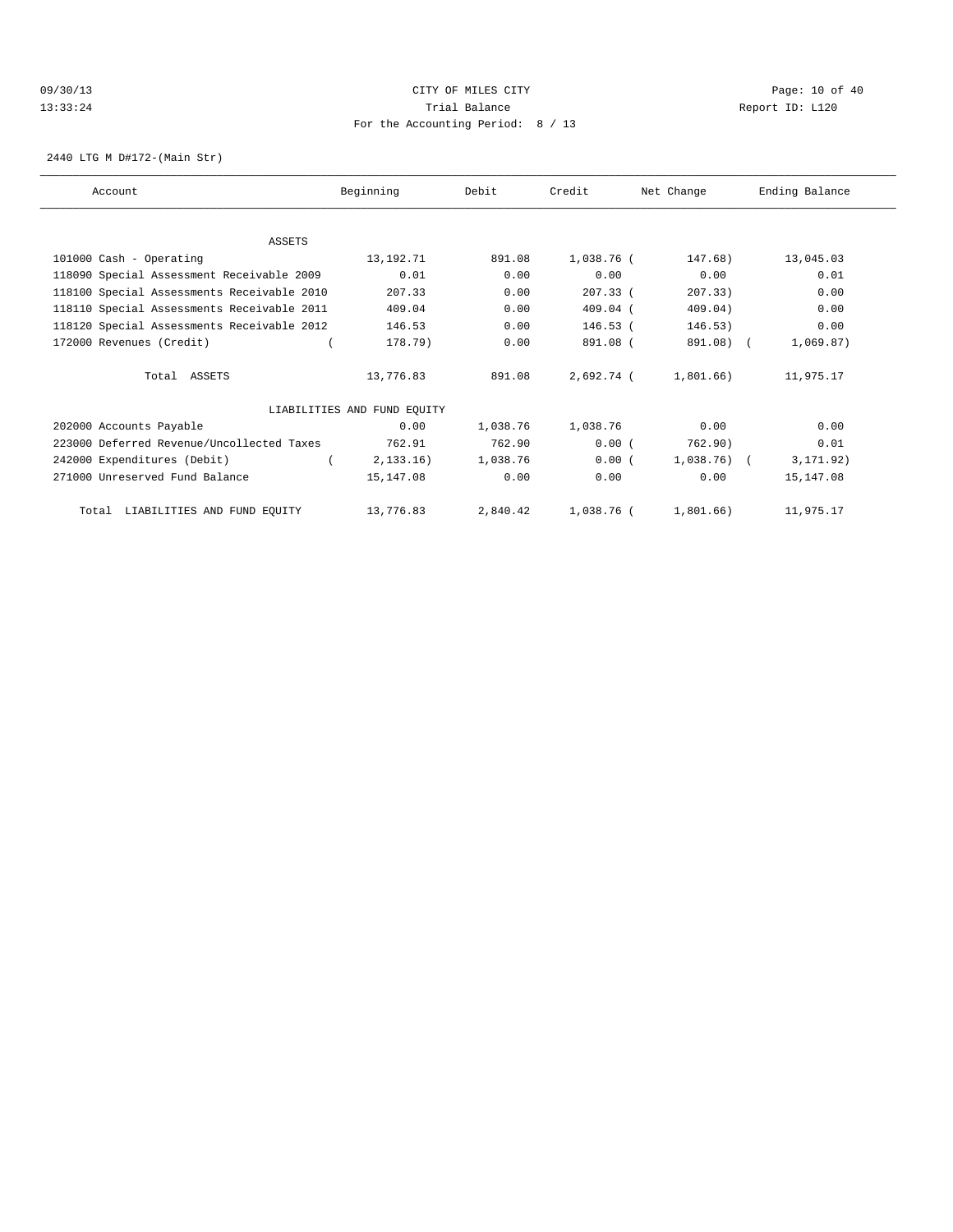# 09/30/13 Page: 11 of 40 13:33:24 Trial Balance Report ID: L120 For the Accounting Period: 8 / 13

2450 LTG M D#195-(SG-Trico)

| Account                                     | Beginning                   | Debit | Credit    | Net Change | Ending Balance |
|---------------------------------------------|-----------------------------|-------|-----------|------------|----------------|
|                                             |                             |       |           |            |                |
| ASSETS                                      |                             |       |           |            |                |
| 101000 Cash - Operating                     | 508.75                      | 22.29 | 0.00      | 22.29      | 531.04         |
| 118090 Special Assessment Receivable 2009 ( | 0.02)                       | 0.00  | 0.00      | 0.00       | 0.02)          |
| 118110 Special Assessments Receivable 2011  | 96.24                       | 0.00  | 0.00      | 0.00       | 96.24          |
| 118120 Special Assessments Receivable 2012  | 275.92                      | 0.00  | $21.04$ ( | 21.04)     | 254.88         |
| 172000 Revenues (Credit)                    | 44.31)                      | 0.00  | 22.29(    | $22.29$ (  | 66.60)         |
| Total ASSETS                                | 836.58                      | 22.29 | 43.33(    | 21.04)     | 815.54         |
|                                             | LIABILITIES AND FUND EQUITY |       |           |            |                |
| 223000 Deferred Revenue/Uncollected Taxes   | 372.14                      | 21.04 | 0.00(     | 21.04)     | 351.10         |
| 242000 Expenditures (Debit)                 | 1,401.84)                   | 0.00  | 0.00      | 0.00       | 1,401.84)      |
| 271000 Unreserved Fund Balance              | 1,866.28                    | 0.00  | 0.00      | 0.00       | 1,866.28       |
| LIABILITIES AND FUND EQUITY<br>Total        | 836.58                      | 21.04 | 0.00(     | 21.04)     | 815.54         |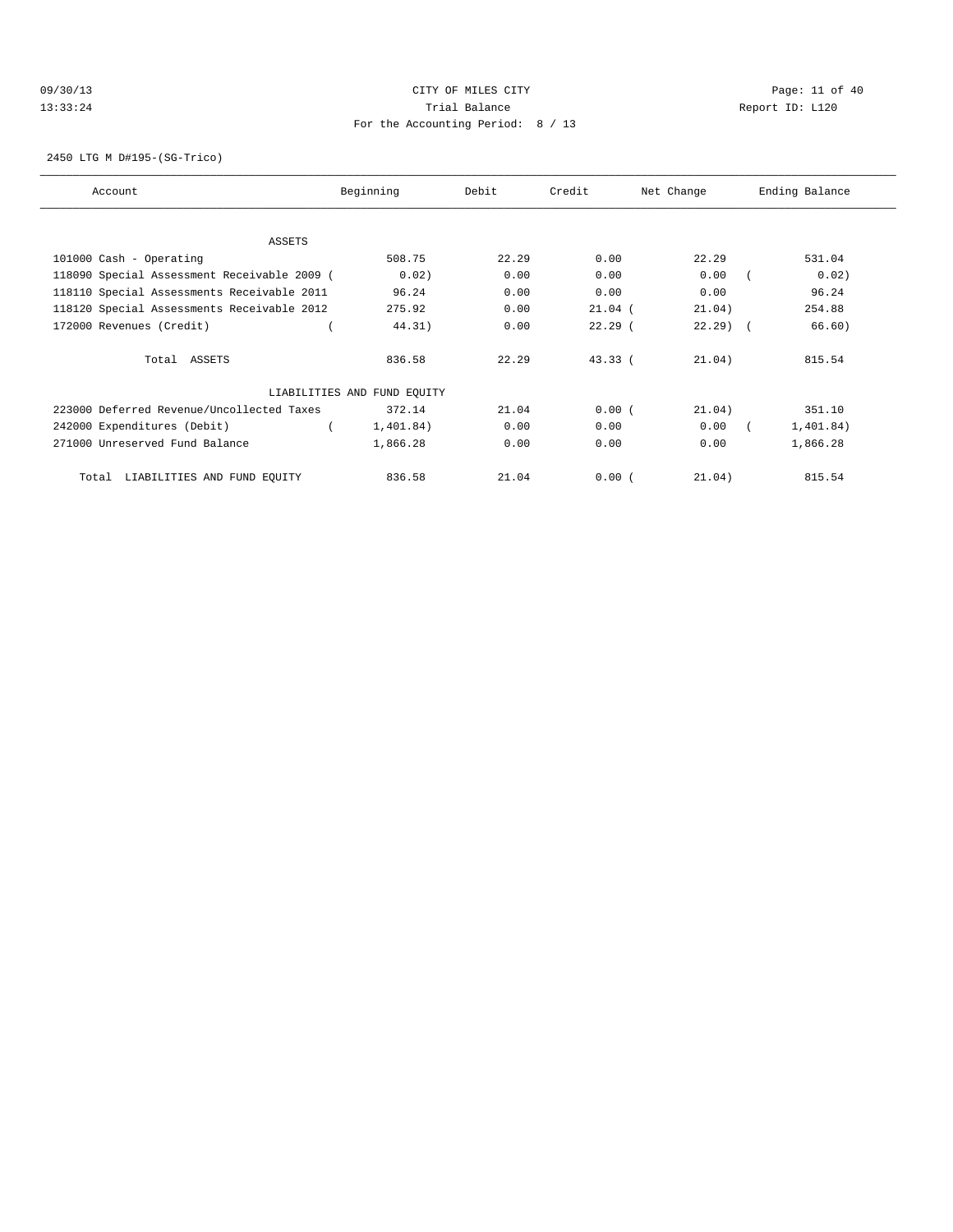# 09/30/13 Page: 12 of 40 13:33:24 Trial Balance Report ID: L120 For the Accounting Period: 8 / 13

2470 LTG M D#202-(SG-MDU&NV)

| Account                                    | Beginning                   | Debit    | Credit     | Net Change   | Ending Balance |
|--------------------------------------------|-----------------------------|----------|------------|--------------|----------------|
|                                            |                             |          |            |              |                |
| ASSETS                                     |                             |          |            |              |                |
| 101000 Cash - Operating                    | 1,301.71                    | 0.00     | $560.52$ ( | 560.52)      | 741.19         |
| 118110 Special Assessments Receivable 2011 | 88.89                       | 0.00     | 0.00       | 0.00         | 88.89          |
| 118120 Special Assessments Receivable 2012 | 140.18                      | 0.00     | 0.00       | 0.00         | 140.18         |
| 172000 Revenues (Credit)                   | $60.29$ )                   | 0.00     | 0.00       | 0.00         | $60.29$ )      |
| Total ASSETS                               | 1,470.49                    | 0.00     | $560.52$ ( | 560.52)      | 909.97         |
|                                            | LIABILITIES AND FUND EQUITY |          |            |              |                |
| 202000 Accounts Payable                    | 0.00                        | 560.52   | 560.52     | 0.00         | 0.00           |
| 223000 Deferred Revenue/Uncollected Taxes  | 229.07                      | 0.00     | 0.00       | 0.00         | 229.07         |
| 242000 Expenditures (Debit)                | 1,585.35)                   | 560.52   | 0.00(      | $560.52$ ) ( | 2, 145.87)     |
| 271000 Unreserved Fund Balance             | 2,826.77                    | 0.00     | 0.00       | 0.00         | 2,826.77       |
| Total LIABILITIES AND FUND EQUITY          | 1,470.49                    | 1,121.04 | $560.52$ ( | 560.52)      | 909.97         |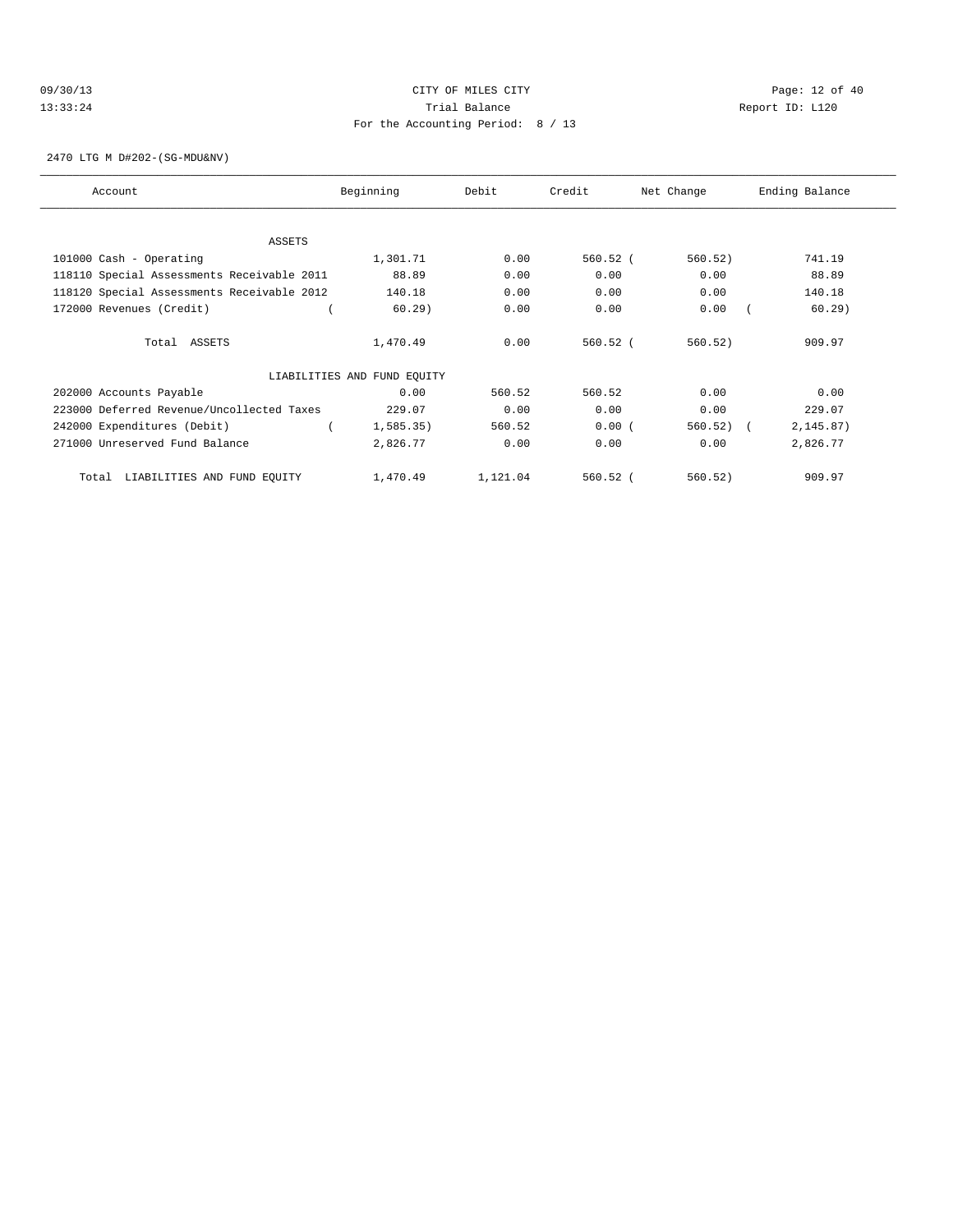# 09/30/13 Page: 13 of 40 13:33:24 Trial Balance Report ID: L120 For the Accounting Period: 8 / 13

### 2480 LTG M M#173-(Milestown Estates)

| Account                                    | Beginning                   | Debit  | Credit    | Net Change | Ending Balance |
|--------------------------------------------|-----------------------------|--------|-----------|------------|----------------|
|                                            |                             |        |           |            |                |
| ASSETS                                     |                             |        |           |            |                |
| 101000 Cash - Operating                    | 1,042.15                    | 0.00   | $59.58$ ( | 59.58)     | 982.57         |
| 118120 Special Assessments Receivable 2012 | 126.88                      | 0.00   | 0.00      | 0.00       | 126.88         |
| 172000 Revenues (Credit)                   | 18.97)                      | 0.00   | 0.00      | 0.00       | 18.97)         |
| Total ASSETS                               | 1,150.06                    | 0.00   | $59.58$ ( | $59.58$ )  | 1,090.48       |
|                                            | LIABILITIES AND FUND EQUITY |        |           |            |                |
| 202000 Accounts Payable                    | 0.00                        | 59.58  | 59.58     | 0.00       | 0.00           |
| 223000 Deferred Revenue/Uncollected Taxes  | 126.88                      | 0.00   | 0.00      | 0.00       | 126.88         |
| 242000 Expenditures (Debit)                | 57.60)                      | 59.58  | 0.00(     | $59.58$ (  | 117.18)        |
| 271000 Unreserved Fund Balance             | 1,080.78                    | 0.00   | 0.00      | 0.00       | 1,080.78       |
| LIABILITIES AND FUND EQUITY<br>Total       | 1,150.06                    | 119.16 | $59.58$ ( | 59.58      | 1,090.48       |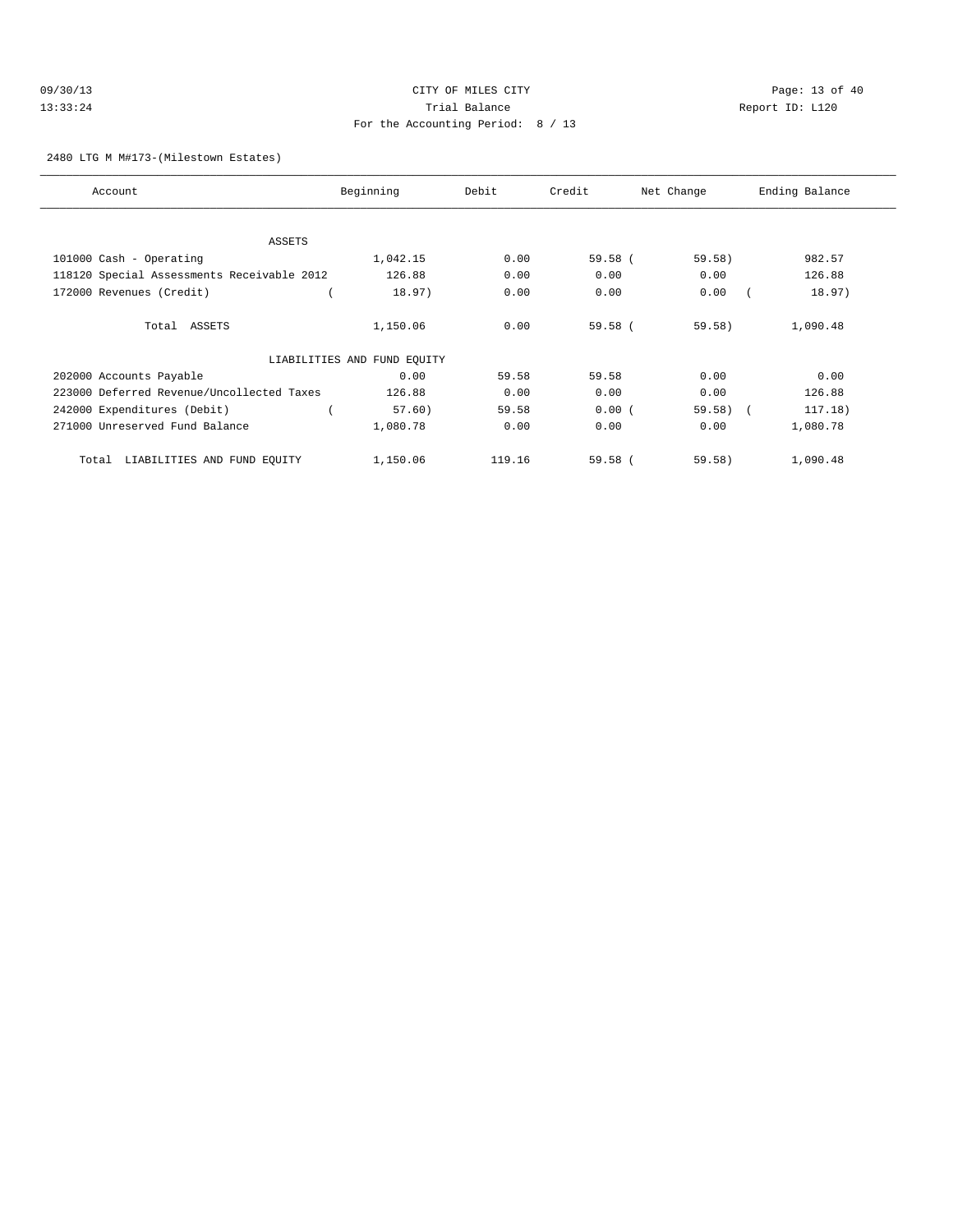### 09/30/13 Page: 14 of 40 13:33:24 Trial Balance Report ID: L120 For the Accounting Period: 8 / 13

2510 STR MAINT DIST #204

| Account                                    | Beginning                   | Debit      | Credit       | Net Change   | Ending Balance |
|--------------------------------------------|-----------------------------|------------|--------------|--------------|----------------|
|                                            |                             |            |              |              |                |
| <b>ASSETS</b>                              |                             |            |              |              |                |
| 101000 Cash - Operating                    | 546,766.36                  | 10,514.42  | 58,507.40 (  | 47,992,98)   | 498,773.38     |
| 118080 Special Assessments Receivable 2008 | 17.02                       | 0.00       | 0.00         | 0.00         | 17.02          |
| 118090 Special Assessment Receivable 2009  | 246.47                      | 0.00       | 229.23(      | 229.23       | 17.24          |
| 118100 Special Assessments Receivable 2010 | 1,778.18                    | 0.00       | 1,091.89 (   | 1,091.89)    | 686.29         |
| 118110 Special Assessments Receivable 2011 | 8,678.68                    | 0.00       | $2.787.04$ ( | 2,787.04)    | 5,891.64       |
| 118120 Special Assessments Receivable 2012 | 23,288.62                   | 0.00       | $4,818.50$ ( | 4,818.50)    | 18,470.12      |
| 172000 Revenues (Credit)                   | 8,530.91)                   | 0.00       | 10,026.92 (  | 10,026.92) ( | 18,557.83)     |
| Total ASSETS                               | 572,244.42                  | 10,514.42  | 77,460.98 (  | 66,946.56)   | 505,297.86     |
|                                            | LIABILITIES AND FUND EOUITY |            |              |              |                |
| 202000 Accounts Payable                    | 50,670.20                   | 84,473.49  | 33,803.29 (  | 50,670.20    | 0.00           |
| 223000 Deferred Revenue/Uncollected Taxes  | 34,008.98                   | 8,926.66   | 0.00(        | 8,926.66)    | 25,082.32      |
| 242000 Expenditures (Debit)                | 39,441.91)                  | 58,507.40  | 51,157.70 (  | $7.349.70$ ( | 46,791.61)     |
| 271000 Unreserved Fund Balance             | 527,007.15                  | 0.00       | 0.00         | 0.00         | 527,007.15     |
| Total LIABILITIES AND FUND EQUITY          | 572,244.42                  | 151,907.55 | 84,960.99 (  | 66,946.56)   | 505,297.86     |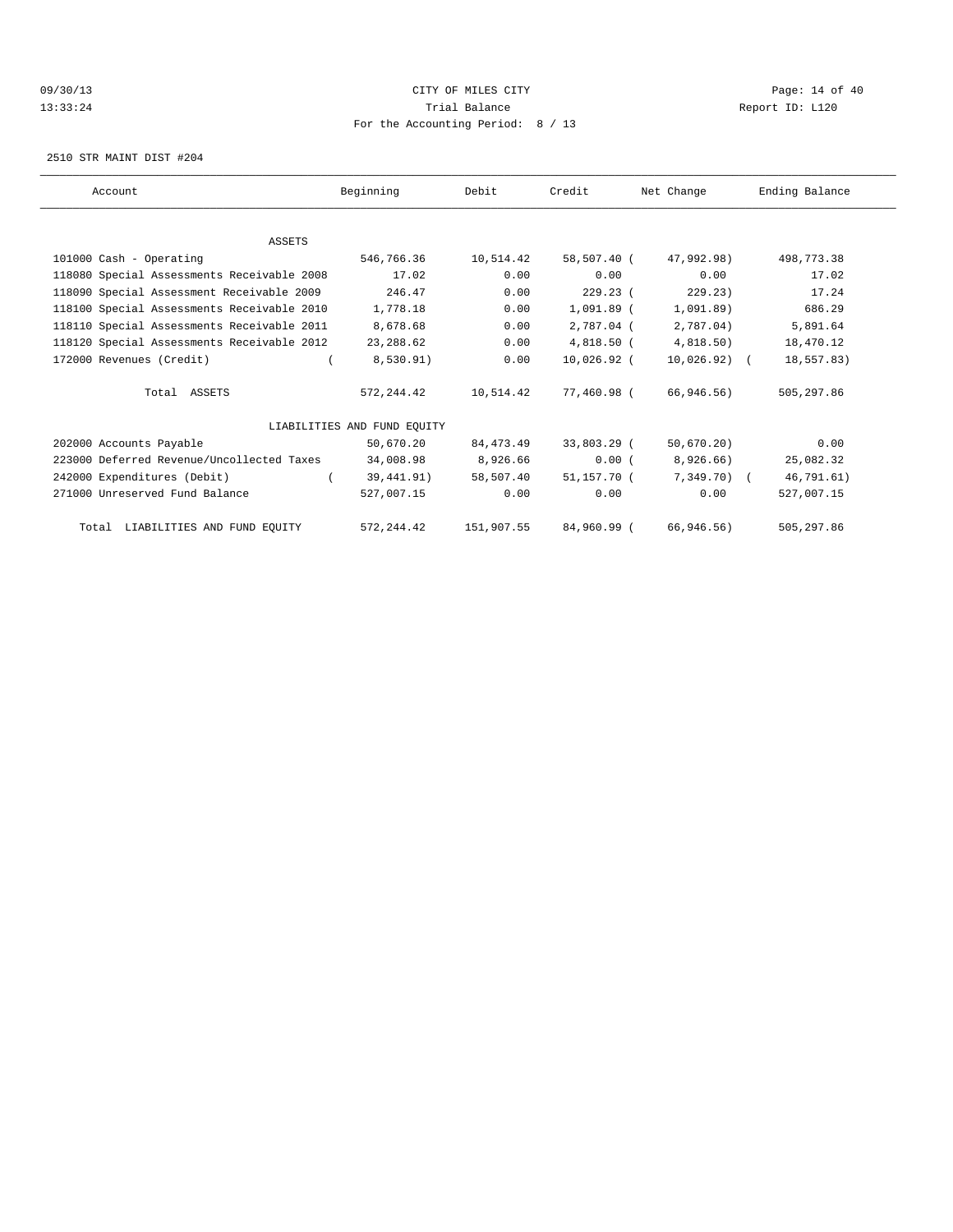### 09/30/13 Page: 15 of 40 13:33:24 Trial Balance Report ID: L120 For the Accounting Period: 8 / 13

2520 STR MAINT DIST #205

| Account                                    | Beginning                   | Debit     | Credit      | Net Change       | Ending Balance |  |
|--------------------------------------------|-----------------------------|-----------|-------------|------------------|----------------|--|
|                                            |                             |           |             |                  |                |  |
| <b>ASSETS</b>                              |                             |           |             |                  |                |  |
| 101000 Cash - Operating                    | 211,316.92                  | 1,460.87  | 10,416.24 ( | 8,955.37)        | 202,361.55     |  |
| 116000 Protested Taxes Receivable - Reals  | 287.84                      | 0.00      | 0.00        | 0.00             | 287.84         |  |
| 118080 Special Assessments Receivable 2008 | 151.97                      | 0.00      | 0.00        | 0.00             | 151.97         |  |
| 118090 Special Assessment Receivable 2009  | 420.74                      | 0.00      | 0.00        | 0.00             | 420.74         |  |
| 118100 Special Assessments Receivable 2010 | 796.66                      | 0.00      | 143.91 (    | 143.91)          | 652.75         |  |
| 118110 Special Assessments Receivable 2011 | 3,620.24                    | 0.00      | $211.06$ (  | 211.06)          | 3,409.18       |  |
| 118120 Special Assessments Receivable 2012 | 17,571.39                   | 0.00      | 940.25 (    | 940.25)          | 16,631.14      |  |
| 172000 Revenues (Credit)                   | 6, 266.01)                  | 0.00      | 1,295.22 (  | $1, 295, 22$ ) ( | 7, 561.23)     |  |
| Total ASSETS                               | 227,899.75                  | 1,460.87  | 13,006.68 ( | 11,545.81)       | 216, 353.94    |  |
|                                            | LIABILITIES AND FUND EOUITY |           |             |                  |                |  |
| 202000 Accounts Payable                    | 0.00                        | 2,614.52  | 2,614.52    | 0.00             | 0.00           |  |
| 223000 Deferred Revenue/Uncollected Taxes  | 22,848.84                   | 1,295.22  | 0.00(       | 1,295.22)        | 21,553.62      |  |
| 242000 Expenditures (Debit)                | 10,173.82)                  | 10,416.24 | $165.65$ (  | $10, 250.59$ (   | 20, 424.41)    |  |
| 271000 Unreserved Fund Balance             | 215, 224. 73                | 0.00      | 0.00        | 0.00             | 215, 224.73    |  |
| Total LIABILITIES AND FUND EQUITY          | 227,899.75                  | 14,325.98 | 2,780.17 (  | 11,545.81)       | 216, 353.94    |  |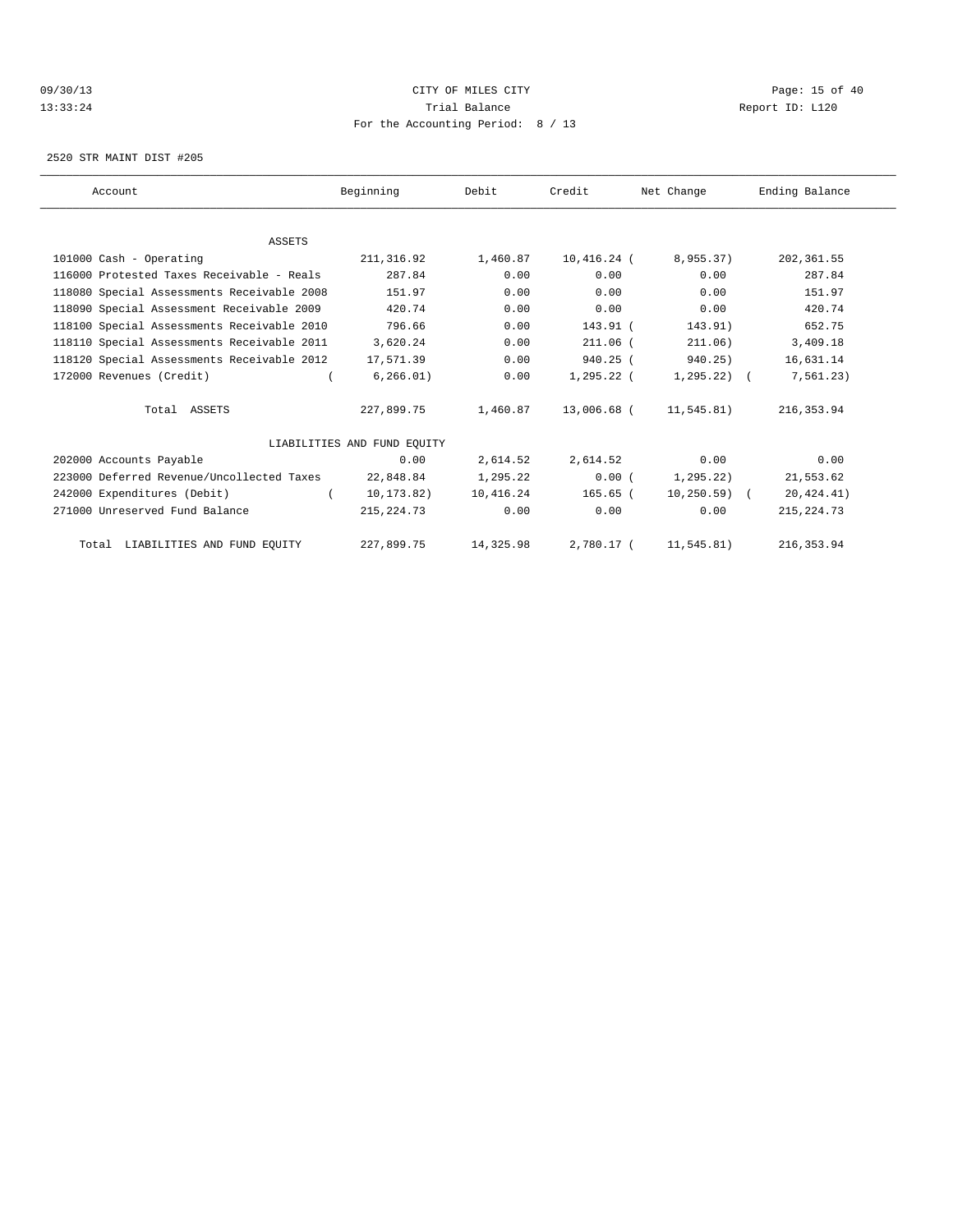| 09/30/13 | CITY OF MILES CITY                | Page: $16o$     |
|----------|-----------------------------------|-----------------|
| 13:33:24 | Trial Balance                     | Report ID: L120 |
|          | For the Accounting Period: 8 / 13 |                 |

Page: 16 of 40

### 2540 STR MAINT DIST#207-(MILESTOWN ESTATES)

| Account                                    | Beginning                   | Debit  | Credit     | Net Change  | Ending Balance |
|--------------------------------------------|-----------------------------|--------|------------|-------------|----------------|
|                                            |                             |        |            |             |                |
| <b>ASSETS</b>                              |                             |        |            |             |                |
| 101000 Cash - Operating                    | 1,955.40                    | 127.16 | $361.12$ ( | 233.96)     | 1,721.44       |
| 118120 Special Assessments Receivable 2012 | 352.66                      | 0.00   | 0.00       | 0.00        | 352.66         |
| 172000 Revenues (Credit)                   | 52.64)                      | 0.00   | $127.16$ ( | $127.16)$ ( | 179.80)        |
| Total ASSETS                               | 2,255.42                    | 127.16 | 488.28 (   | 361.12)     | 1,894.30       |
|                                            | LIABILITIES AND FUND EQUITY |        |            |             |                |
| 202000 Accounts Payable                    | 0.00                        | 46.27  | 46.27      | 0.00        | 0.00           |
| 223000 Deferred Revenue/Uncollected Taxes  | 352.66                      | 0.00   | 0.00       | 0.00        | 352.66         |
| 242000 Expenditures (Debit)                | 369.95)                     | 361.12 | 0.00(      | $361.12)$ ( | 731.07)        |
| 271000 Unreserved Fund Balance             | 2,272.71                    | 0.00   | 0.00       | 0.00        | 2,272.71       |
| LIABILITIES AND FUND EQUITY<br>Total       | 2,255.42                    | 407.39 | $46.27$ (  | 361.12)     | 1,894.30       |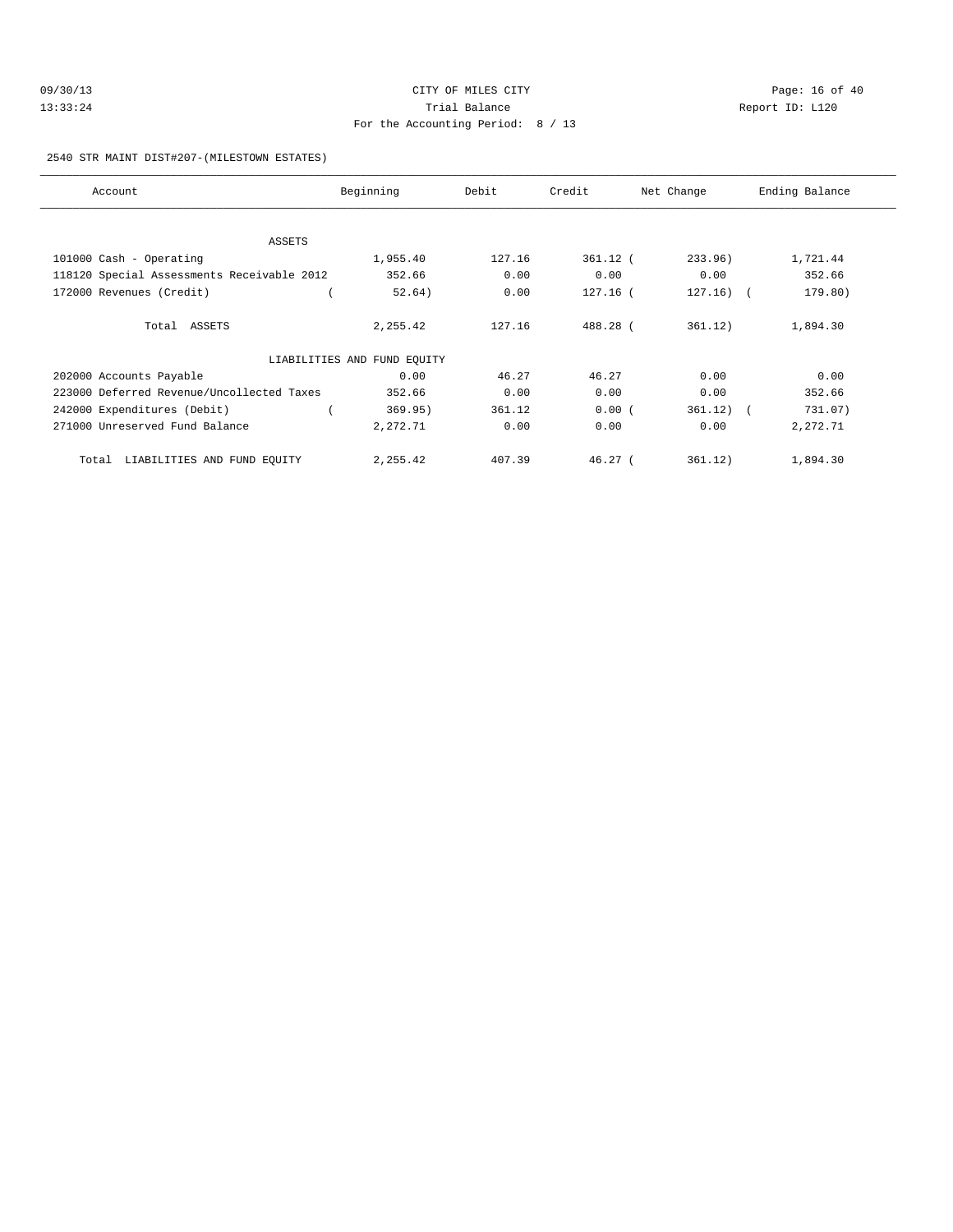| 09/30/13 | CITY OF MILES CITY                | Page: 17 of 40  |
|----------|-----------------------------------|-----------------|
| 13:33:24 | Trial Balance                     | Report ID: L120 |
|          | For the Accounting Period: 8 / 13 |                 |

### 2701 Fire Grants

| Account                              | Beginning                   | Debit | Credit | Net Change | Ending Balance |
|--------------------------------------|-----------------------------|-------|--------|------------|----------------|
| ASSETS                               |                             |       |        |            |                |
| 101000 Cash - Operating              | 100.15                      | 0.00  | 0.00   | 0.00       | 100.15         |
| Total ASSETS                         | 100.15                      | 0.00  | 0.00   | 0.00       | 100.15         |
|                                      | LIABILITIES AND FUND EQUITY |       |        |            |                |
| 271000 Unreserved Fund Balance       | 100.15                      | 0.00  | 0.00   | 0.00       | 100.15         |
| LIABILITIES AND FUND EOUITY<br>Total | 100.15                      | 0.00  | 0.00   | 0.00       | 100.15         |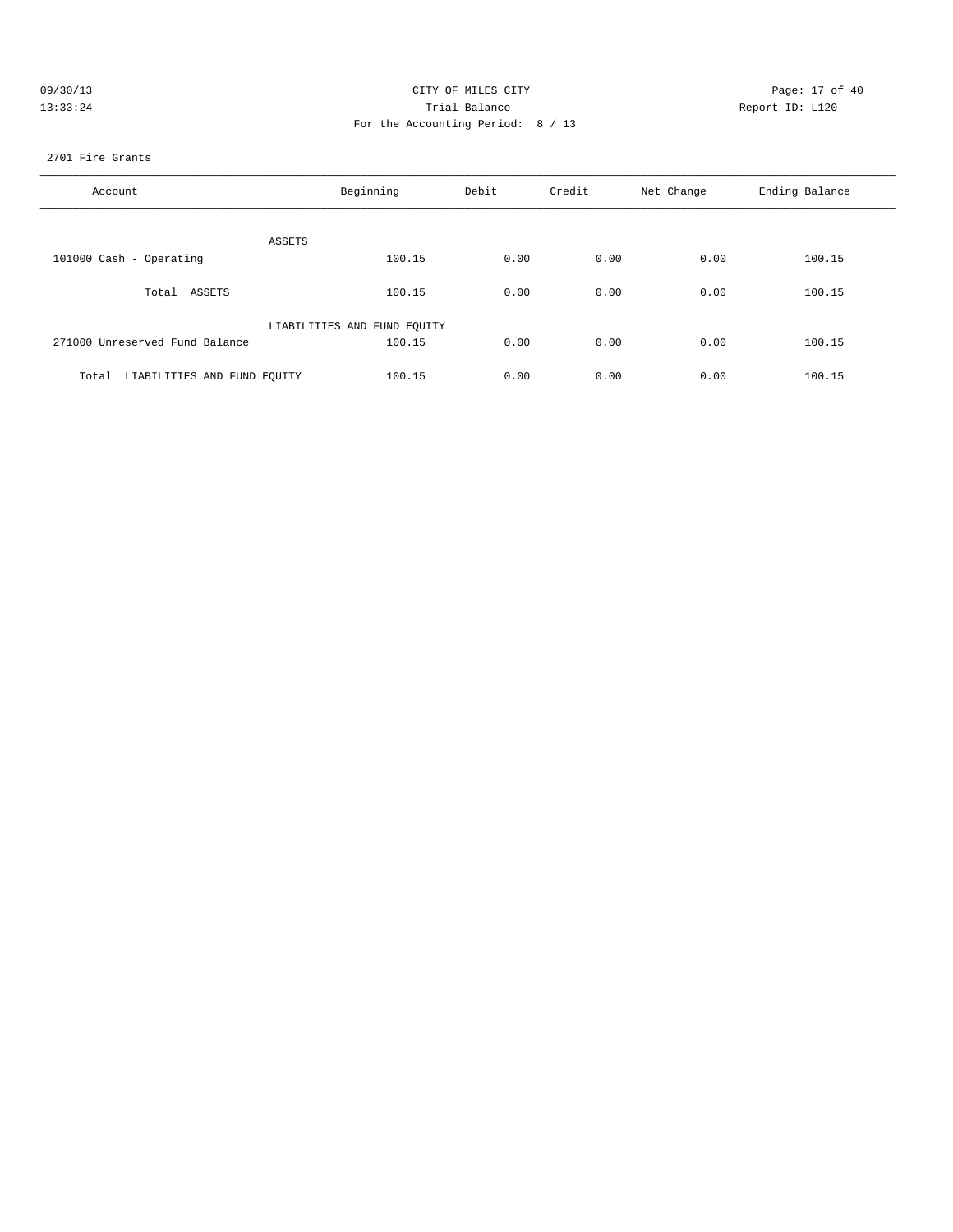|  |  |  | 09/30/13 |  |
|--|--|--|----------|--|
|  |  |  | 13:33:24 |  |

# CITY OF MILES CITY CONTROL CONTROL CONTROL CONTROL CITY 13:33:24 Trial Balance Report ID: L120 For the Accounting Period: 8 / 13

### 2820 GAS TAX

| Account                              | Beginning                   | Debit       | Credit      | Net Change       | Ending Balance |
|--------------------------------------|-----------------------------|-------------|-------------|------------------|----------------|
|                                      |                             |             |             |                  |                |
| ASSETS                               |                             |             |             |                  |                |
| 101000 Cash - Operating              | 14,701.98                   | 15,182.32   | 480.39      | 14,701.93        | 29,403.91      |
| 172000 Revenues (Credit)             | 15, 182. 37)                | 0.00        | 15,182.32 ( | $15, 182, 32)$ ( | 30, 364.69)    |
| Total ASSETS                         | 480.39)                     | 15, 182. 32 | 15,662.71 ( | $480.39$ $($     | 960.78)        |
|                                      | LIABILITIES AND FUND EQUITY |             |             |                  |                |
| 242000 Expenditures (Debit)          | 480.39)                     | 480.39      | 0.00(       | $480.39$ $($     | 960.78)        |
| LIABILITIES AND FUND EQUITY<br>Total | 480.39)                     | 480.39      | 0.00(       | $480.39$ )       | 960.78)        |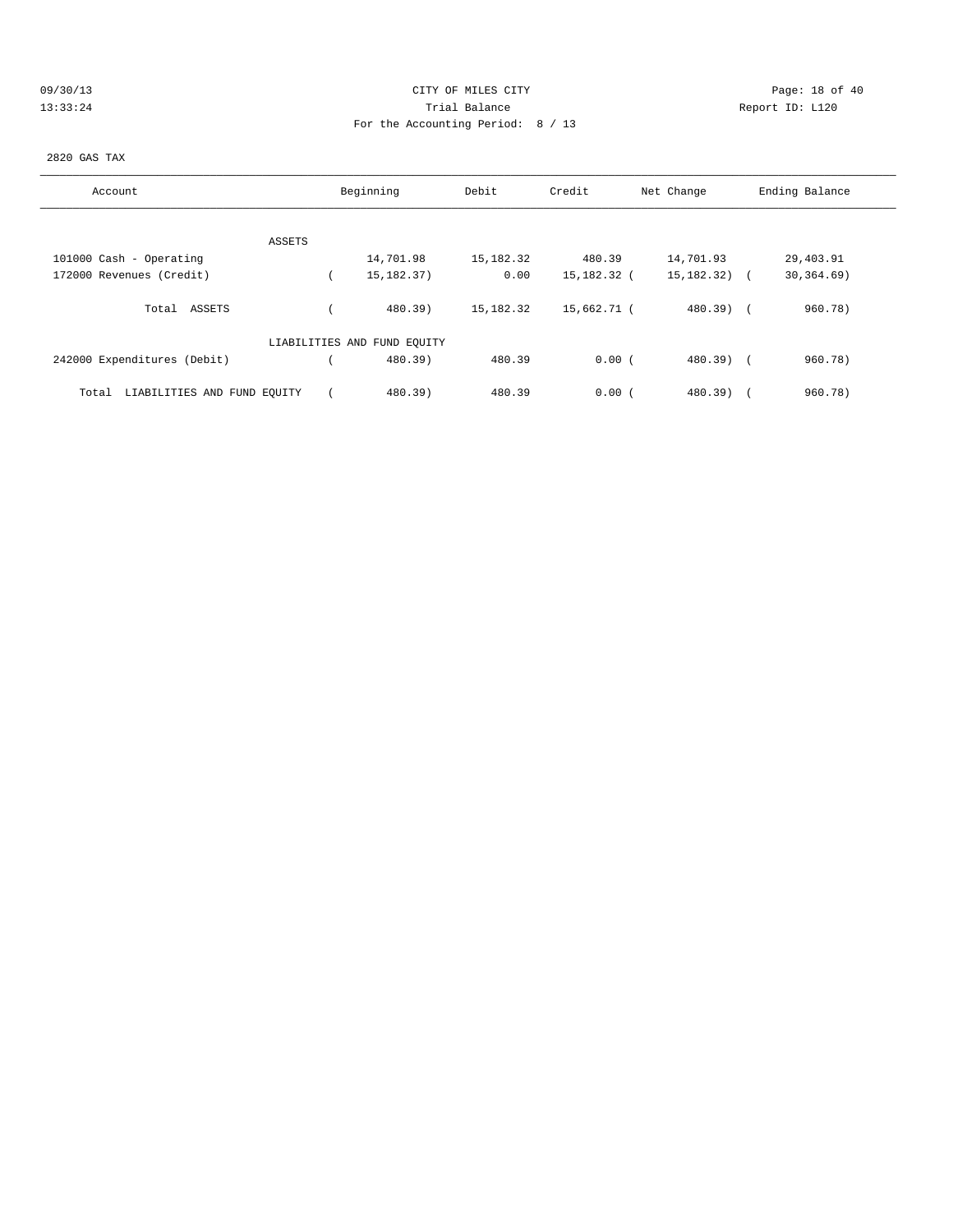# 09/30/13 Page: 19 of 40 13:33:24 Trial Balance Report ID: L120 For the Accounting Period: 8 / 13

### 2850 911 EMERGENCY

| Account                                 | Beginning                   | Debit    | Credit       | Net Change   | Ending Balance |
|-----------------------------------------|-----------------------------|----------|--------------|--------------|----------------|
|                                         |                             |          |              |              |                |
| ASSETS                                  |                             |          |              |              |                |
| 101000 Cash - Operating                 | 61,276.88                   | 0.00     | $1,146.00$ ( | 1, 146.00)   | 60,130.88      |
| 132000 Due From Government (Short Term) | 50,969.52                   | 0.00     | 0.00         | 0.00         | 50,969.52      |
| 172000 Revenues (Credit)                | 50,972.87)                  | 0.00     | 0.00         | 0.00         | 50,972.87)     |
| Total ASSETS                            | 61, 273.53                  | 0.00     | 1,146.00 (   | 1, 146.00)   | 60,127.53      |
|                                         | LIABILITIES AND FUND EQUITY |          |              |              |                |
| 202000 Accounts Payable                 | 0.00                        | 1,146.00 | 1,146.00     | 0.00         | 0.00           |
| 242000 Expenditures (Debit)             | 11,869.94)                  | 1,146.00 | 0.00(        | $1,146.00$ ( | 13,015.94)     |
| 271000 Unreserved Fund Balance          | 73,143.47                   | 0.00     | 0.00         | 0.00         | 73, 143. 47    |
| LIABILITIES AND FUND EQUITY<br>Total    | 61,273.53                   | 2,292.00 | $1.146.00$ ( | 1, 146.00)   | 60,127.53      |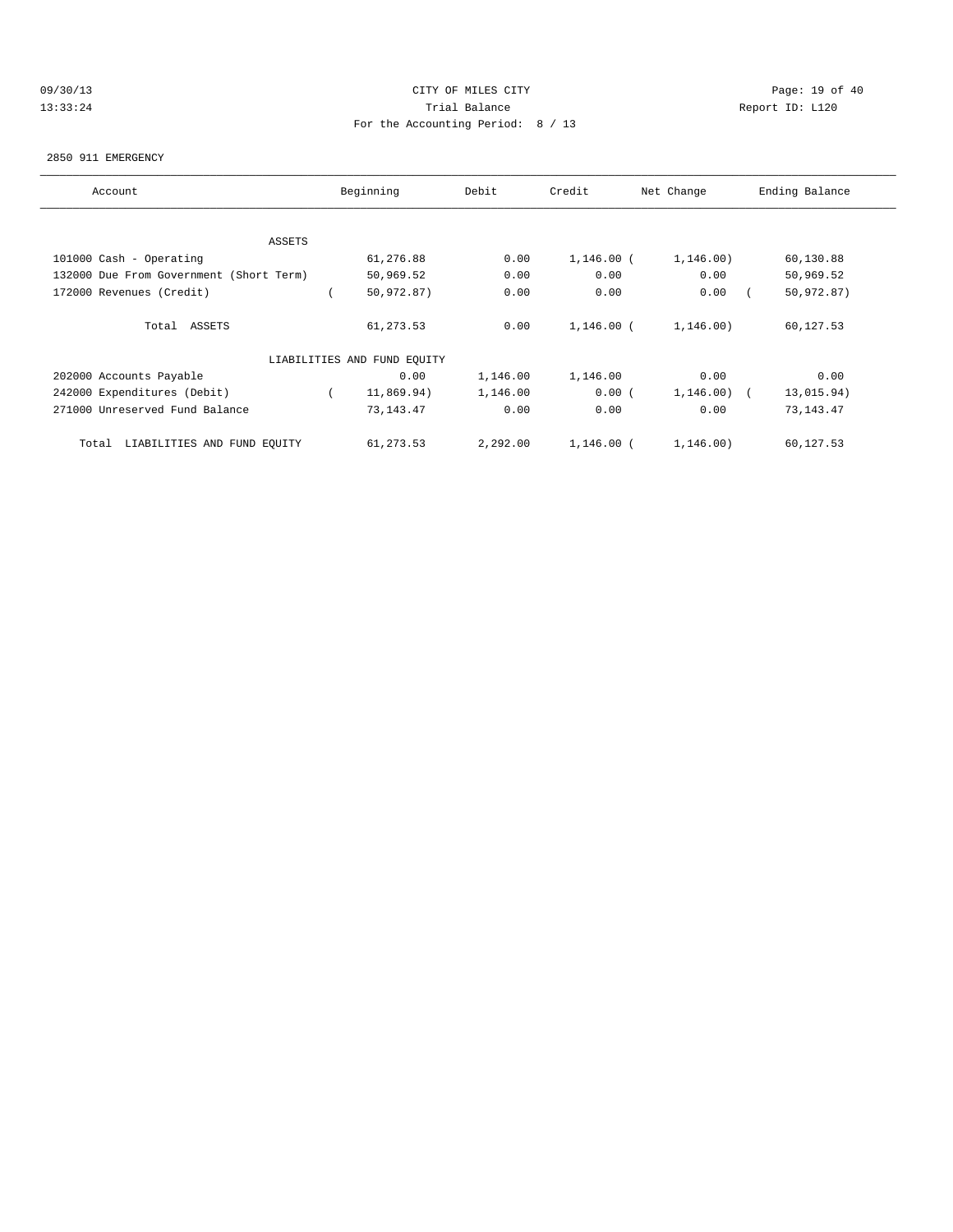# 09/30/13 Page: 20 of 40 13:33:24 Trial Balance Report ID: L120 For the Accounting Period: 8 / 13

#### 2880 LIBRARY GRANTS

| Account                                | Beginning                   | Debit    | Credit     | Net Change  | Ending Balance |
|----------------------------------------|-----------------------------|----------|------------|-------------|----------------|
|                                        |                             |          |            |             |                |
| ASSETS                                 |                             |          |            |             |                |
| 101000 Cash - Operating                | 0.00                        | 0.00     | $116.63$ ( | $116.63)$ ( | 116.63)        |
| 101003 Cash - per capita               | 727.71                      | 0.00     | 0.00       | 0.00        | 727.71         |
| $101020$ Cash - Op/ILL                 | 710.58                      | 0.00     | 0.00       | 0.00        | 710.58         |
| 101030 Cash - Sagebrush Fed/Base Grant | 2,281.00                    | 0.00     | 0.00       | 0.00        | 2,281.00       |
| 101033 Library - Humanities Grant      | 1,203.71                    | 0.00     | 585.00 (   | 585.00)     | 618.71         |
| Total ASSETS                           | 4,923.00                    | 0.00     | 701.63 (   | 701.63)     | 4,221.37       |
|                                        | LIABILITIES AND FUND EQUITY |          |            |             |                |
| 202000 Accounts Payable                | 0.00                        | 701.63   | 701.63     | 0.00        | 0.00           |
| 242000 Expenditures (Debit)            | 201.00)                     | 701.63   | 0.00(      | $701.63)$ ( | 902.63)        |
| 271000 Unreserved Fund Balance         | 5,124.00                    | 0.00     | 0.00       | 0.00        | 5,124.00       |
| LIABILITIES AND FUND EQUITY<br>Total   | 4,923.00                    | 1,403.26 | 701.63 (   | 701.63)     | 4,221.37       |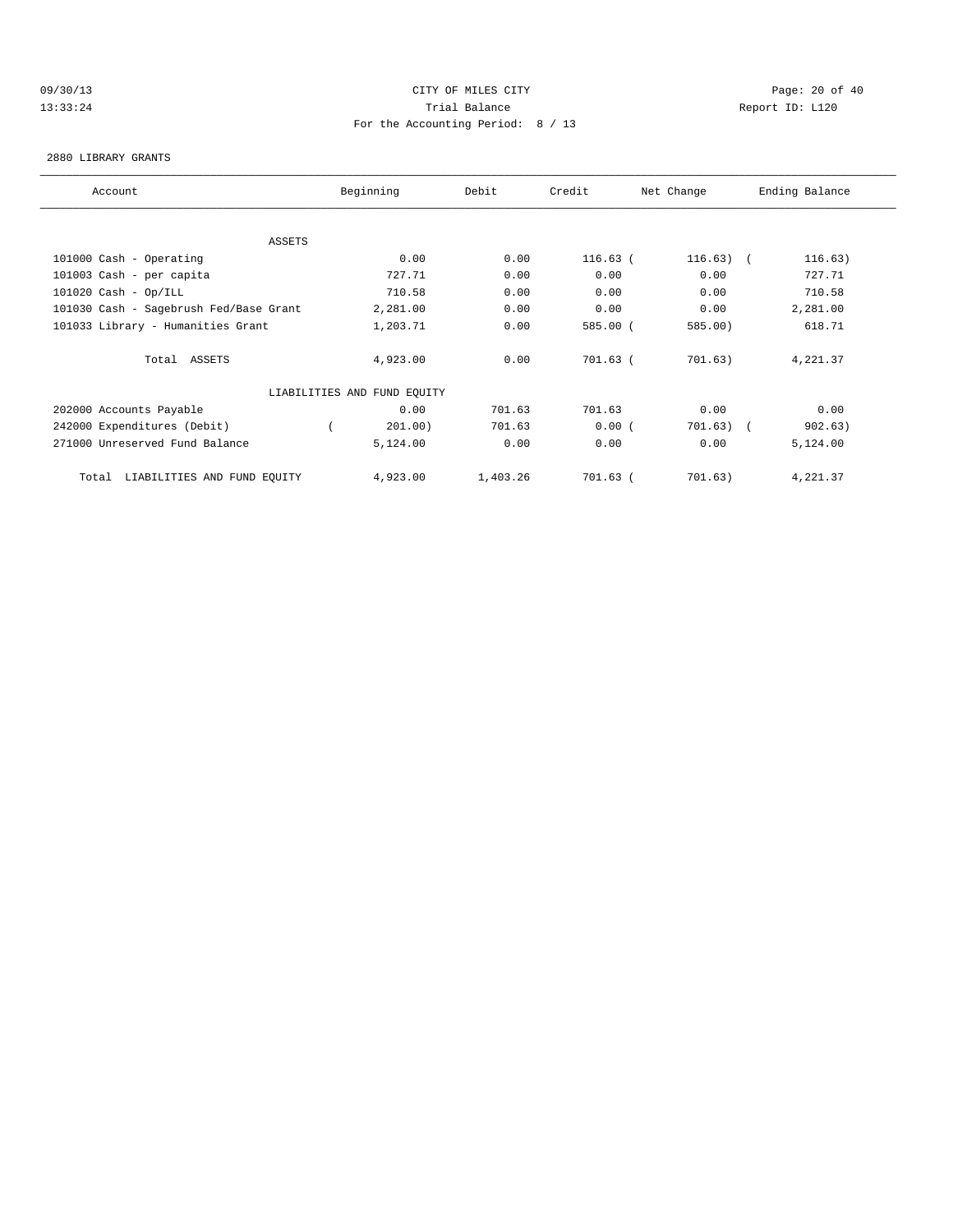# 09/30/13 Page: 21 of 40 13:33:24 Trial Balance Report ID: L120 For the Accounting Period: 8 / 13

2935 Historic Preservation

| Account                              |        | Beginning                   | Debit    | Credit       | Net Change     | Ending Balance |
|--------------------------------------|--------|-----------------------------|----------|--------------|----------------|----------------|
|                                      |        |                             |          |              |                |                |
|                                      | ASSETS |                             |          |              |                |                |
| 101000 Cash - Operating              |        | 592.80                      | 1.99     | $1,600.37$ ( | $1,598.38$ ) ( | 1,005.58)      |
| 172000 Revenues (Credit)             |        | 0.00                        | 0.00     | $1.99$ (     | $1.99)$ (      | 1.99)          |
| Total ASSETS                         |        | 592.80                      | 1.99     | 1,602.36 (   | $1,600.37$ (   | 1,007.57)      |
|                                      |        | LIABILITIES AND FUND EQUITY |          |              |                |                |
| 202000 Accounts Payable              |        | 0.00                        | 408.60   | 408.60       | 0.00           | 0.00           |
| 242000 Expenditures (Debit)          |        | 1,352.44)                   | 1,600.37 | 0.00(        | $1,600.37$ (   | 2,952.81)      |
| 271000 Unreserved Fund Balance       |        | 1,945.24                    | 0.00     | 0.00         | 0.00           | 1,945.24       |
| LIABILITIES AND FUND EQUITY<br>Total |        | 592.80                      | 2,008.97 | $408.60$ (   | 1,600.37)      | 1,007.57)      |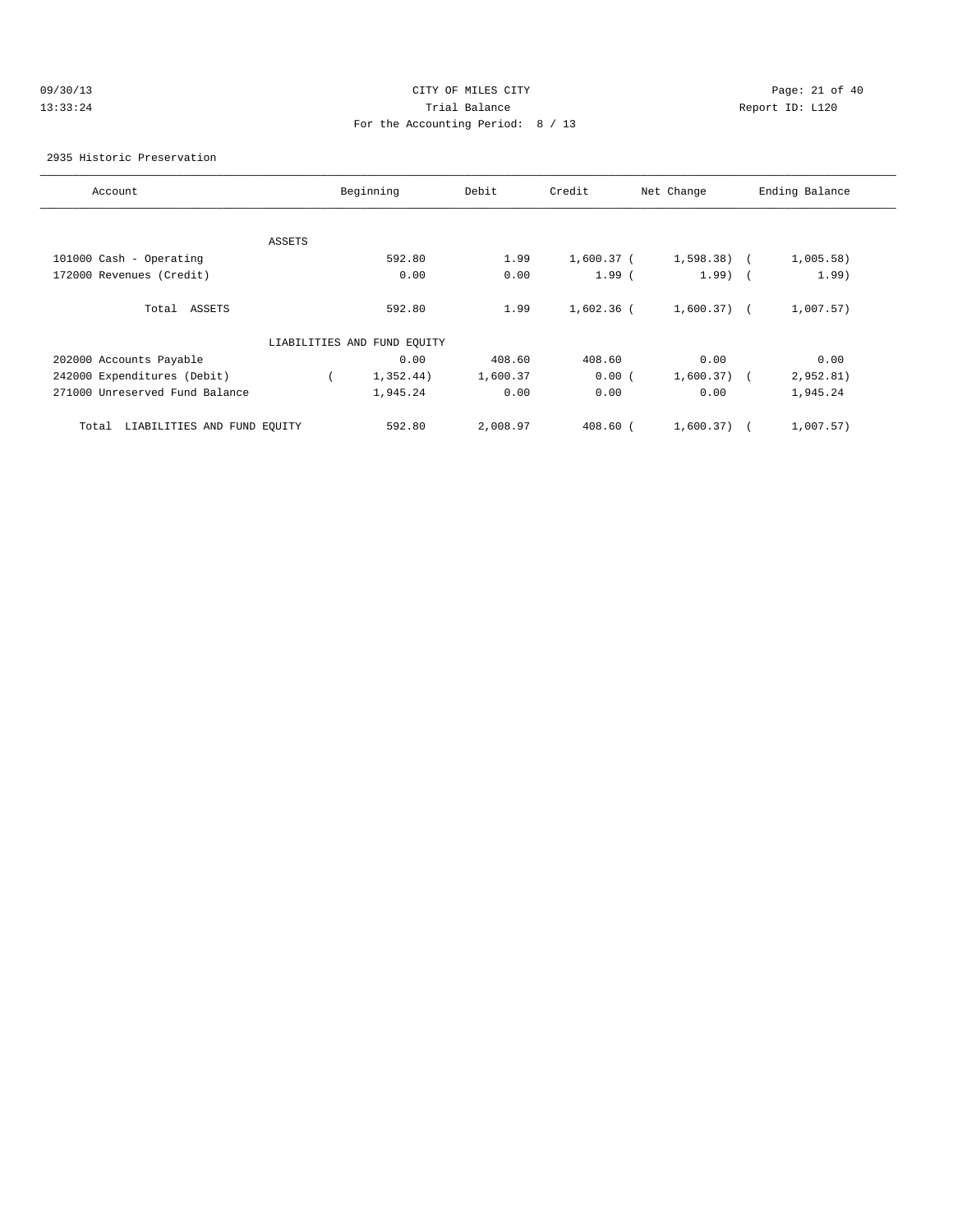| 09/30/13 | CITY OF MILES CITY                | Page: $22$ of $40$ |
|----------|-----------------------------------|--------------------|
| 13:33:24 | Trial Balance                     | Report ID: L120    |
|          | For the Accounting Period: 8 / 13 |                    |

### 2985 RETIRED SENIOR VOLUNTEER PROG (RSVP)

| Account                                | Beginning                   | Debit    | Credit       | Net Change   | Ending Balance |  |
|----------------------------------------|-----------------------------|----------|--------------|--------------|----------------|--|
|                                        |                             |          |              |              |                |  |
| ASSETS                                 |                             |          |              |              |                |  |
| 101000 Cash - Operating                | $4, 105.89$ )               | 620.80   | $5,596.48$ ( | $4,975.68$ ( | 9,081.57)      |  |
| 101004 RSVP Non-Federal Cash Operating | 7,602.24                    | 5,049.28 | 1,898.70     | 3,150.58     | 10,752.82      |  |
| 103100 Petty Cash-                     | 200.00                      | 0.00     | 0.00         | 0.00         | 200.00         |  |
| 172000 Revenues (Credit)               | 6, 233.10                   | 0.00     | $5,049.28$ ( | $5,049.28$ ( | 11,282.38)     |  |
| Total ASSETS                           | 2,536.75)                   | 5,670.08 | 12,544.46 (  | $6,874.38$ ( | 9,411.13)      |  |
|                                        | LIABILITIES AND FUND EQUITY |          |              |              |                |  |
| 202000 Accounts Payable                | 0.00                        | 2,443.26 | 2,443.26     | 0.00         | 0.00           |  |
| 242000 Expenditures (Debit)            | 5, 513.26)                  | 7,495.18 | $620.80$ (   | $6,874.38$ ( | 12,387.64)     |  |
| 271000 Unreserved Fund Balance         | 2,976.51                    | 0.00     | 0.00         | 0.00         | 2,976.51       |  |
| LIABILITIES AND FUND EQUITY<br>Total   | 2,536.75)                   | 9,938.44 | $3,064.06$ ( | $6,874.38$ ( | 9,411.13)      |  |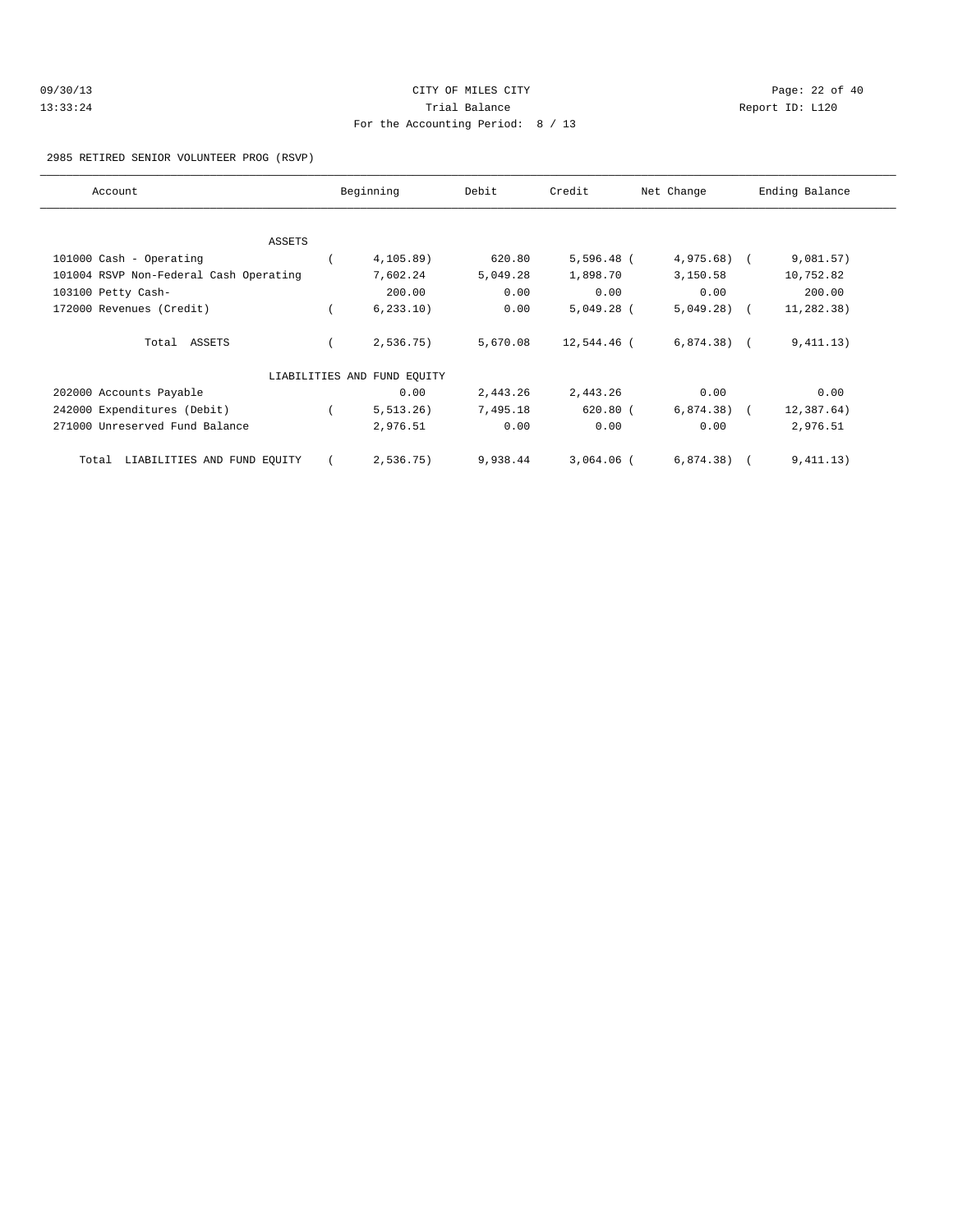| 09/30/13 | CITY OF MILES CITY                | Page: 23 of 40  |
|----------|-----------------------------------|-----------------|
| 13:33:24 | Trial Balance                     | Report ID: L120 |
|          | For the Accounting Period: 8 / 13 |                 |
|          |                                   |                 |

3300 Judgement & Losses-Power Settlement

| Account                                     | Beginning                   | Debit | Credit   | Net Change | Ending Balance |
|---------------------------------------------|-----------------------------|-------|----------|------------|----------------|
|                                             |                             |       |          |            |                |
| <b>ASSETS</b>                               |                             |       |          |            |                |
| 101000 Cash - Operating                     | 221.05)                     | 0.00  | 0.00     | 0.00       | 221.05)        |
| 113207 Taxes Receivable - Real 2007         | 79.06                       | 0.00  | 0.00     | 0.00       | 79.06          |
| 113208 taxes Receivable - Real 2008         | 0.36                        | 0.00  | $0.36$ ( | 0.36)      | 0.00           |
| 115207 Taxes Receivable - Personal 2007     | 1.31)                       | 0.00  | 0.00     | 0.00       | 1.31)          |
| 115208 Taxes Receivable - Personal 2008     | 0.52                        | 0.00  | 0.00     | 0.00       | 0.52           |
| 115209 Taxes Receivable Personal 2009       | 0.01)                       | 0.00  | 0.00     | 0.00       | 0.01)          |
| Total ASSETS                                | 142.43)                     | 0.00  | $0.36$ ( | $0.36)$ (  | 142.79)        |
|                                             | LIABILITIES AND FUND EQUITY |       |          |            |                |
| 223100 Deferred Revenue - Real Prop Taxes   | 79.42                       | 0.36  | 0.00(    | 0.36)      | 79.06          |
| 223200 Deferred Revenue - Pers Prop Taxes ( | 0.80)                       | 0.00  | 0.00     | 0.00       | 0.80)          |
| 271000 Unreserved Fund Balance              | 221.05)                     | 0.00  | 0.00     | 0.00       | 221.05)        |
| Total LIABILITIES AND FUND EQUITY           | 142.43)                     | 0.36  | 0.00(    | $0.36)$ (  | 142.79)        |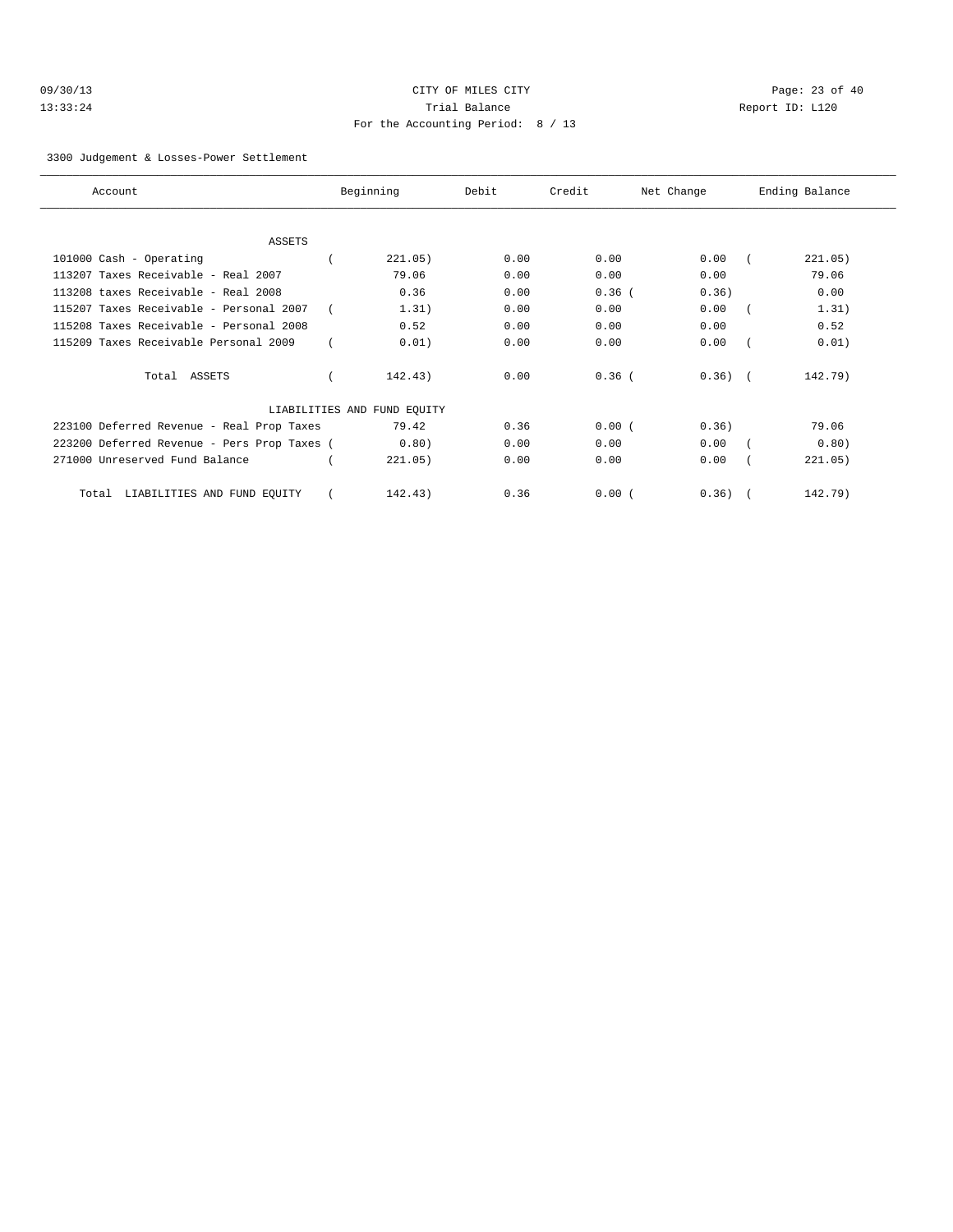| 09/30/13 | CITY OF MILES CITY                | Page: $24o$     |
|----------|-----------------------------------|-----------------|
| 13:33:24 | Trial Balance                     | Report ID: L120 |
|          | For the Accounting Period: 8 / 13 |                 |

Page: 24 of 40

4000 General Fund Capitol Improvement Fund

| Account                              | Beginning                   | Debit | Credit | Net Change | Ending Balance |
|--------------------------------------|-----------------------------|-------|--------|------------|----------------|
|                                      |                             |       |        |            |                |
|                                      |                             |       |        |            |                |
| ASSETS                               |                             |       |        |            |                |
| 101000 Cash - Operating              | 192,883.55                  | 0.00  | 0.00   | 0.00       | 192,883.55     |
| 172000 Revenues (Credit)             | 29.15)                      | 0.00  | 0.00   | 0.00       | 29.15)         |
|                                      |                             |       |        |            |                |
| Total ASSETS                         | 192,854.40                  | 0.00  | 0.00   | 0.00       | 192,854.40     |
|                                      |                             |       |        |            |                |
|                                      | LIABILITIES AND FUND EQUITY |       |        |            |                |
| 271000 Unreserved Fund Balance       | 192,854.40                  | 0.00  | 0.00   | 0.00       | 192,854.40     |
|                                      |                             |       |        |            |                |
| LIABILITIES AND FUND EQUITY<br>Total | 192,854.40                  | 0.00  | 0.00   | 0.00       | 192,854.40     |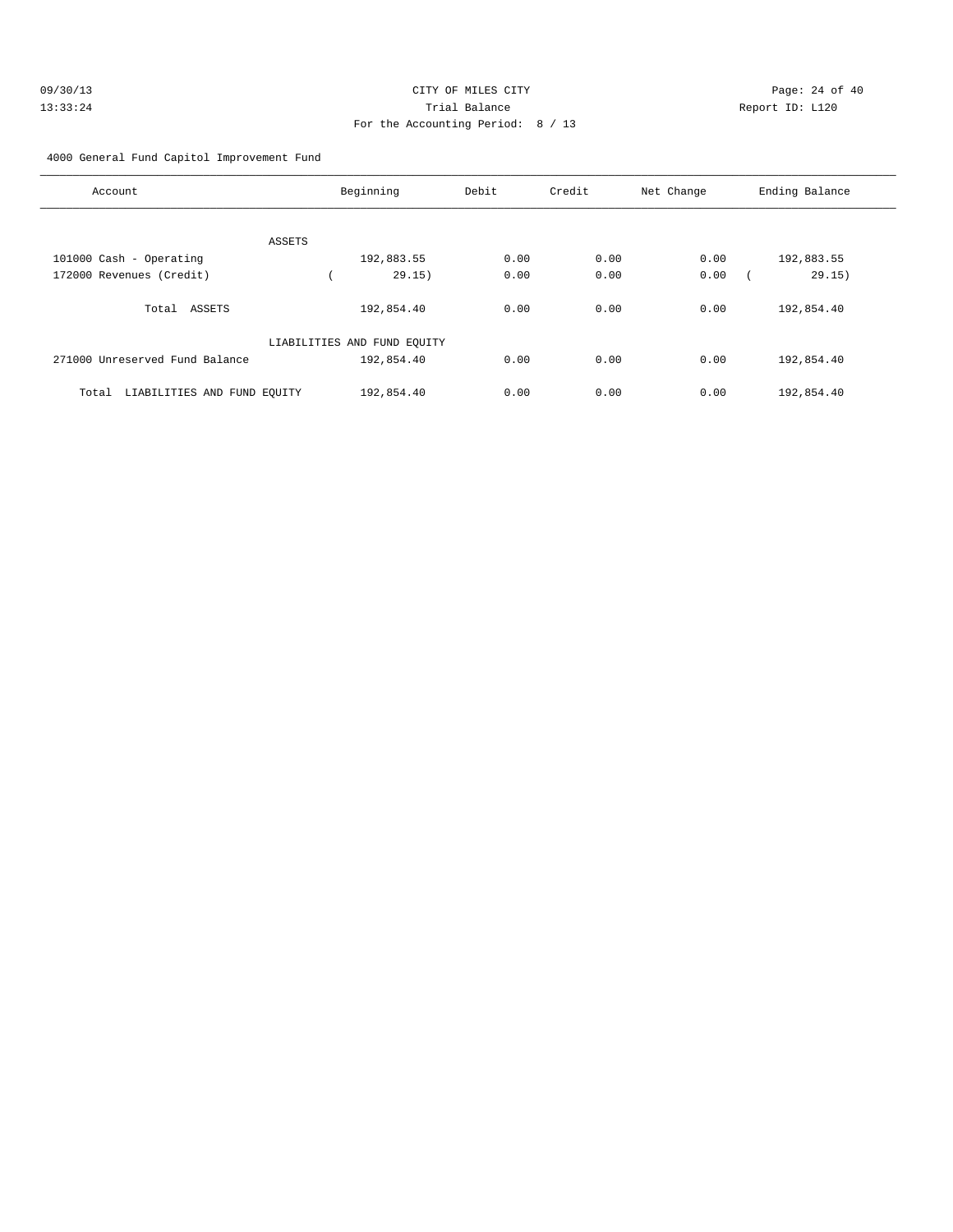# 09/30/13 Page: 25 of 40 13:33:24 Trial Balance Report ID: L120 For the Accounting Period: 8 / 13

4060 CAPITAL IMPROV-PUBLIC WORKS

| Account                              | Beginning                   | Debit                   | Credit       | Net Change    | Ending Balance |
|--------------------------------------|-----------------------------|-------------------------|--------------|---------------|----------------|
|                                      |                             |                         |              |               |                |
|                                      | ASSETS                      |                         |              |               |                |
| 101000 Cash - Operating              |                             | 113,087.72<br>2,250.50  | 46,488.75 (  | 44,238.25)    | 68,849.47      |
| 172000 Revenues (Credit)             |                             | 367.04)<br>0.00         | $2,250.50$ ( | $2,250.50)$ ( | 2,617.54)      |
| Total ASSETS                         |                             | 112,720.68<br>2,250.50  | 48,739.25 (  | 46,488.75)    | 66,231.93      |
|                                      | LIABILITIES AND FUND EQUITY |                         |              |               |                |
| 202000 Accounts Payable              |                             | 0.00<br>46,488.75       | 46,488.75    | 0.00          | 0.00           |
| 242000 Expenditures (Debit)          |                             | 46,488.75<br>0.00       | 0.00(        | 46,488.75) (  | 46, 488. 75)   |
| 271000 Unreserved Fund Balance       |                             | 112,720.68<br>0.00      | 0.00         | 0.00          | 112,720.68     |
| LIABILITIES AND FUND EQUITY<br>Total |                             | 112,720.68<br>92,977.50 | 46,488.75 (  | 46,488.75)    | 66,231.93      |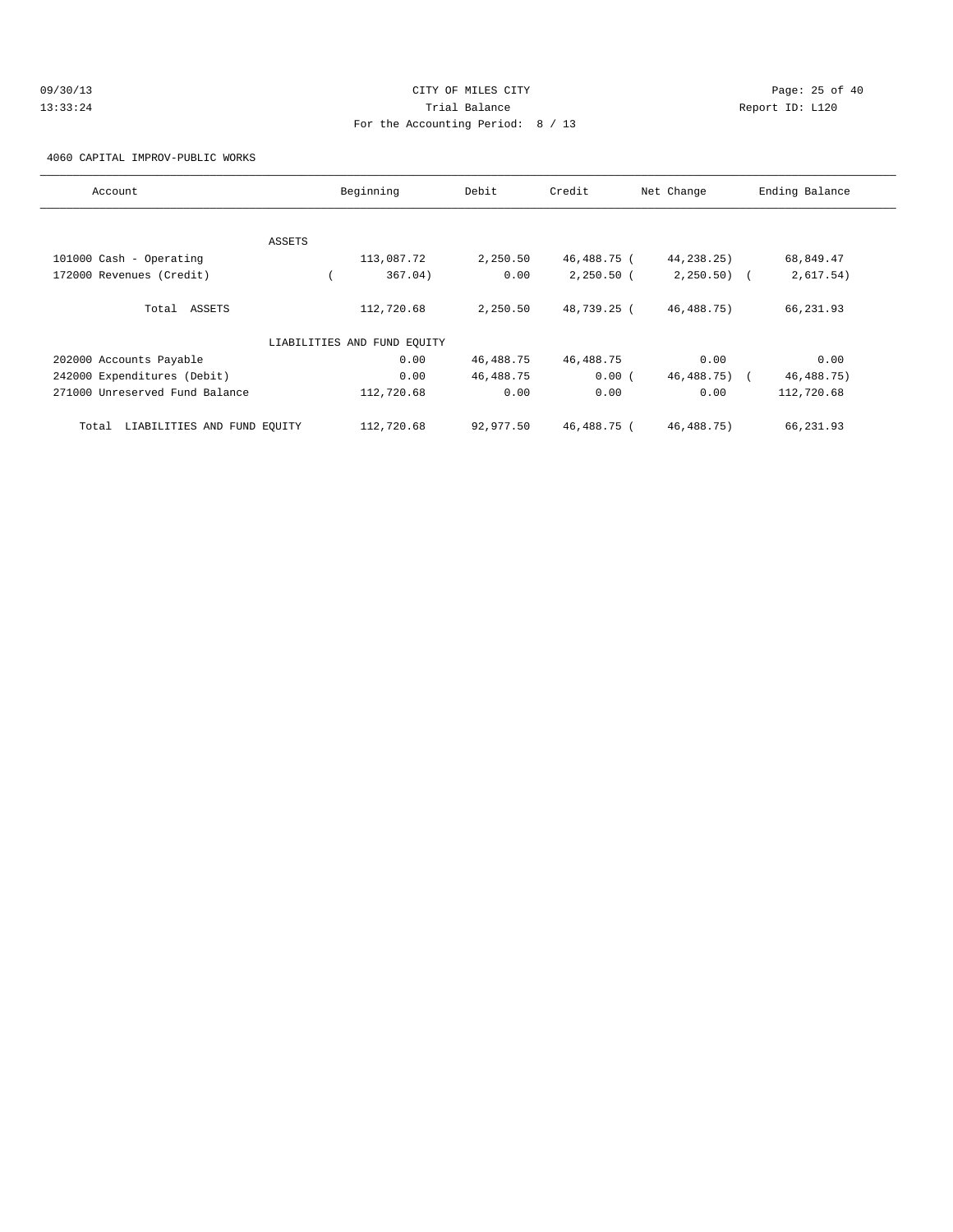# 09/30/13 Page: 26 of 40 13:33:24 Trial Balance Report ID: L120 For the Accounting Period: 8 / 13

#### 5210 WATER UTILITY

| Account                                                   | Beginning                   | Debit       | Credit       | Net Change  | Ending Balance             |
|-----------------------------------------------------------|-----------------------------|-------------|--------------|-------------|----------------------------|
|                                                           |                             |             |              |             |                            |
| ASSETS                                                    |                             |             |              |             |                            |
| 101000 Cash - Operating                                   | 1,319,102.84                | 225,581.13  | 170,350.58   | 55,230.55   | 1,374,333.39               |
| 101010 Deposit Cash                                       | 28,050.00                   | 2,050.00    | 1,150.00     | 900.00      | 28,950.00                  |
| 102113 Cash - NE Water Line Proj                          | 31,232.18                   | 0.00        | 0.00         | 0.00        | 31,232.18                  |
| 102240 Cash - Replacement & Depreciation                  | 1,489,589.35                | 0.00        | 0.00         | 0.00        | 1,489,589.35               |
| 102250 Cash - System Devlopment Fees                      | 235,058.25                  | 13,200.00   | 0.00         | 13,200.00   | 248, 258. 25               |
| 102270 Cash - Curb Stop Replacement Fee                   | 174,953.98                  | 3,459.31    | 0.00         | 3,459.31    | 178, 413.29                |
| 102312 RevBnd/CurYearDebt-DNRC/CarbonTank                 | 21, 216. 21                 | 12,724.58   | 0.00         | 12,724.58   | 33,940.79                  |
| 102313 RevBnd/CurYearDebt-DNRC/NE WtrLine                 | 12,724.58                   | 12,724.58   | 0.00         | 12,724.58   | 25, 449.16                 |
| 102315 RevBnd/CurYearDebt-ARRA/NE Water Li                | 1,503.97                    | 1,503.96    | 0.00         | 1,503.96    | 3,007.93                   |
| 102322 RevBnd/Reserve-DNRC/CarbonTank                     | 153,009.00                  | 0.00        | 0.00         | 0.00        | 153,009.00                 |
| 102323 RevBnd/Reserve-DNRC/NE WtrLine                     | 153,808.00                  | 0.00        | 0.00         | 0.00        | 153,808.00                 |
| 102325 RevBnd/Reserve-ARRA B-NE Waterline                 | 18,245.00                   | 0.00        | 0.00         | 0.00        | 18,245.00                  |
| 103000 Petty Cash                                         | 330.00                      | 0.00        | 0.00         | 0.00        | 330.00                     |
| 122000 Accounts Receivable                                | 269,584.01                  | 235,790.55  | 226,045.19   | 9,745.36    | 279, 329.37                |
| 122020 Accounts Receivable-\$2.00 State Ass               | 4.00                        | 0.00        | 0.00         | 0.00        | 4.00                       |
| 132000 Due From Government (Short Term)                   | 0.03                        | 0.00        | 0.00         | 0.00        | 0.03                       |
| 172000 Revenues (Credit)<br>$\left($                      | 234,526.69)                 | 0.00        | 247,740.34 ( | 247,740.34) | 482, 267.03)<br>$\sqrt{2}$ |
| 181000 Land                                               | 41,844.00                   | 0.00        | 0.00         | 0.00        | 41,844.00                  |
| 182000 Buildings                                          | 22,997.00                   | 0.00        | 0.00         | 0.00        | 22,997.00                  |
| 182100 Allowance for Depr - Buildings (Cre(               | 22,997.00)                  | 0.00        | 0.00         | 0.00        | 22,997.00)                 |
| 186000 Machinery and Equipment                            | 359,087.70                  | 0.00        | 0.00         | 0.00        | 359,087.70                 |
| 186100 Allowance for Depr - Machinery & Eq(               | 235, 352.00)                | 0.00        | 0.00         | 0.00        | 235, 352.00)               |
| 188000 Const. Work in Progress-NE Wtr Line                | 1,100,359.57                | 0.00        | 0.00         | 0.00        | 1,100,359.57               |
| 189100 Source of Supply                                   | 3, 427, 537.49              | 0.00        | 0.00         | 0.00        | 3, 427, 537.49             |
| 189110 Allowance for Depreciation - Source(               | 342,949.00)                 | 0.00        | 0.00         | 0.00        | 342,949.00)<br>$\left($    |
| 189300 Treatment Plant                                    | 3,716,158.00                | 0.00        | 0.00         | 0.00        | 3,716,158.00               |
| 189310 Allowance for Depr - Treatment Plan( 1,724,417.00) |                             | 0.00        | 0.00         | 0.00        | (1, 724, 417.00)           |
| 189400 Transmission & Distribution                        | 11, 441, 963.97             | 0.00        | 0.00         | 0.00        | 11, 441, 963.97            |
| 189410 Allowance for Depr - Trans & Distri( 3,080,832.00) |                             | 0.00        | 0.00         | 0.00        | 3,080,832.00)              |
| Total ASSETS                                              | 18, 377, 285.44             | 507,034.11  | 645,286.11 ( | 138,252.00) | 18, 239, 033.44            |
|                                                           | LIABILITIES AND FUND EQUITY |             |              |             |                            |
| 202000 Accounts Payable                                   | 64,720.24                   | 154, 112.81 | 89,392.57 (  | 64,720.24)  | 0.00                       |
| 202100 Accounts Payable<br>$\overline{ }$                 | 0.50)                       | 0.00        | 0.00         | 0.00        | 0.50)                      |
| 214000 Deposits Payable                                   | 28,050.00                   | 1,150.00    | 2,050.00     | 900.00      | 28,950.00                  |
| 214010 Refunds Payable                                    | 0.00                        | 1,172.42    | 1,172.42     | 0.00        | 0.00                       |
| 231000 BONDS PAYABLE                                      | 5,150,268.00                | 0.00        | 0.00         | 0.00        | 5,150,268.00               |
| 238000 Other Post Employment Benefits                     | 21,714.00                   | 0.00        | 0.00         | 0.00        | 21,714.00                  |
| 239000 Compensated Absences Payable                       | 86,051.00                   | 0.00        | 0.00         | 0.00        | 86,051.00                  |
| 242000 Expenditures (Debit)<br>$\left($                   | 89,793.43)                  | 139,152.00  | 64,720.24 (  | 74,431.76)  | 164, 225. 19)              |
| 250300 Reserve Revenue Bond - Current Debt                | 323, 303.85                 | 0.00        | 0.00         | 0.00        | 323,303.85                 |
| 250500 Reserve - System Dev Fees                          | 171,098.25                  | 0.00        | 0.00         | 0.00        | 171,098.25                 |
| 250600 Reserve for Replacement & Depreciat                | 1,351,889.30                | 0.00        | 0.00         | 0.00        | 1,351,889.30               |
| 271000 Unreserved Fund Balance                            | 3,954,118.28                | 0.00        | 0.00         | 0.00        | 3,954,118.28               |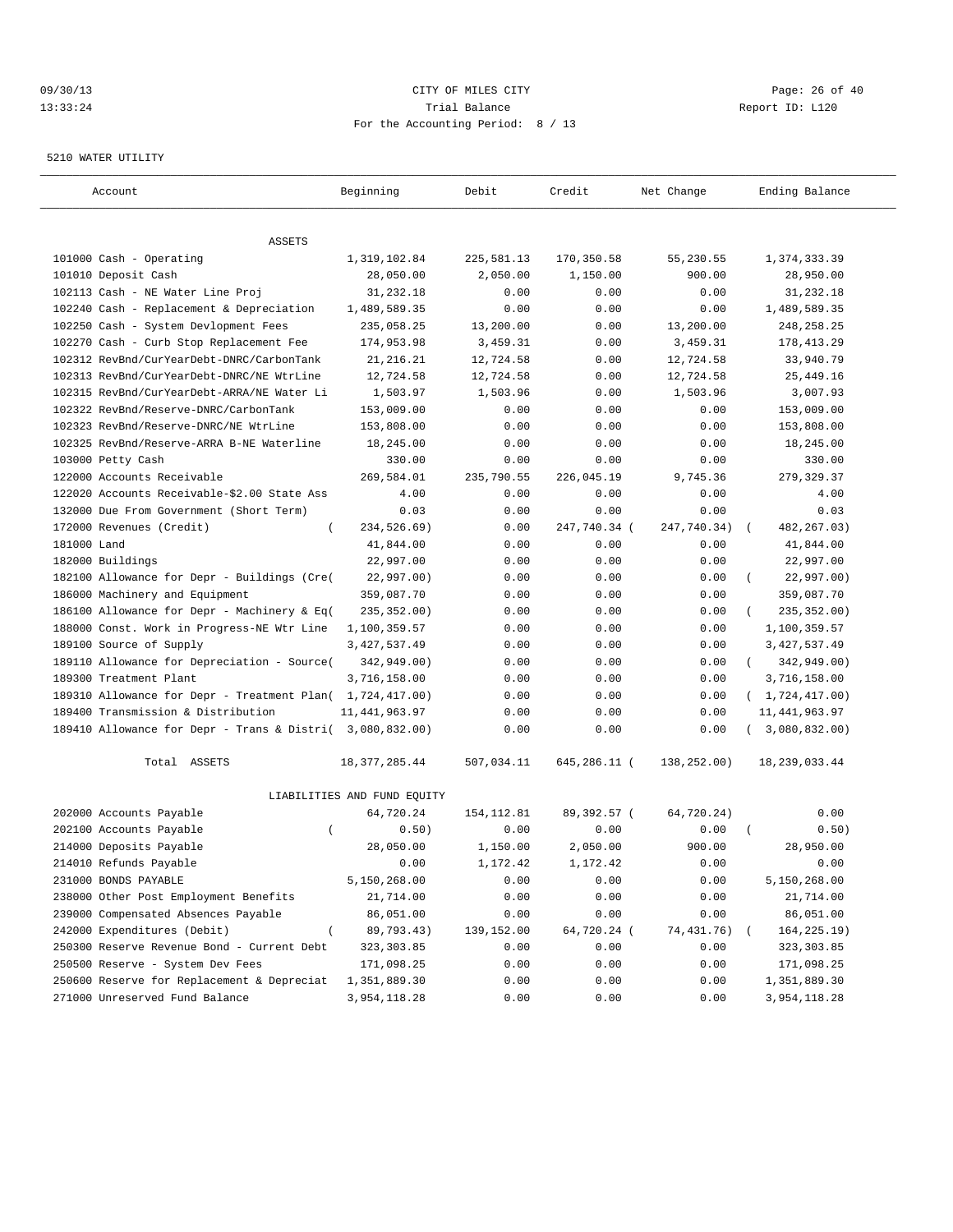| CITY OF MILES CITY                | Page: 27 of 40  |
|-----------------------------------|-----------------|
| Trial Balance                     | Report ID: L120 |
| For the Accounting Period: 8 / 13 |                 |
|                                   |                 |

### 5210 WATER UTILITY

| Account                              | Beginning     | Debit      | Credit         | Net Change  | Ending Balance |
|--------------------------------------|---------------|------------|----------------|-------------|----------------|
| 272000 Unreserved Retained Earnings  | 7,315,866.45  | 0.00       | 0.00           | 0.00        | 7,315,866.45   |
| LIABILITIES AND FUND EQUITY<br>Total | 18,377,285.44 | 295,587.23 | 157, 335, 23 ( | 138,252.00) | 18,239,033.44  |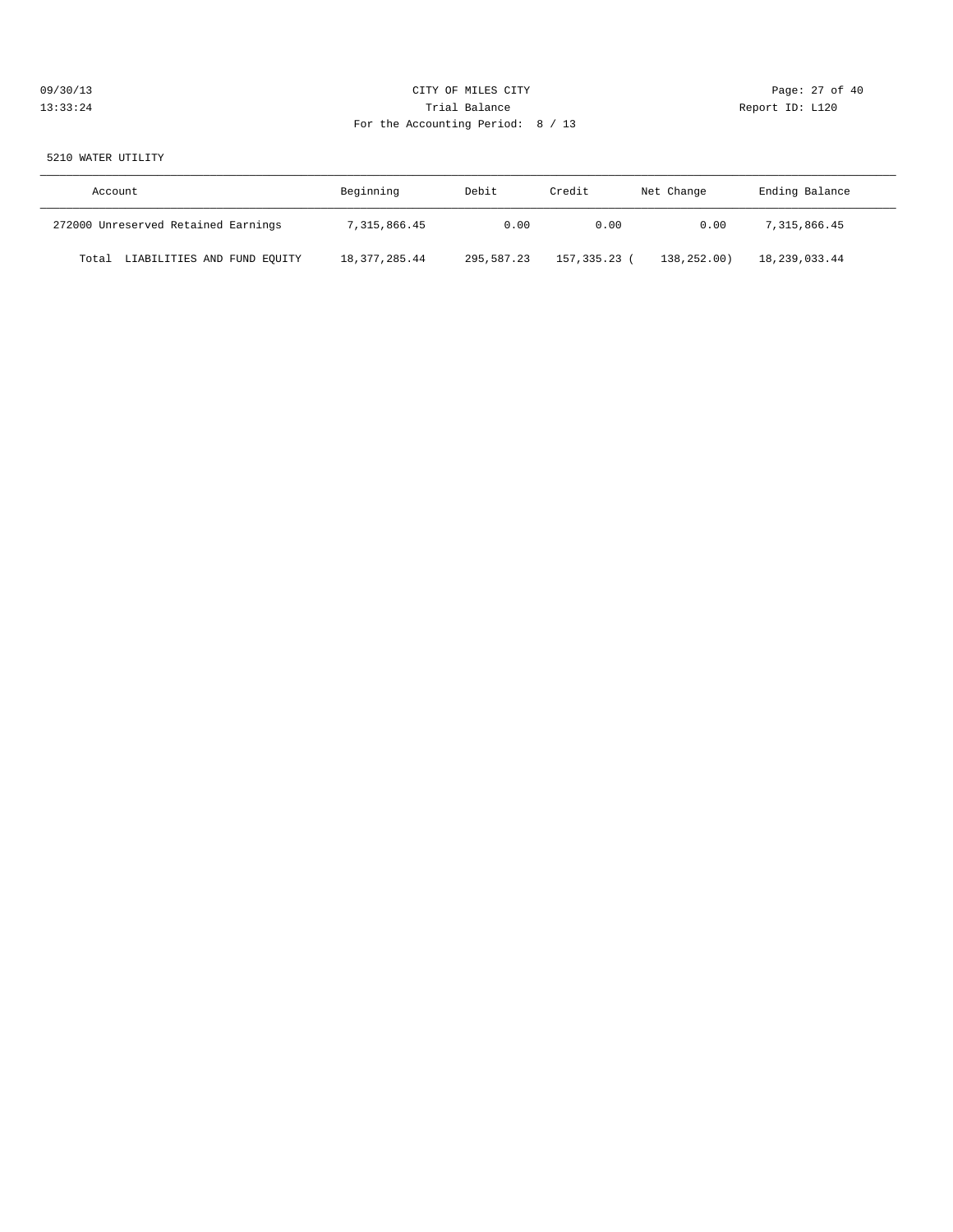# 09/30/13 Page: 28 of 40 13:33:24 Trial Balance Report ID: L120 For the Accounting Period: 8 / 13

### 5310 SEWER UTILITY

| Account                                     | Beginning                   | Debit          | Credit                      | Net Change   | Ending Balance   |
|---------------------------------------------|-----------------------------|----------------|-----------------------------|--------------|------------------|
| <b>ASSETS</b>                               |                             |                |                             |              |                  |
| 101000 Cash - Operating                     | 1,136,187.67                | 90,904.76      | 615,212.39 (                | 524,307.63)  | 611,880.04       |
| 102240 Cash - Replacement & Depreciation    | 195,098.39                  | 0.00           | 0.00                        | 0.00         | 195,098.39       |
| 102250 Cash - System Devlopment Fees        | 119,210.91                  | 8,080.00       | 0.00                        | 8,080.00     | 127,290.91       |
| 102280 WWtr Treatment Plant-Phase I Constr( | 501, 601.02)                | 551,567.00     | 0.00                        | 551,567.00   | 49,965.98        |
| 102316 RevBnd/CurYearDebt-Phase 1 Haynes L  | 46,240.96                   | 8,432.08       | 0.00                        | 8,432.08     | 54,673.04        |
| 102390 REV BOND/RESERVE-Sewer Phase 1       | 13,650.00                   | 0.00           | 0.00                        | 0.00         | 13,650.00        |
| 122000 Accounts Receivable                  | 108,141.71                  | 91,364.06      | 87,268.92                   | 4,095.14     | 112,236.85       |
| 132000 Due From Government (Short Term)     | 814,272.60                  | 0.00           | $606,089.60$ (              | 606,089.60)  | 208,183.00       |
| 172000 Revenues (Credit)                    | 90,287.55)                  | 606,089.60     | 654,646.90 (                | 48,557.30)   | 138,844.85)      |
| 181000 Land                                 | 2.00                        | 0.00           | 0.00                        | 0.00         | 2.00             |
| 186000 Machinery and Equipment              | 605,138.18                  | 0.00           | 0.00                        | 0.00         | 605,138.18       |
| 186100 Allowance for Depr - Machinery & Eq( | 350, 377.00)                | 0.00           | 0.00                        | 0.00         | 350, 377.00)     |
| 188000 Const. Work in Progress-NE Wtr Line  | 1,511,028.07                | 0.00           | 0.00                        | 0.00         | 1,511,028.07     |
| 189300 Treatment Plant                      | 2,595,500.05                | 0.00           | 0.00                        | 0.00         | 2,595,500.05     |
| 189310 Allowance for Depr - Treatment Plan( | 1, 194, 464.00)             | 0.00           | 0.00                        | 0.00         | (1, 194, 464.00) |
| 189400 Transmission & Distribution          | 4,028,819.40                | 0.00           | 0.00                        | 0.00         | 4,028,819.40     |
| 189410 Allowance for Depr - Trans & Distri( | 1,104,790.00)               | 0.00           | 0.00                        | 0.00         | 1, 104, 790.00)  |
| Total ASSETS                                | 7,931,770.37                |                | 1,356,437.50 1,963,217.81 ( | 606, 780.31) | 7,324,990.06     |
|                                             | LIABILITIES AND FUND EQUITY |                |                             |              |                  |
| 202000 Accounts Payable                     | 303, 391.70                 | 666, 382.28    | 571,173.47 (                | 95,208.81)   | 208,182.89       |
| 231300 Bonds Pay 1979 Issue                 | 1,071,239.60                | 0.00           | 0.00                        | 0.00         | 1,071,239.60     |
| 238000 Other Post Employment Benefits       | 15,934.00                   | 0.00           | 0.00                        | 0.00         | 15,934.00        |
| 239000 Compensated Absences Payable         | 53,350.00                   | 0.00           | 0.00                        | 0.00         | 53,350.00        |
| 242000 Expenditures (Debit)                 | 65, 278.50)                 | 606,780.31     | 95,208.81 (                 | 511, 571.50) | 576, 850.00      |
| 250500 Reserve - System Dev Fees            | 82,925.91                   | 0.00           | 0.00                        | 0.00         | 82,925.91        |
| 250600 Reserve for Replacement & Depreciat  | 1,666,491.83                | 0.00           | 0.00                        | 0.00         | 1,666,491.83     |
| 271000 Unreserved Fund Balance              | 1,121,110.25                | 0.00           | 0.00                        | 0.00         | 1, 121, 110. 25  |
| 272000 Unreserved Retained Earnings         | 3,682,605.58                | 0.00           | 0.00                        | 0.00         | 3,682,605.58     |
| Total LIABILITIES AND FUND EQUITY           | 7,931,770.37                | 1, 273, 162.59 | 666, 382. 28 (              | 606, 780.31) | 7,324,990.06     |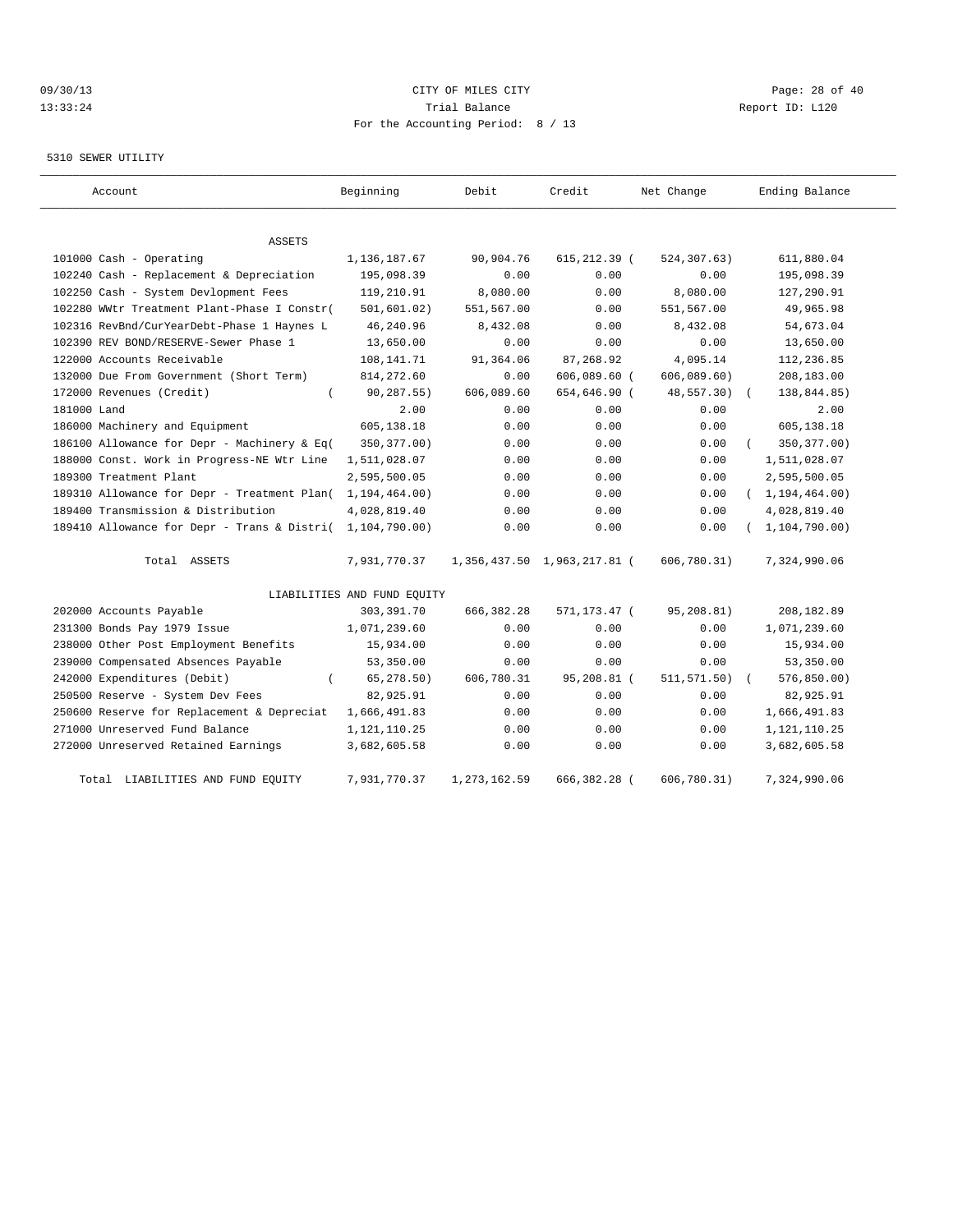# 09/30/13 Page: 29 of 40 13:33:24 Trial Balance Report ID: L120 For the Accounting Period: 8 / 13

5510 AMBULANCE FUND

| Account                                                   | Beginning                   | Debit     | Credit       | Net Change  | Ending Balance            |
|-----------------------------------------------------------|-----------------------------|-----------|--------------|-------------|---------------------------|
| ASSETS                                                    |                             |           |              |             |                           |
| 101000 Cash - Operating<br>$\overline{ }$                 | 317,459.07)                 | 40,979.22 | 54,690.35 (  | 13,711.13)  | 331,170.20)<br>$\sqrt{2}$ |
| 113206 Taxes Receivable - Real 2006<br>$\overline{ }$     | 27.41)                      | 0.00      | 0.00         | 0.00        | 27.41)                    |
| 113207 Taxes Receivable - Real 2007                       | 18.01                       | 0.00      | 0.00         | 0.00        | 18.01                     |
| 113208 taxes Receivable - Real 2008                       | 0.09                        | 0.00      | $0.08$ (     | 0.08)       | 0.01                      |
| 113209 Taxes Receivable - Real 2009                       | 1.78                        | 0.00      | $1.64$ (     | 1.64)       | 0.14                      |
| 113210 Taxes Receivable - Real 2010                       | 13.16                       | 0.00      | 9.73(        | 9.73)       | 3.43                      |
| 113211 Taxes Receivable - Real 2011                       | 41.13                       | 0.00      | $13.15$ (    | 13.15)      | 27.98                     |
| 113212 Taxes Receivable- Real 2012                        | 118.26                      | 0.00      | $17.60$ (    | 17.60)      | 100.66                    |
| 115207 Taxes Receivable - Personal 2007<br>$\overline{ }$ | 0.80)                       | 0.00      | 0.00         | 0.00        | 0.80)                     |
| 115208 Taxes Receivable - Personal 2008                   | 0.12                        | 0.00      | 0.00         | 0.00        | 0.12                      |
| 115209 Taxes Receivable Personal 2009<br>$\left($         | 0.01)                       | 0.00      | 0.00         | 0.00        | 0.01)                     |
| 115211 Taxes Receivable Personal 2011<br>$\left($         | 0.17)                       | 0.00      | 0.00         | 0.00        | 0.17)<br>$\overline{ }$   |
| 115212 Taxes Receivable Personal 2012                     | 1.03                        | 0.00      | $1.01$ (     | 1.01)       | 0.02                      |
| 115213 Taxes Receivable Personal 2013                     | 21.95                       | 0.00      | $3.88$ (     | 3.88)       | 18.07                     |
| 116000 Protested Taxes Receivable - Reals (               | 5.97)                       | 0.00      | 0.00         | 0.00        | 5.97)                     |
| 122000 Accounts Receivable                                | 330, 431.55                 | 48,853.92 | 56,394.99 (  | 7,541.07)   | 322,890.48                |
| 122100 Acct Receivable<br>$\left($                        | 242, 110.73)                | 0.00      | 0.00         | 0.00        | 242, 110.73)              |
| 172000 Revenues (Credit)<br>$\left($                      | 61, 339.36)                 | 0.00      | 48,906.92 (  | 48,906.92)  | 110,246.28)               |
| 186000 Machinery and Equipment                            | 372,186.93                  | 0.00      | 0.00         | 0.00        | 372,186.93                |
| 186100 Allowance for Depr - Machinery & Eq(               | 196,477.00)                 | 0.00      | 0.00         | 0.00        | 196, 477.00)<br>$\left($  |
| Total ASSETS<br>$\left($                                  | 114,586.51)                 | 89,833.14 | 160,039.35 ( | 70, 206.21) | 184,792.72)<br>$\sqrt{2}$ |
|                                                           | LIABILITIES AND FUND EQUITY |           |              |             |                           |
| 202000 Accounts Payable                                   | 0.00                        | 16,028.85 | 16,028.85    | 0.00        | 0.00                      |
| 214000 Deposits Payable                                   | 25.00                       | 0.00      | 0.00         | 0.00        | 25.00                     |
| 223100 Deferred Revenue - Real Prop Taxes (               | 43.05)                      | 42.20     | 0.00(        | 42.20)      | 85.25)                    |
| 223200 Deferred Revenue - Pers Prop Taxes (               | 7.50)                       | 4.89      | 0.00(        | 4.89)       | 12.39)                    |
| 235000 CONTRACTS/NOTES/LOANS PAYABLE                      | 90,632.19                   | 0.00      | 0.00         | 0.00        | 90,632.19                 |
| 238000 Other Post Employment Benefits                     | 14,917.00                   | 0.00      | 0.00         | 0.00        | 14,917.00                 |
| 239000 Compensated Absences Payable                       | 44,006.00                   | 0.00      | 0.00         | 0.00        | 44,006.00                 |
| 242000 Expenditures (Debit)                               | 76,856.01)                  | 70,159.12 | 0.00(        | 70, 159.12) | 147,015.13)<br>$\sqrt{2}$ |
| 271000 Unreserved Fund Balance                            | 78,043.49                   | 0.00      | 0.00         | 0.00        | 78,043.49                 |
| 272000 Unreserved Retained Earnings<br>$\left($           | 265, 303.63)                | 0.00      | 0.00         | 0.00        | 265, 303.63)              |
| LIABILITIES AND FUND EQUITY<br>Total                      | 114,586.51)                 | 86,235.06 | 16,028.85 (  | 70, 206.21) | 184,792.72)               |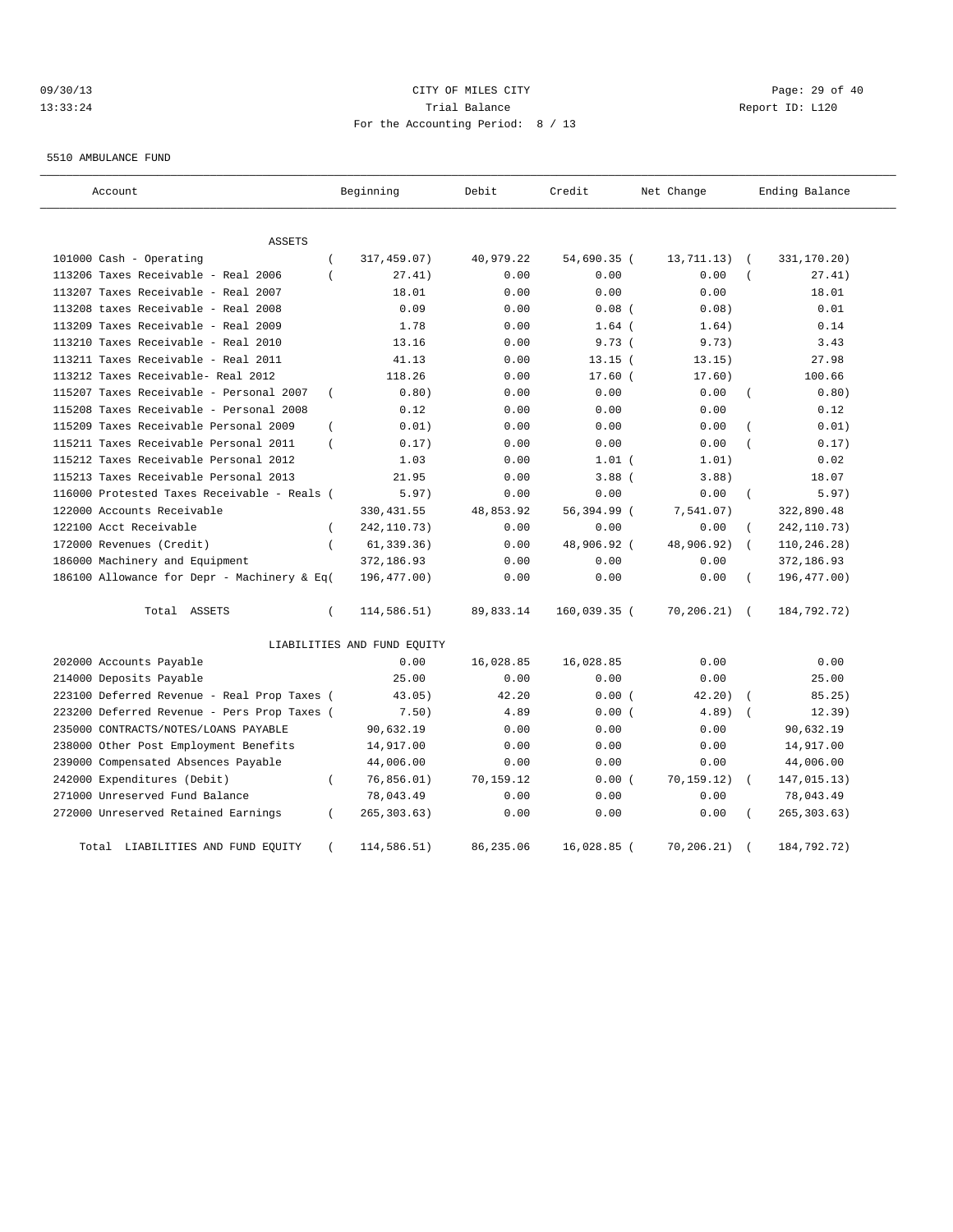# 09/30/13 Page: 30 of 40 13:33:24 Trial Balance Report ID: L120 For the Accounting Period: 8 / 13

5610 AIRPORT OPERATING

| Account                                                 | Beginning                   | Debit                 | Credit         | Net Change    | Ending Balance          |
|---------------------------------------------------------|-----------------------------|-----------------------|----------------|---------------|-------------------------|
|                                                         |                             |                       |                |               |                         |
| ASSETS                                                  |                             |                       |                |               |                         |
| 101000 Cash - Operating                                 | 111,612.51                  | 61,022.55             | 17,637.25      | 43,385.30     | 154,997.81              |
| 101100 Cash-FAA Grant/St Loan-2008                      | 6,673.74                    | 0.00                  | 0.00           | 0.00          | 6,673.74                |
| 102230 Cash - Surplus/Credit Card Acct                  | 98.83                       | 55,449.28             | 55, 449.28     | 0.00          | 98.83                   |
| 103000 Petty Cash                                       | 100.00                      | 0.00                  | 0.00           | 0.00          | 100.00                  |
| 113206 Taxes Receivable - Real 2006<br>$\overline{ }$   | 8.15)                       | 0.00                  | 0.00           | 0.00          | 8.15)<br>$\overline{ }$ |
| 113207 Taxes Receivable - Real 2007                     | 29.37                       | 0.00                  | 0.00           | 0.00          | 29.37                   |
| 113208 taxes Receivable - Real 2008                     | 0.12                        | 0.00                  | $0.14$ (       | 0.14)         | 0.02)<br>$\sqrt{2}$     |
| 113209 Taxes Receivable - Real 2009                     | 2.71                        | 0.00                  | $2.45$ (       | 2.45)         | 0.26                    |
| 113211 Taxes Receivable - Real 2011                     | 61.71                       | 0.00                  | 19.72 (        | 19.72)        | 41.99                   |
| 113212 Taxes Receivable- Real 2012                      | 177.38                      | 0.00                  | $26.40$ (      | 26.40)        | 150.98                  |
| 115207 Taxes Receivable - Personal 2007                 | 0.03                        | 0.00                  | 0.00           | 0.00          | 0.03                    |
| 115208 Taxes Receivable - Personal 2008                 | 0.19                        | 0.00                  | 0.00           | 0.00          | 0.19                    |
| 115209 Taxes Receivable Personal 2009<br>$\left($       | 0.01)                       | 0.00                  | 0.00           | 0.00          | 0.01)                   |
| 115210 Taxes Receivable Personal 2010<br>$\overline{ }$ | 0.01)                       | 0.00                  | 0.00           | 0.00          | 0.01)                   |
| 115212 Taxes Receivable Personal 2012                   | 1.52                        | 0.00                  | $1.51$ (       | 1.51)         | 0.01                    |
| 115213 Taxes Receivable Personal 2013                   | 32.91                       | 0.00                  | $5.82$ (       | 5.82)         | 27.09                   |
| 116000 Protested Taxes Receivable - Reals (             | 18.13)                      | 0.00                  | 0.00           | 0.00          | 18.13)<br>$\left($      |
| 132000 Due From Government (Short Term)                 | 427.00                      | 0.00                  | 0.00           | 0.00          | 427.00                  |
| 141000 Prepaid Expense                                  | 4,500.00                    | 0.00                  | 0.00           | 0.00          | 4,500.00                |
| 172000 Revenues (Credit)<br>$\left($                    | 37,729.26)                  | 0.00                  | $61,022.55$ (  | 61,022.55)    | 98,751.81)              |
| 181000 Land                                             | 19,983.00                   | 0.00                  | 0.00           | 0.00          | 19,983.00               |
| 182000 Buildings                                        | 677,537.00                  | 0.00                  | 0.00           | 0.00          | 677,537.00              |
| 182100 Allowance for Depr - Buildings (Cre(             | 327,092.00)                 | 0.00                  | 0.00           | 0.00          | 327,092.00)             |
| 184000 Improvements Other Than Buildings                | 8,543,759.48                | 0.00                  | 0.00           | 0.00          | 8,543,759.48            |
| 184100 Allowance for Depr - Imp Other Than(             | 2,014,575.00)               | 0.00                  | 0.00           | 0.00          | (2,014,575.00)          |
| 186000 Machinery and Equipment                          | 836, 463.59                 | 0.00                  | 0.00           | 0.00          | 836, 463.59             |
| 186100 Allowance for Depr - Machinery & Eq(             | 277,523.00)                 | 0.00                  | 0.00           | 0.00          | 277,523.00)<br>$\left($ |
| 188000 Const. Work in Progress-NE Wtr Line              | 27,005.00                   | 0.00                  | 0.00           | 0.00          | 27,005.00               |
| Total ASSETS                                            | 7,571,520.53                | 116,471.83            | 134, 165. 12 ( | 17,693.29)    | 7,553,827.24            |
|                                                         | LIABILITIES AND FUND EQUITY |                       |                |               |                         |
| 202000 Accounts Payable                                 | 0.00                        | 1,577.04              | 1,577.04       | 0.00          | 0.00                    |
| 223100 Deferred Revenue - Real Prop Taxes (             | 48.46)                      | 48.71                 | 0.00(          | 48.71)        | 97.17)<br>$\sqrt{2}$    |
| 223200 Deferred Revenue - Pers Prop Taxes (             | 11.25)                      | 7.33                  | 0.00(          | 7.33)         | 18.58)                  |
| 235150 LTrm Pay/MT Aeronautics                          | 24,605.00                   | 0.00                  | 0.00           | 0.00          | 24,605.00               |
| 238000 Other Post Employment Benefits                   | 4,173.00                    | 0.00                  | 0.00           | 0.00          | 4,173.00                |
| 239000 Compensated Absences Payable                     | 6,126.00                    | ${\bf 0}$ . ${\bf 0}$ | 0.00           | 0.00          | 6,126.00                |
| 242000 Expenditures (Debit)<br>$\overline{(\ }$         | 18, 233. 38)                | 17,637.25             | 0.00(          | $17,637.25$ ( | 35,870.63)              |
| 250600 Reserve for Replacement & Depreciat              | 18,913.67                   | 0.00                  | 0.00           | 0.00          | 18,913.67               |
| 271000 Unreserved Fund Balance<br>$\left($              | 1,719.00)                   | 0.00                  | 0.00           | 0.00          | 1,719.00)               |
| 272000 Unreserved Retained Earnings                     | 7,537,714.95                | 0.00                  | 0.00           | 0.00          | 7,537,714.95            |
| Total LIABILITIES AND FUND EQUITY                       | 7,571,520.53                | 19,270.33             | 1,577.04 (     | 17,693.29)    | 7,553,827.24            |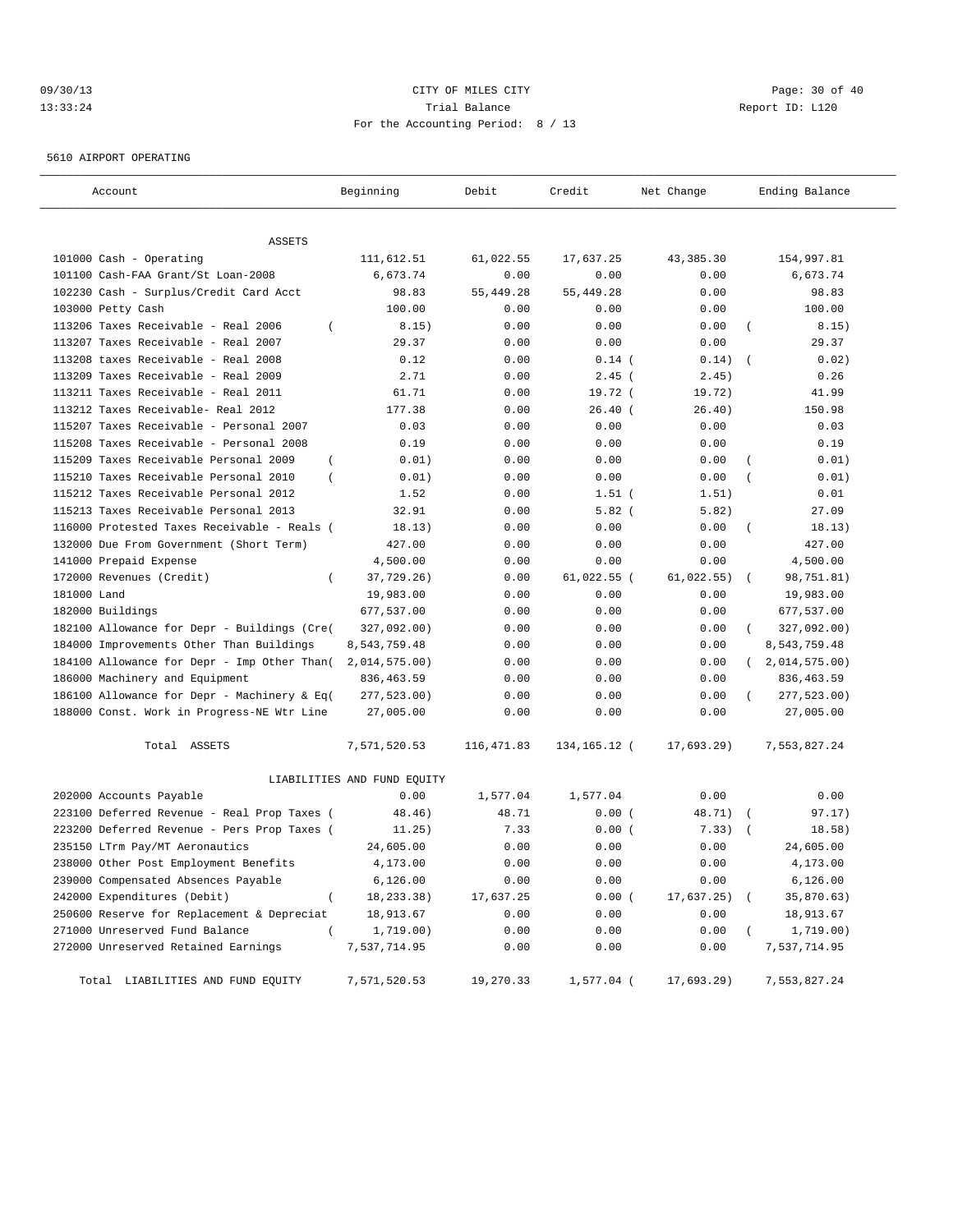# 09/30/13 Page: 31 of 40 13:33:24 Trial Balance Report ID: L120 For the Accounting Period: 8 / 13

### 6040 PUBLIC WORKS

| Account                              | Beginning                   | Debit     | Credit      | Net Change | Ending Balance |
|--------------------------------------|-----------------------------|-----------|-------------|------------|----------------|
|                                      |                             |           |             |            |                |
| <b>ASSETS</b>                        |                             |           |             |            |                |
| 101000 Cash - Operating              | 97,837.18                   | 0.00      | 11,560.00 ( | 11,560.00) | 86,277.18      |
|                                      |                             |           |             |            |                |
| Total ASSETS                         | 97,837.18                   | 0.00      | 11,560.00 ( | 11,560.00) | 86,277.18      |
|                                      |                             |           |             |            |                |
|                                      | LIABILITIES AND FUND EQUITY |           |             |            |                |
| 202000 Accounts Payable              | 0.00                        | 1,981.14  | 1,981.14    | 0.00       | 0.00           |
| 239000 Compensated Absences Payable  | 11,902.00                   | 0.00      | 0.00        | 0.00       | 11,902.00      |
| 242000 Expenditures (Debit)          | 10,800.27)                  | 11,560.00 | 0.00(       | 11,560.00) | 22,360.27)     |
| 271000 Unreserved Fund Balance       | 587,940.98)                 | 0.00      | 0.00        | 0.00       | 587,940.98)    |
| 272000 Unreserved Retained Earnings  | 684, 676.43                 | 0.00      | 0.00        | 0.00       | 684, 676.43    |
|                                      |                             |           |             |            |                |
| LIABILITIES AND FUND EQUITY<br>Total | 97,837.18                   | 13,541.14 | 1,981.14 (  | 11,560.00) | 86,277.18      |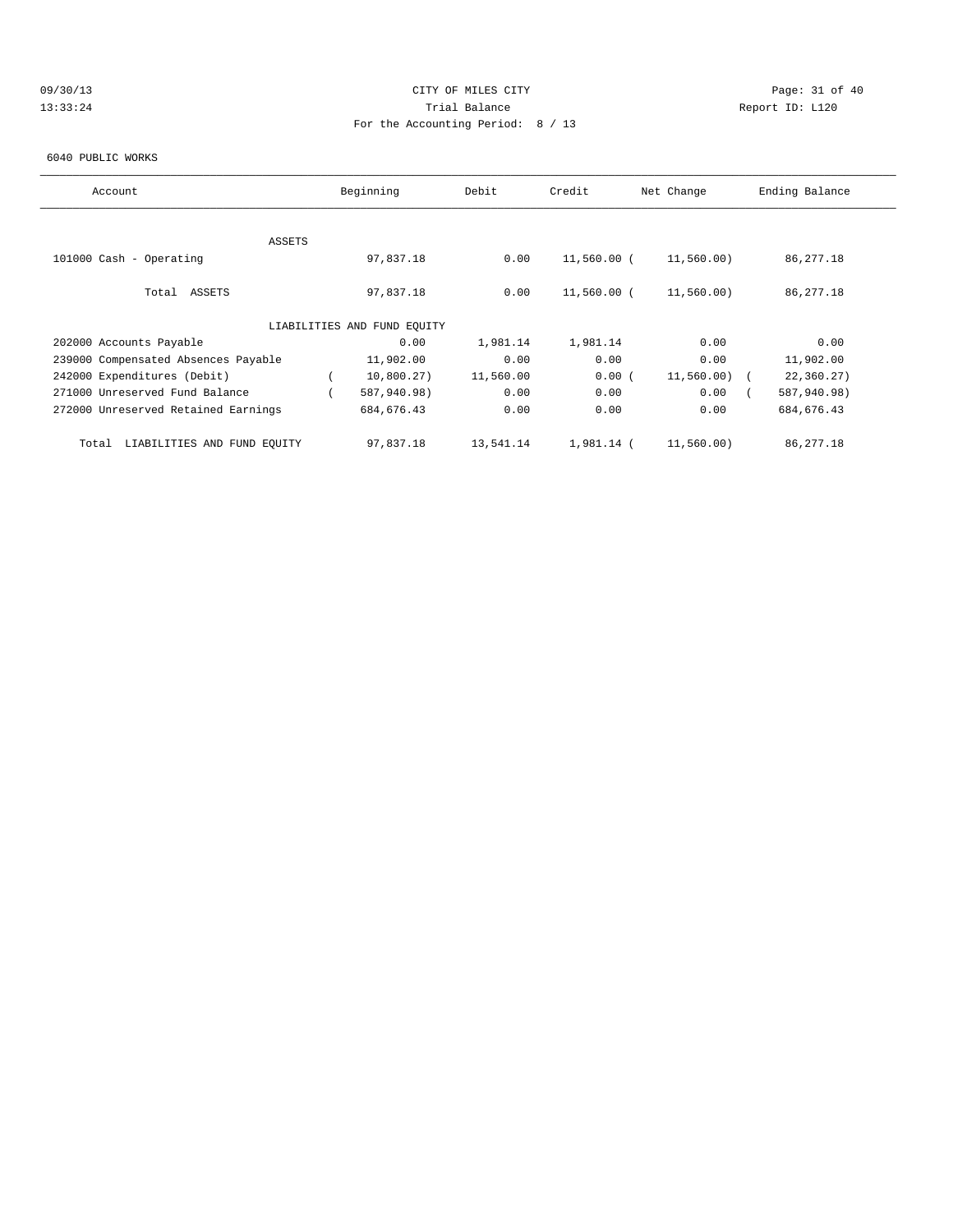|  |  |  | 09/30/13 |  |
|--|--|--|----------|--|
|  |  |  | 12.22.21 |  |

# CITY OF MILES CITY CONTROL CONTROL CONTROL CONTROL CITY 13:33:24 Trial Balance Report ID: L120 For the Accounting Period: 8 / 13

# 7370 TBID

| Account                              | Beginning                   | Debit     | Credit     | Net Change | Ending Balance |
|--------------------------------------|-----------------------------|-----------|------------|------------|----------------|
|                                      |                             |           |            |            |                |
| ASSETS                               |                             |           |            |            |                |
| 101000 Cash - Operating              | 0.00                        | 25,717.99 | 25,717.99  | 0.00       | 0.00           |
| Total ASSETS                         | 0.00                        | 25,717.99 | 25,717.99  | 0.00       | 0.00           |
|                                      | LIABILITIES AND FUND EQUITY |           |            |            |                |
| 202000 Accounts Payable              | 0.00                        | 25,717.99 | 25,717.99  | 0.00       | 0.00           |
| 212500 Due to Others                 | 0.00                        | 25,717.99 | 25,717.99  | 0.00       | 0.00           |
| LIABILITIES AND FUND EQUITY<br>Total | 0.00                        | 51,435.98 | 51, 435.98 | 0.00       | 0.00           |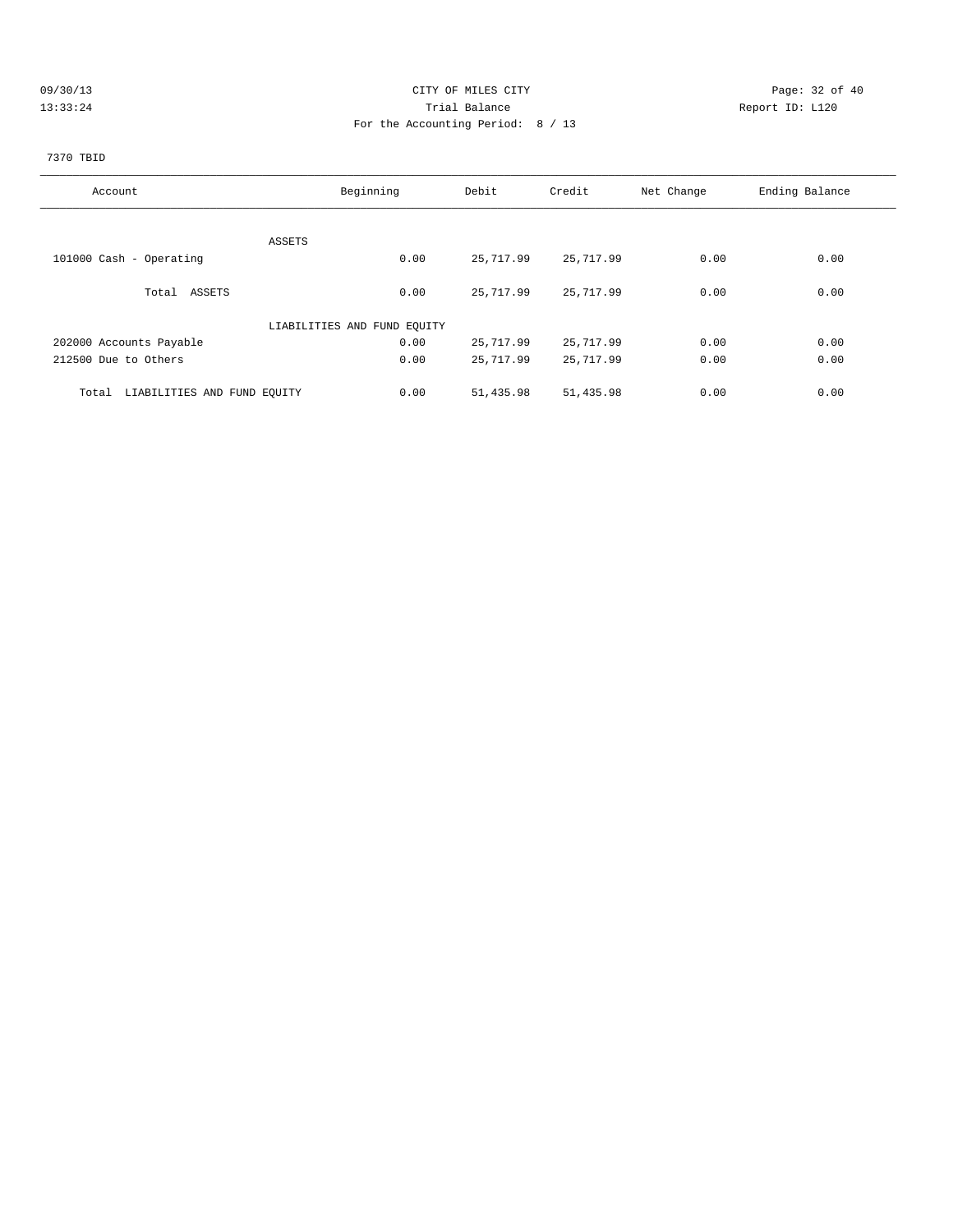| 09/30/13 | CITY OF MILES CITY                | Page: $33o$     |
|----------|-----------------------------------|-----------------|
| 13:33:24 | Trial Balance                     | Report ID: L120 |
|          | For the Accounting Period: 8 / 13 |                 |

Page: 33 of 40

7467 Law Enforcement Academy Surcharge

| Account                                   | Beginning                   | Debit | Credit | Net Change | Ending Balance |
|-------------------------------------------|-----------------------------|-------|--------|------------|----------------|
| ASSETS                                    |                             |       |        |            |                |
| 101000 Cash - Operating                   | 920.00                      | 0.00  | 0.00   | 0.00       | 920.00         |
| Total ASSETS                              | 920.00                      | 0.00  | 0.00   | 0.00       | 920.00         |
|                                           | LIABILITIES AND FUND EQUITY |       |        |            |                |
| 212200 Due to Federal, Soc Sec & Medicare | 920.00                      | 0.00  | 0.00   | 0.00       | 920.00         |
| LIABILITIES AND FUND EQUITY<br>Total      | 920.00                      | 0.00  | 0.00   | 0.00       | 920.00         |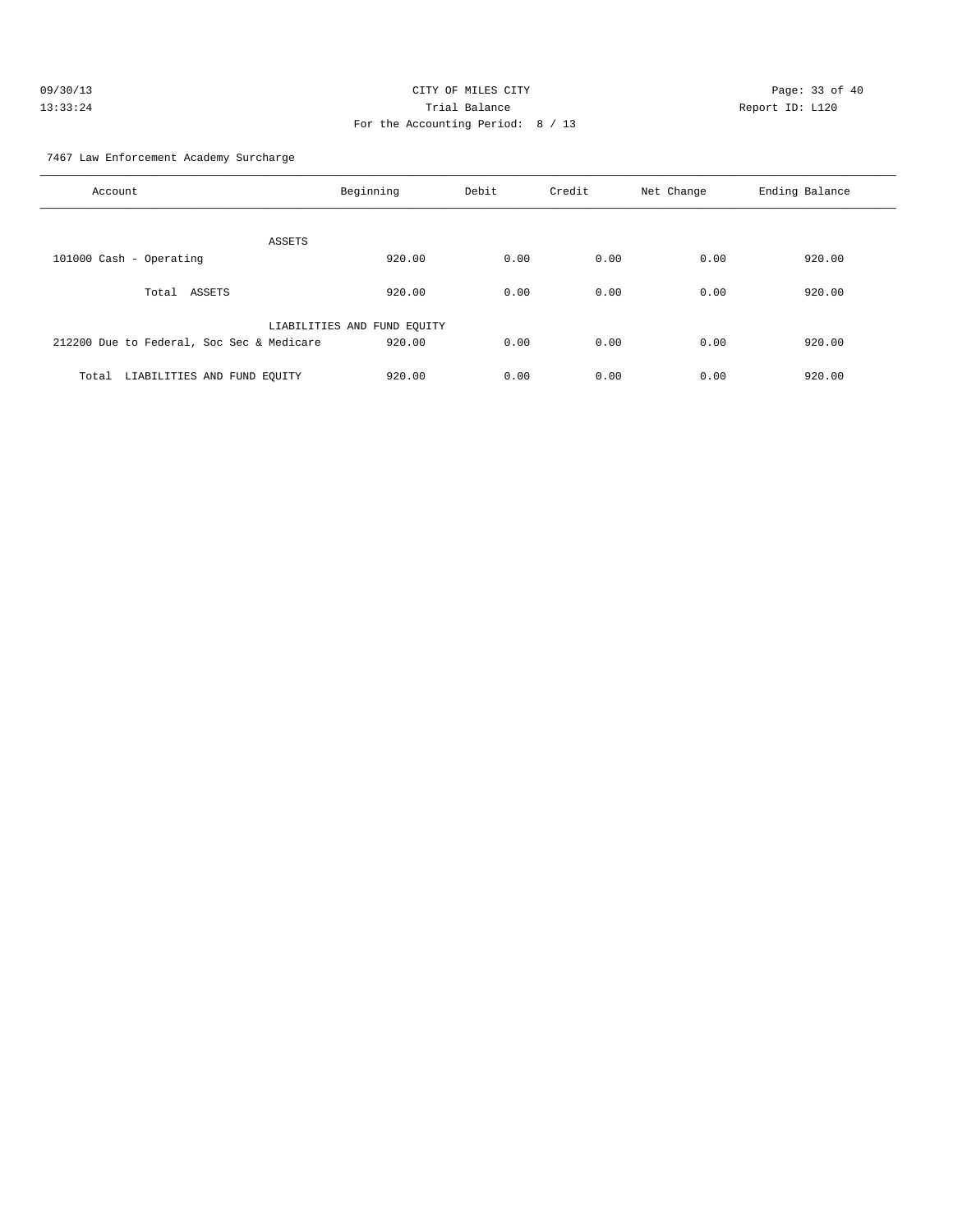| 09/30/13 | CITY OF MILES CITY                | Page: 34 of 40  |
|----------|-----------------------------------|-----------------|
| 13:33:24 | Trial Balance                     | Report ID: L120 |
|          | For the Accounting Period: 8 / 13 |                 |

7471 CIVIL LEGAL ASSIST/VICTIM DOM VIOLENCE PROG

| Account                              | Beginning                   | Debit | Credit | Net Change | Ending Balance |
|--------------------------------------|-----------------------------|-------|--------|------------|----------------|
| ASSETS                               |                             |       |        |            |                |
| 101000 Cash - Operating              | 1,114.00                    | 0.00  | 0.00   | 0.00       | 1,114.00       |
| ASSETS<br>Total                      | 1,114.00                    | 0.00  | 0.00   | 0.00       | 1,114.00       |
|                                      | LIABILITIES AND FUND EQUITY |       |        |            |                |
| 212500 Due to Others                 | 1,114.00                    | 0.00  | 0.00   | 0.00       | 1,114.00       |
| LIABILITIES AND FUND EQUITY<br>Total | 1,114.00                    | 0.00  | 0.00   | 0.00       | 1,114.00       |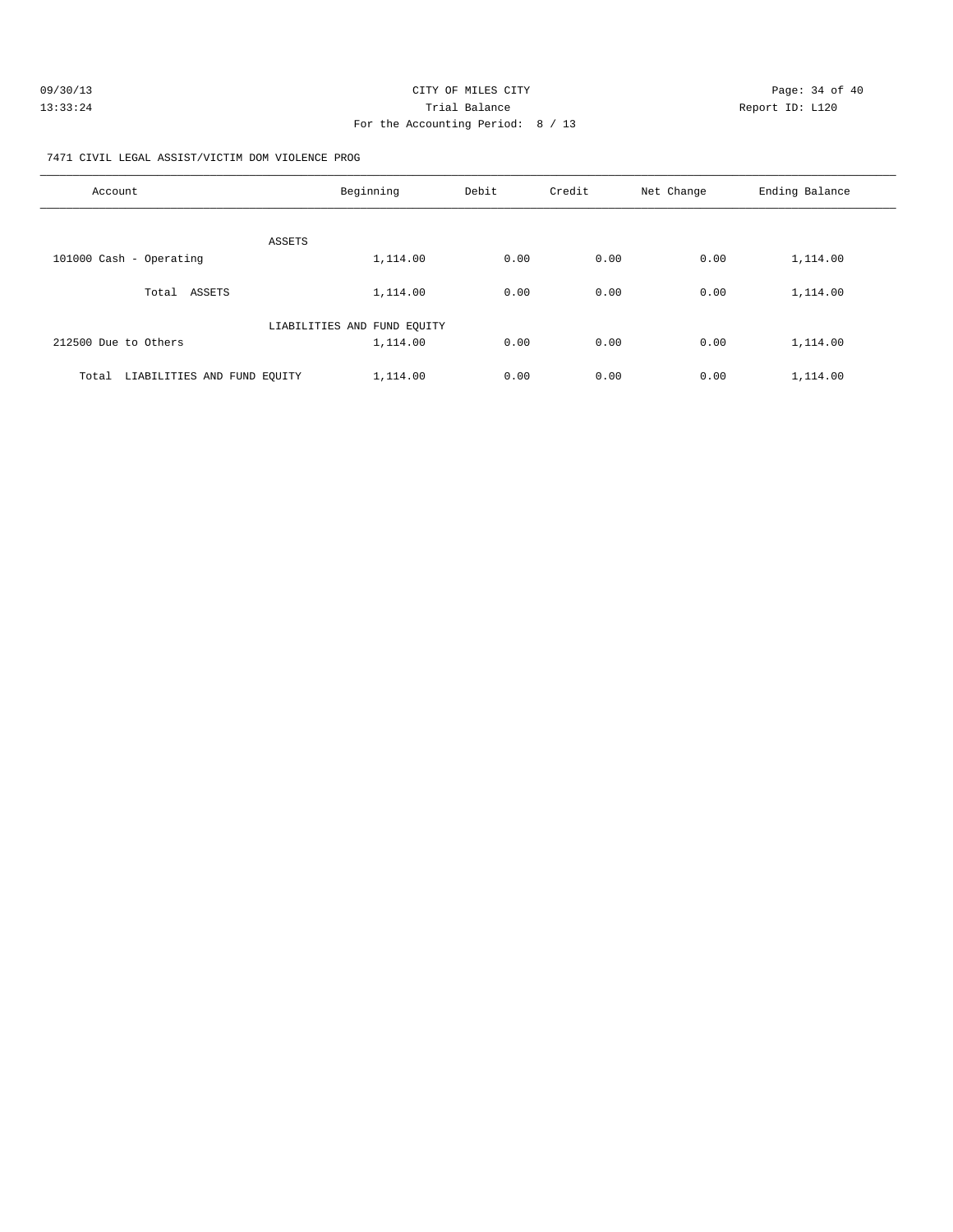# 09/30/13 Page: 35 of 40 13:33:24 Trial Balance Report ID: L120 For the Accounting Period: 8 / 13

#### 7910 PAYROLL FUND

| Account                                   | Beginning                   | Debit                   | Credit       | Net Change | Ending Balance |  |
|-------------------------------------------|-----------------------------|-------------------------|--------------|------------|----------------|--|
|                                           |                             |                         |              |            |                |  |
| <b>ASSETS</b>                             |                             |                         |              |            |                |  |
| 101000 Cash - Operating                   |                             | 104, 116.85 435, 543.52 | 426,990.93   | 8,552.59   | 112,669.44     |  |
|                                           |                             |                         |              |            |                |  |
| Total ASSETS                              | 104, 116.85                 | 435,543.52              | 426,990.93   | 8,552.59   | 112,669.44     |  |
|                                           |                             |                         |              |            |                |  |
|                                           | LIABILITIES AND FUND EQUITY |                         |              |            |                |  |
| 201000 Warrants Payable                   | 88,416.87                   | 115,698.65              | 109,530.76 ( | 6, 167.89) | 82,248.98      |  |
| 212200 Due to Federal, Soc Sec & Medicare | 0.00                        | 63,936.35               | 63,936.35    | 0.00       | 0.00           |  |
| 212202 Due to State Unemployment          | 1,589.35                    | 0.00                    | 1,458.31     | 1,458.31   | 3,047.66       |  |
| 212203 Due to Worker's Compensation       | 14,110.63                   | 0.00                    | 13,262.17    | 13,262.17  | 27, 372.80     |  |
| 212204 Due to State Income Tax            | 0.00                        | 13,568.00               | 13,568.00    | 0.00       | 0.00           |  |
| 212205 due to MPORS-GABA                  | 0.00                        | 13,233.61               | 13, 233.61   | 0.00       | 0.00           |  |
| 212207 Due to AFLAC, AFLAC PRETAX         | 0.00                        | 340.31                  | 340.31       | 0.00       | 0.00           |  |
| 212208 Due to Health Ins, Dental, Vision  | 0.00                        | 53,736.71               | 53,736.71    | 0.00       | 0.00           |  |
| 212209 Due to PERS Retirement             | 0.00                        | 29,458.66               | 29,458.66    | 0.00       | 0.00           |  |
| 212210 Due to FURS-GABA Retirement        | 0.00                        | 13,468.90               | 13,468.90    | 0.00       | 0.00           |  |
| Total LIABILITIES AND FUND EQUITY         | 104, 116.85                 | 303, 441.19             | 311,993.78   | 8,552.59   | 112,669.44     |  |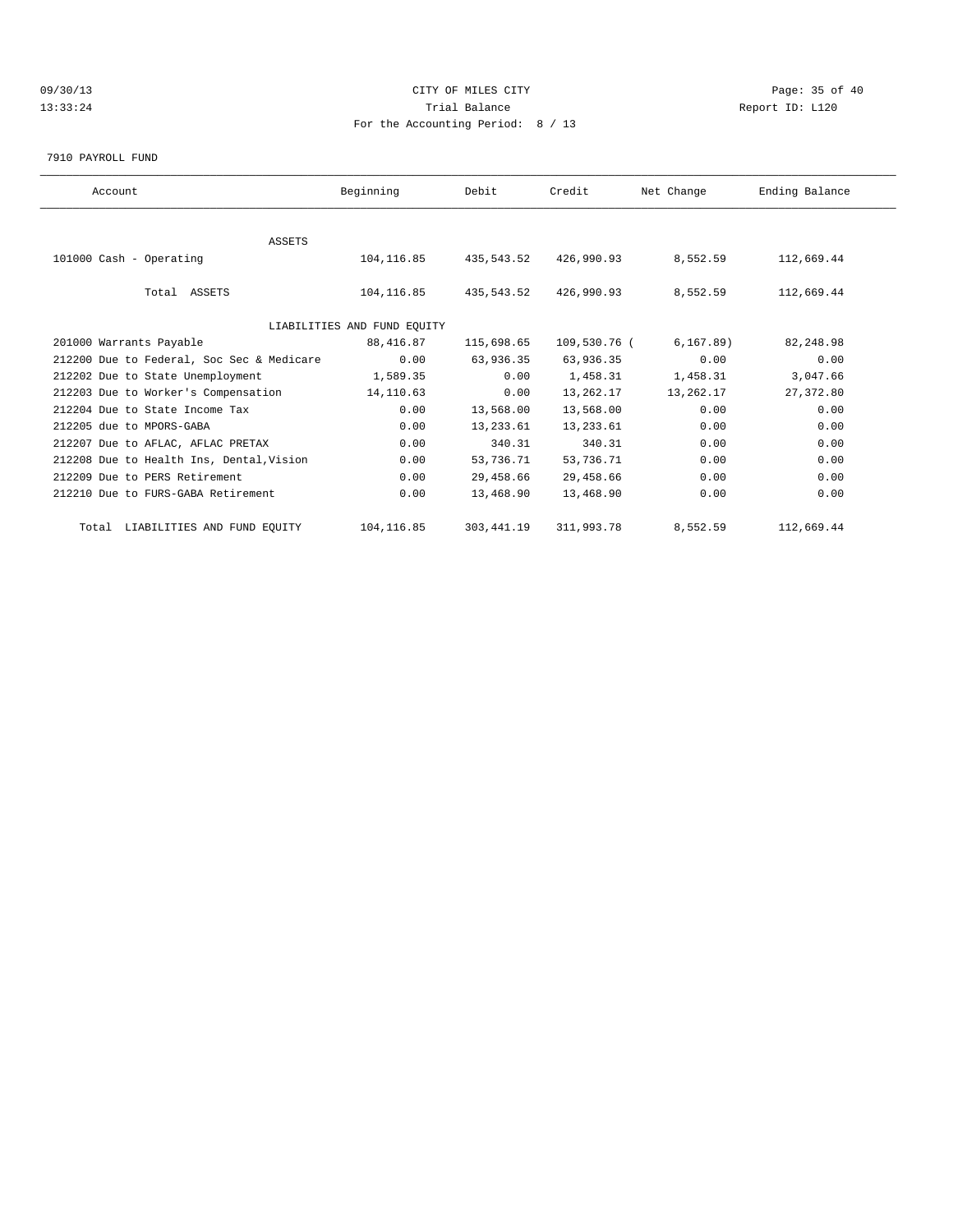| 09/30/13 | CITY OF MILES CITY                | Page: 36 of 40  |
|----------|-----------------------------------|-----------------|
| 13:33:24 | Trial Balance                     | Report ID: L120 |
|          | For the Accounting Period: 8 / 13 |                 |

### 7930 CLAIMS FUND

| Account                              | Beginning                   | Debit      | Credit       | Net Change  | Ending Balance |
|--------------------------------------|-----------------------------|------------|--------------|-------------|----------------|
| ASSETS                               |                             |            |              |             |                |
| 101000 Cash - Operating              | 201,661.51                  | 956,725.48 | 932,459.71   | 24, 265. 77 | 225,927.28     |
| ASSETS<br>Total                      | 201,661.51                  | 956,725.48 | 932, 459. 71 | 24, 265.77  | 225, 927. 28   |
|                                      | LIABILITIES AND FUND EOUITY |            |              |             |                |
| 201000 Warrants Payable              | 201,661.51                  | 932,459.71 | 956,725.48   | 24, 265.77  | 225, 927. 28   |
| LIABILITIES AND FUND EQUITY<br>Total | 201,661.51                  | 932,459.71 | 956,725.48   | 24, 265. 77 | 225, 927. 28   |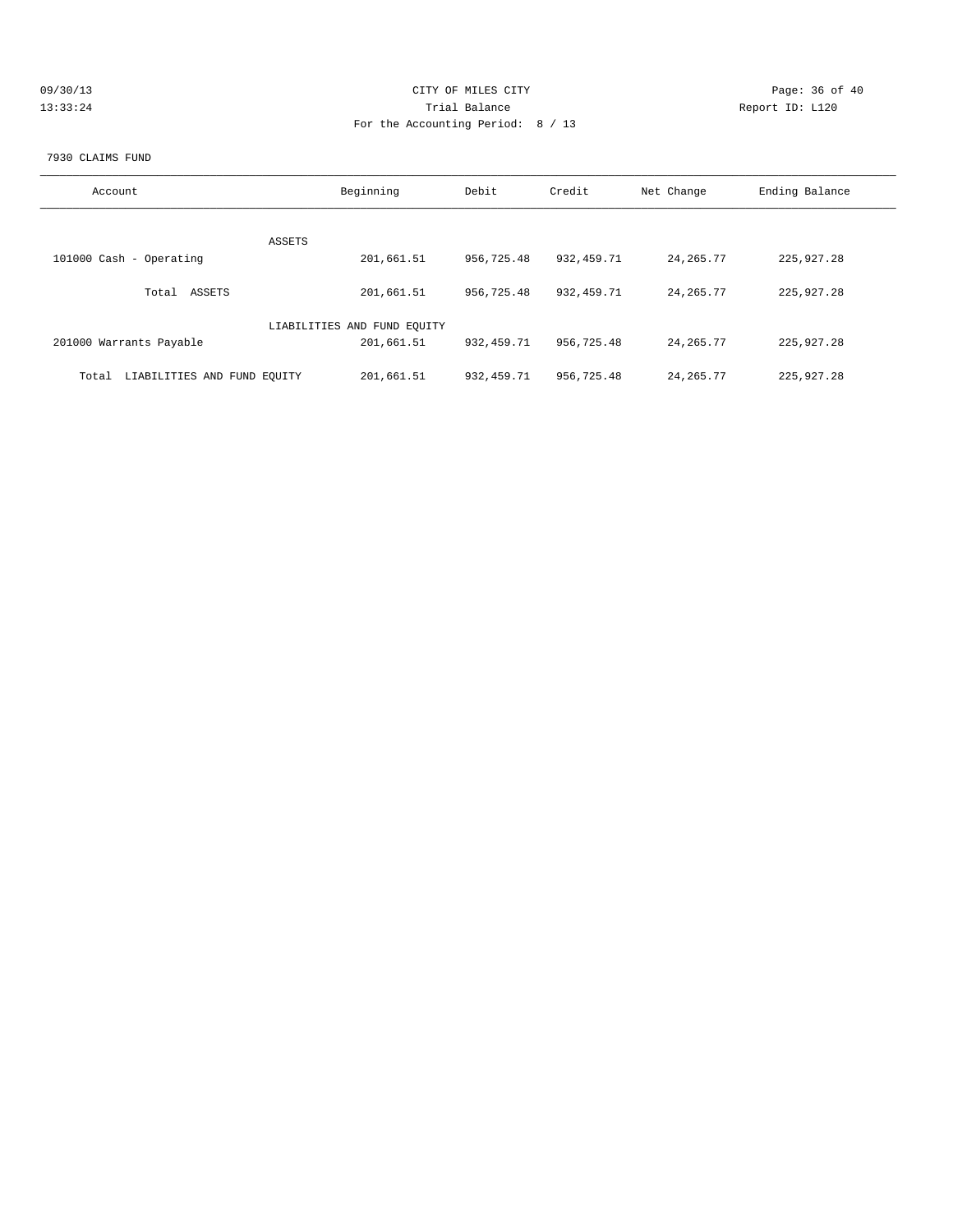| 09/30/13 | CITY OF MILES CITY                | Page: 37 of 40  |
|----------|-----------------------------------|-----------------|
| 13:33:24 | Trial Balance                     | Report ID: L120 |
|          | For the Accounting Period: 8 / 13 |                 |

7980 CUSTER CO WATER & SEWER DISTRICT

| Account                                 | Beginning                   | Debit       | Credit        | Net Change | Ending Balance |
|-----------------------------------------|-----------------------------|-------------|---------------|------------|----------------|
|                                         |                             |             |               |            |                |
|                                         | ASSETS                      |             |               |            |                |
| 101000 Cash - Operating                 | 0.00                        | 11,722.46   | 11,722.46     | 0.00       | 0.00           |
| 122000 Accounts Receivable              | 13,632.80                   | 11,431.33   | 11,722.46 (   | 291.13)    | 13,341.67      |
| Total ASSETS                            | 13,632.80                   | 23, 153. 79 | 23,444.92 (   | 291.13)    | 13, 341.67     |
|                                         | LIABILITIES AND FUND EQUITY |             |               |            |                |
| 202000 Accounts Payable                 | 0.00                        | 11,722.46   | 11,722.46     | 0.00       | 0.00           |
| 211020 Due to Custer Water & Sewer Dist | 13,632.80                   | 11,722.46   | 11,431.33 (   | 291.13)    | 13,341.67      |
| LIABILITIES AND FUND EQUITY<br>Total    | 13,632.80                   | 23,444.92   | 23, 153. 79 ( | 291.13)    | 13,341.67      |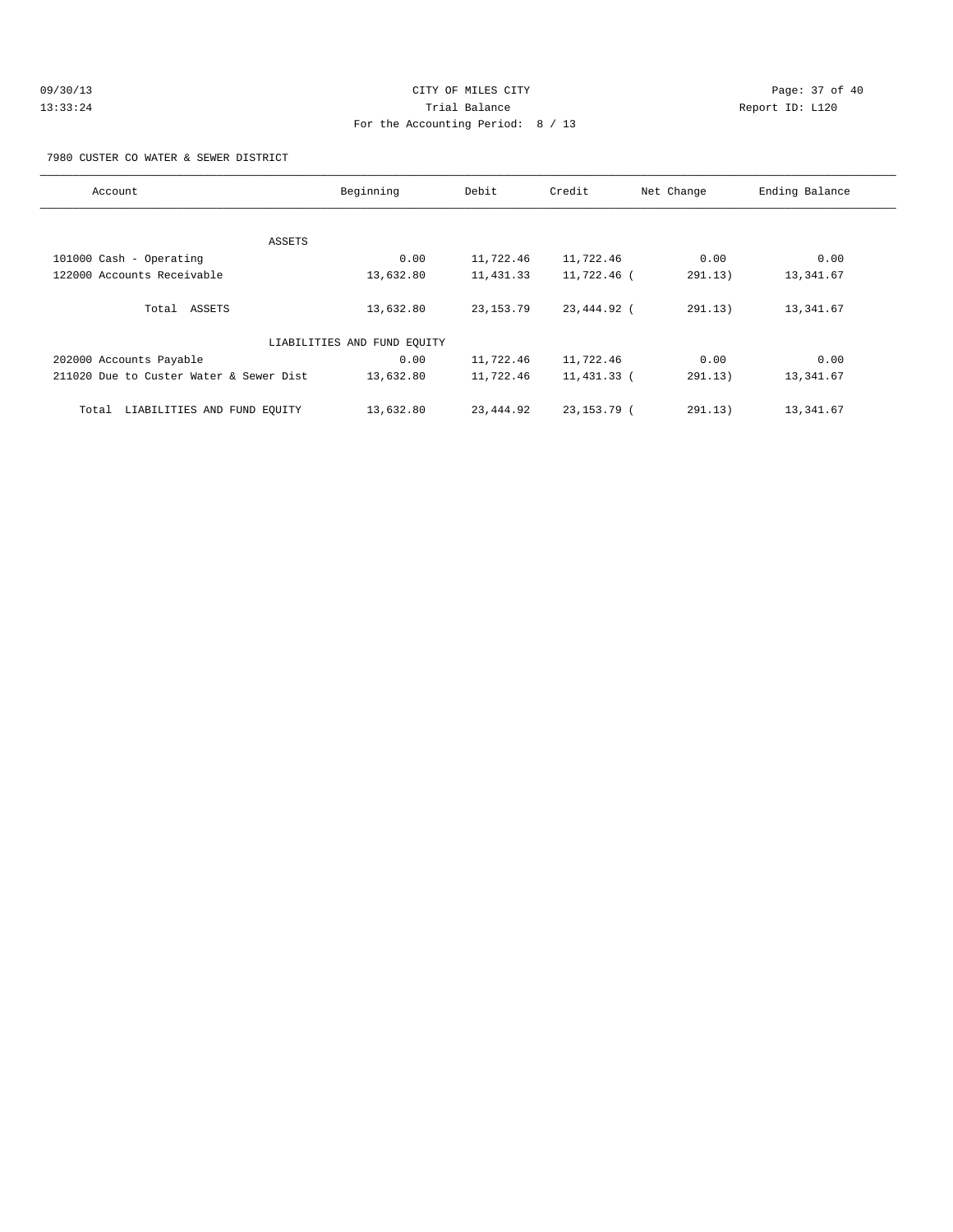| 09/30/13 | CITY OF MILES CITY                |                 | Page: 38 of 40 |
|----------|-----------------------------------|-----------------|----------------|
| 13:33:24 | Trial Balance                     | Report ID: L120 |                |
|          | For the Accounting Period: 8 / 13 |                 |                |

7981 Interest Clearing

| Account                              |                             | Beginning | Debit    | Credit   | Net Change | Ending Balance |
|--------------------------------------|-----------------------------|-----------|----------|----------|------------|----------------|
|                                      | ASSETS                      |           |          |          |            |                |
| 101000 Cash - Operating              |                             | 246.02)   | 1,212.00 | 0.00     | 1,212.00   | 965.98         |
| ASSETS<br>Total                      |                             | 246.02)   | 1,212.00 | 0.00     | 1,212.00   | 965.98         |
|                                      | LIABILITIES AND FUND EQUITY |           |          |          |            |                |
| 212500 Due to Others                 |                             | 246.02)   | 0.00     | 1,212.00 | 1,212.00   | 965.98         |
| LIABILITIES AND FUND EQUITY<br>Total |                             | 246.02)   | 0.00     | 1,212.00 | 1,212.00   | 965.98         |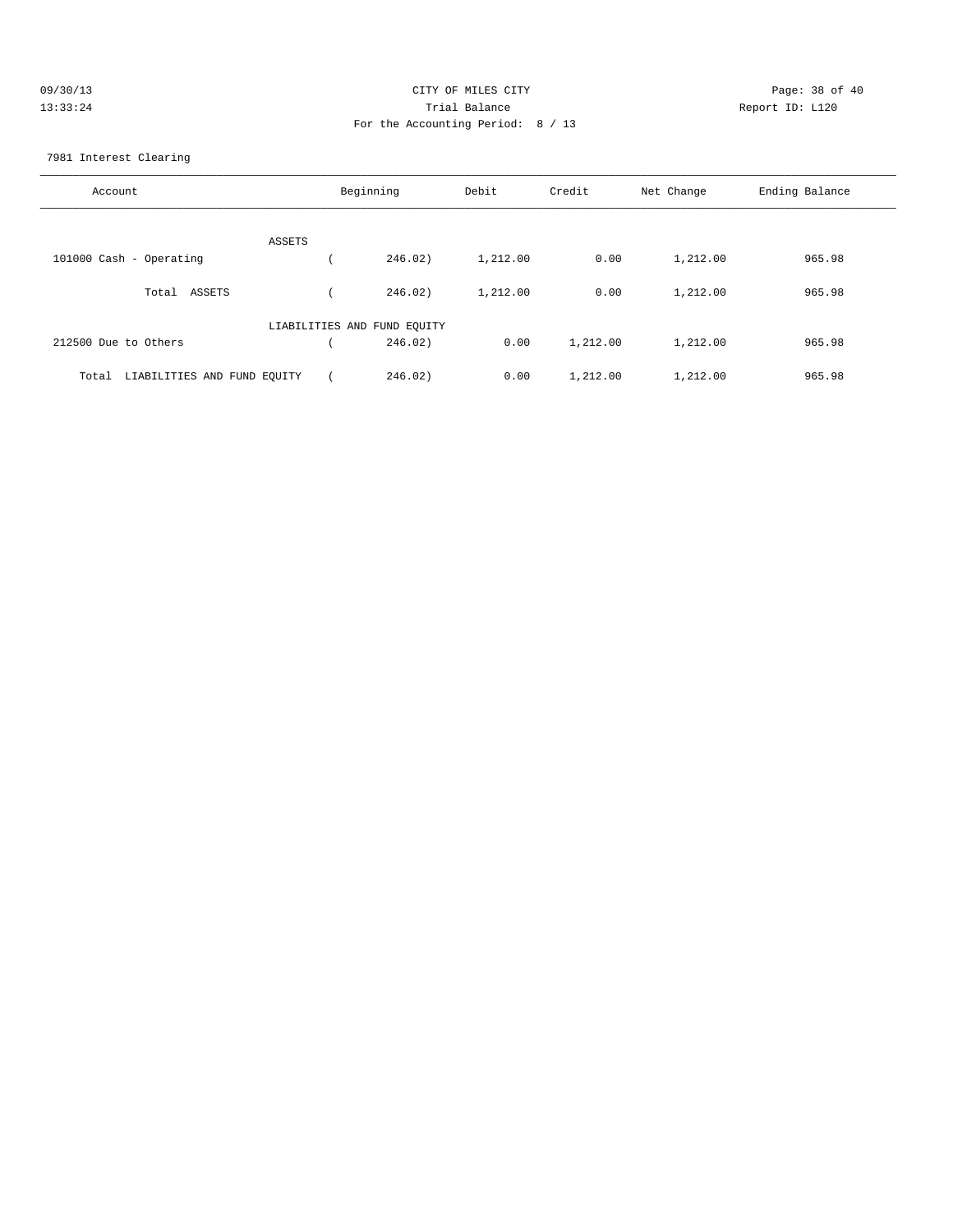| 09/30/13 |  |
|----------|--|
| 13:33:24 |  |

# CITY OF MILES CITY CONTROL CONTROL CONTROL CONTROL CONTROL PAGE: 39 of 40 13:33:33:24 Trial Balance Report ID: L120 For the Accounting Period: 8 / 13

9000 GENERAL FIXED ASSETS GROUP OF ACCOUNTS FUND

| Account                                                    | Beginning                   | Debit | Credit | Net Change | Ending Balance  |
|------------------------------------------------------------|-----------------------------|-------|--------|------------|-----------------|
|                                                            |                             |       |        |            |                 |
| <b>ASSETS</b>                                              |                             |       |        |            |                 |
| 181000 Land                                                | 526,599.00                  | 0.00  | 0.00   | 0.00       | 526,599.00      |
| 182000 Buildings                                           | 1,986,836.00                | 0.00  | 0.00   | 0.00       | 1,986,836.00    |
| 182100 Allowance for Depr - Buildings (Cre(                | 684,991.00)                 | 0.00  | 0.00   | 0.00       | 684,991.00)     |
| 186000 Machinery and Equipment                             | 3,038,732.00                | 0.00  | 0.00   | 0.00       | 3,038,732.00    |
| 186100 Allowance for Depr - Machinery & Eq(                | 1,463,750.00)               | 0.00  | 0.00   | 0.00       | 1,463,750.00    |
| 187000 Infrastructure                                      | 33,670,108.00               | 0.00  | 0.00   | 0.00       | 33,670,108.00   |
| 187100 Allowance For Depreciation - Infras( 16,321,771.00) |                             | 0.00  | 0.00   | 0.00       | 16,321,771.00   |
| Total ASSETS                                               | 20,751,763.00               | 0.00  | 0.00   | 0.00       | 20, 751, 763.00 |
|                                                            | LIABILITIES AND FUND EOUITY |       |        |            |                 |
| 280000 INVESTMENT IN GENERAL FIXED ASSETS                  | 20,751,763.00               | 0.00  | 0.00   | 0.00       | 20, 751, 763.00 |
| LIABILITIES AND FUND EQUITY<br>Total                       | 20,751,763.00               | 0.00  | 0.00   | 0.00       | 20, 751, 763.00 |